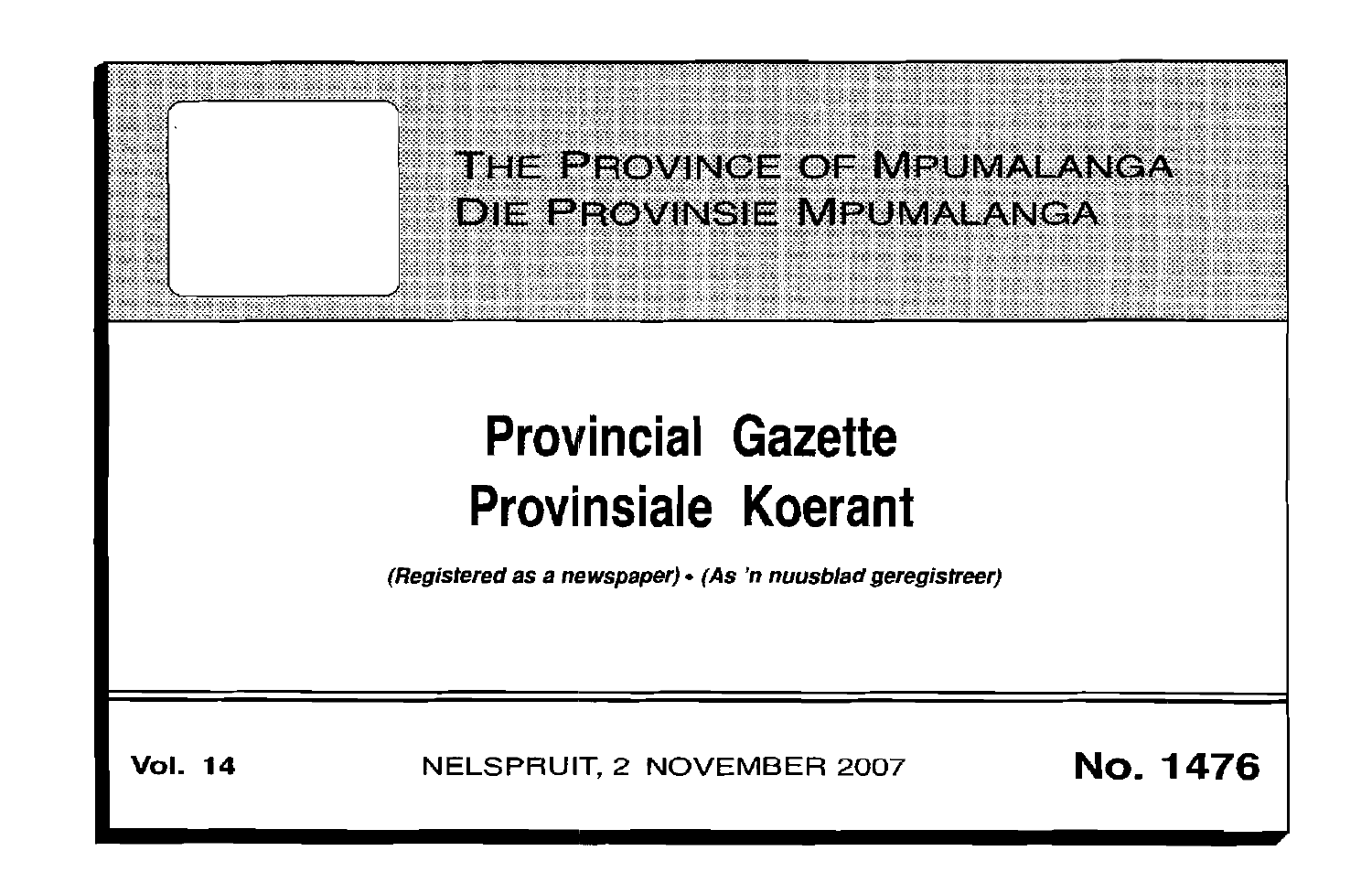### **CONTENTS· INHOUD**

No.

| Page | Gazette |
|------|---------|
| No.  | No.     |

#### **GENERAL NOTICES· ALGEMENE KENNISGEWING**

| 570 |                                                                                                              | 9  | 1476 |
|-----|--------------------------------------------------------------------------------------------------------------|----|------|
| 570 |                                                                                                              | 9  | 1476 |
| 571 |                                                                                                              |    |      |
| 571 |                                                                                                              | 9  | 1476 |
| 572 |                                                                                                              | 9  | 1476 |
|     |                                                                                                              | 10 | 1476 |
| 572 |                                                                                                              | 10 | 1476 |
| 573 |                                                                                                              | 10 | 1476 |
| 573 |                                                                                                              | 11 | 1476 |
| 574 |                                                                                                              | 11 | 1476 |
| 574 |                                                                                                              | 11 | 1476 |
| 575 |                                                                                                              | 12 | 1476 |
| 575 |                                                                                                              | 12 | 1476 |
| 576 |                                                                                                              | 12 | 1476 |
| 576 |                                                                                                              | 13 | 1476 |
| 577 |                                                                                                              | 13 | 1476 |
| 577 |                                                                                                              | 14 | 1476 |
| 579 |                                                                                                              | 14 | 1476 |
| 579 |                                                                                                              | 15 | 1476 |
| 580 |                                                                                                              | 15 | 1476 |
| 580 |                                                                                                              |    |      |
|     |                                                                                                              | 15 | 1476 |
| 581 |                                                                                                              | 16 | 1476 |
| 581 |                                                                                                              | 16 | 1476 |
| 582 |                                                                                                              | 31 | 1476 |
| 582 |                                                                                                              | 32 | 1476 |
| 585 | Town-planning and Townships Ordinance (15/1984): Establishment of township: Hazyview Extension 40            | 17 | 1476 |
| 585 | Ordonnansie op Dorpsbeplanning en Dorpe (15/1986): Stigting van dorp: Hazyview -uitbreiding 40               | 17 | 1476 |
| 586 | Town-planning and Townships Ordinance (15/1986): Establishment of township: Nelspruit Extension 56           | 18 | 1476 |
| 586 | Ordonnansie op Dorpsbeplanning en Dorpe (15/1986): Stigting van dorp: Nelspruit-wysigingskema 56             | 18 | 1476 |
| 587 | Town-planning and Townships Ordinance (15/1986): Establishment of township: Groblersdal Extensions 31 and 24 | 19 | 1476 |
| 587 | Ordonnansie op Dorpsbeplanning en Dorpe (15/1986): Stigting van dorp: Grobler-uitbreidings 31 en 24          | 19 | 1476 |
| 588 |                                                                                                              | 20 | 1476 |
| 588 |                                                                                                              | 20 | 1476 |
| 589 | Town-planning and Townships Ordinance (15/1986): Establishment of township: Malelane Extension 20            | 21 | 1476 |
| 589 |                                                                                                              | 21 | 1476 |
| 590 |                                                                                                              | 22 | 1476 |
| 590 |                                                                                                              | 23 | 1476 |
| 592 | Town-planning and Townships Ordinance (15/1986): Establishment of township: Nelspruit Extension 52           | 32 | 1476 |
| 592 |                                                                                                              | 33 | 1476 |
| 593 |                                                                                                              | 23 | 1476 |
|     |                                                                                                              | 24 |      |
| 593 | Town-planning and Townships Ordinance (15/1986): Standerton Amendment Scheme 106                             | 24 | 1476 |
| 594 |                                                                                                              |    | 1476 |
| 594 |                                                                                                              | 24 | 1476 |
| 595 |                                                                                                              | 25 | 1476 |
| 595 |                                                                                                              | 25 | 1476 |
| 596 | Town-planning and Townships Ordinance (15/1986): Lydenburg Amendment Scheme 223/95                           | 25 | 1476 |
| 596 |                                                                                                              | 26 | 1476 |
| 597 | Town-planning and Townships Ordinance (15/1986): Nelspruit Amendment Scheme 1521 and 1520                    | 26 | 1476 |
| 597 |                                                                                                              | 26 | 1476 |
| 598 |                                                                                                              | 27 | 1476 |
| 598 |                                                                                                              | 27 | 1476 |
| 599 | Town-planning and Townships Ordinance (15/1986): Ermelo Amendment Scheme 1982: Amendment Scheme 418.         | 27 | 1476 |
| 599 | Ordonnansie op Dorpsbeplanning en Dorpe (15/1986): Ermelo-wysigingskema 1982: Wysigingskema 418              | 28 | 1476 |
| 600 | Town-planning and Townships Ordinance (15/1986): Emalahleni Amendment Scheme 1059                            | 28 | 1476 |
| 600 |                                                                                                              | 28 | 1476 |
| 601 |                                                                                                              | 29 | 1476 |
| 601 |                                                                                                              | 29 | 1476 |
| 602 |                                                                                                              | 30 | 1476 |
| 602 |                                                                                                              | 30 | 1476 |
|     |                                                                                                              |    |      |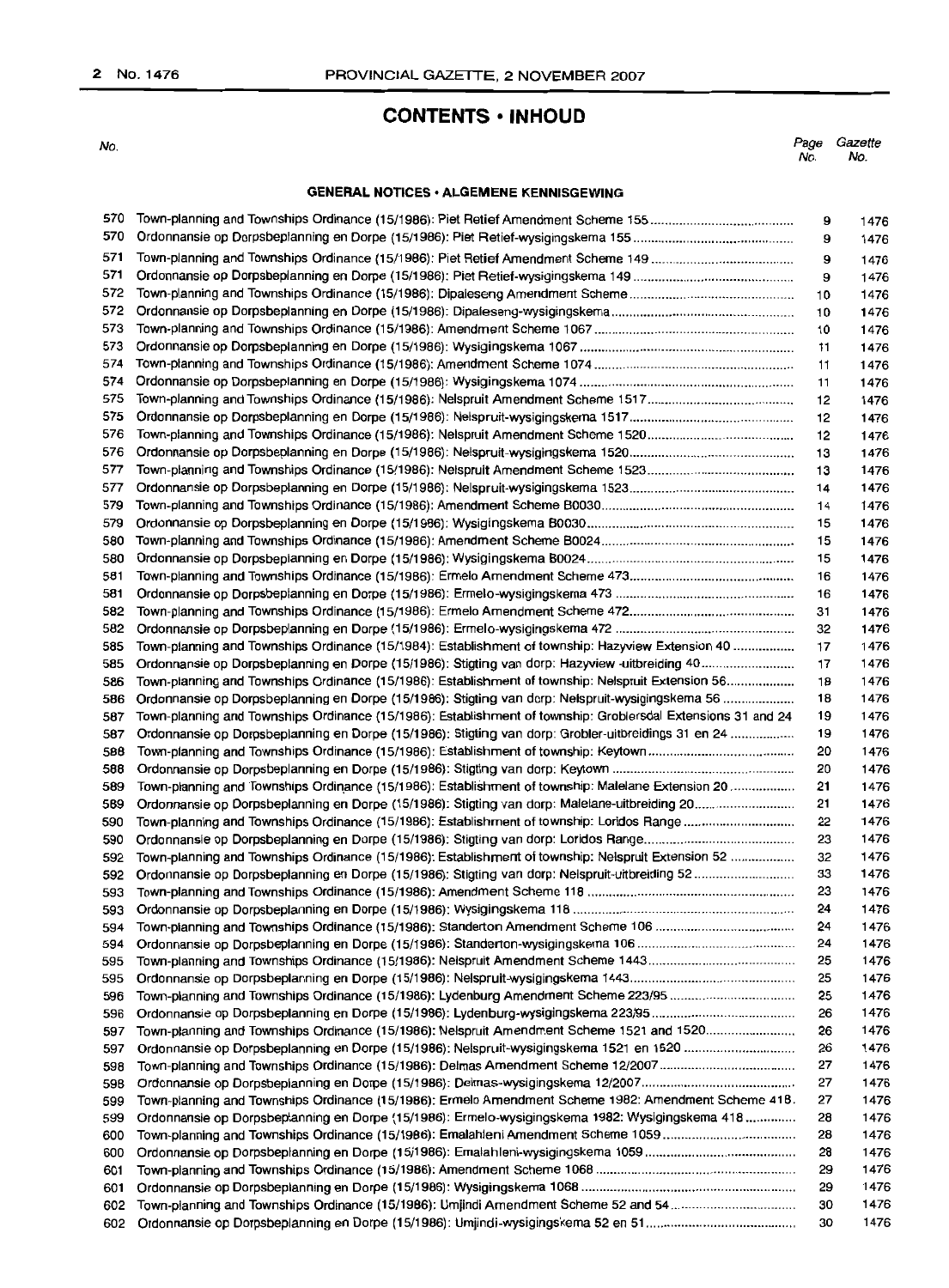| No. |                                                                                                                  | Page<br>No. | Gazette<br>No. |
|-----|------------------------------------------------------------------------------------------------------------------|-------------|----------------|
| 603 |                                                                                                                  | 30          | 1476           |
| 603 |                                                                                                                  | 31          | 1476           |
| 604 | Development Facilitation Act (67/1995): Mpumalanga Development Tribunal: Approval of land development applica-   | 31          | 1476           |
|     | LOCAL AUTHORITY NOTICES • PLAASLIKE BESTUURSKENNISGEWINGS                                                        |             |                |
| 414 | Ordonnansie op Dorpsbeplanning en Dorpe: Emalahleni Plaaslike Munisipaliteit: Stigting van dorp:                 | 36          | 1476           |
| 442 | Town-planning and Townships Ordinance (15/1986): Pixley Ka Seme Local Municipality: Establishment of township:   | 37          | 1476           |
| 442 | Ordonnansie op Dorpsbeplanning en Dorpe (15/1986): Pixley Ka Seme Plaaslike Munisipaliteit: Stigting van dorp:   | 38          | 1476           |
| 443 | Subdivision of Land Ordinance, 1986: eMalahleni Local Municipality: Subidivison: Portion 151, farm Blesboklaagte | 38          | 1476           |
| 444 | Less Formal Township Establishment Act (113/1991): eMalahleni Local Municipality: Establishment of township:     | 34          | 1476           |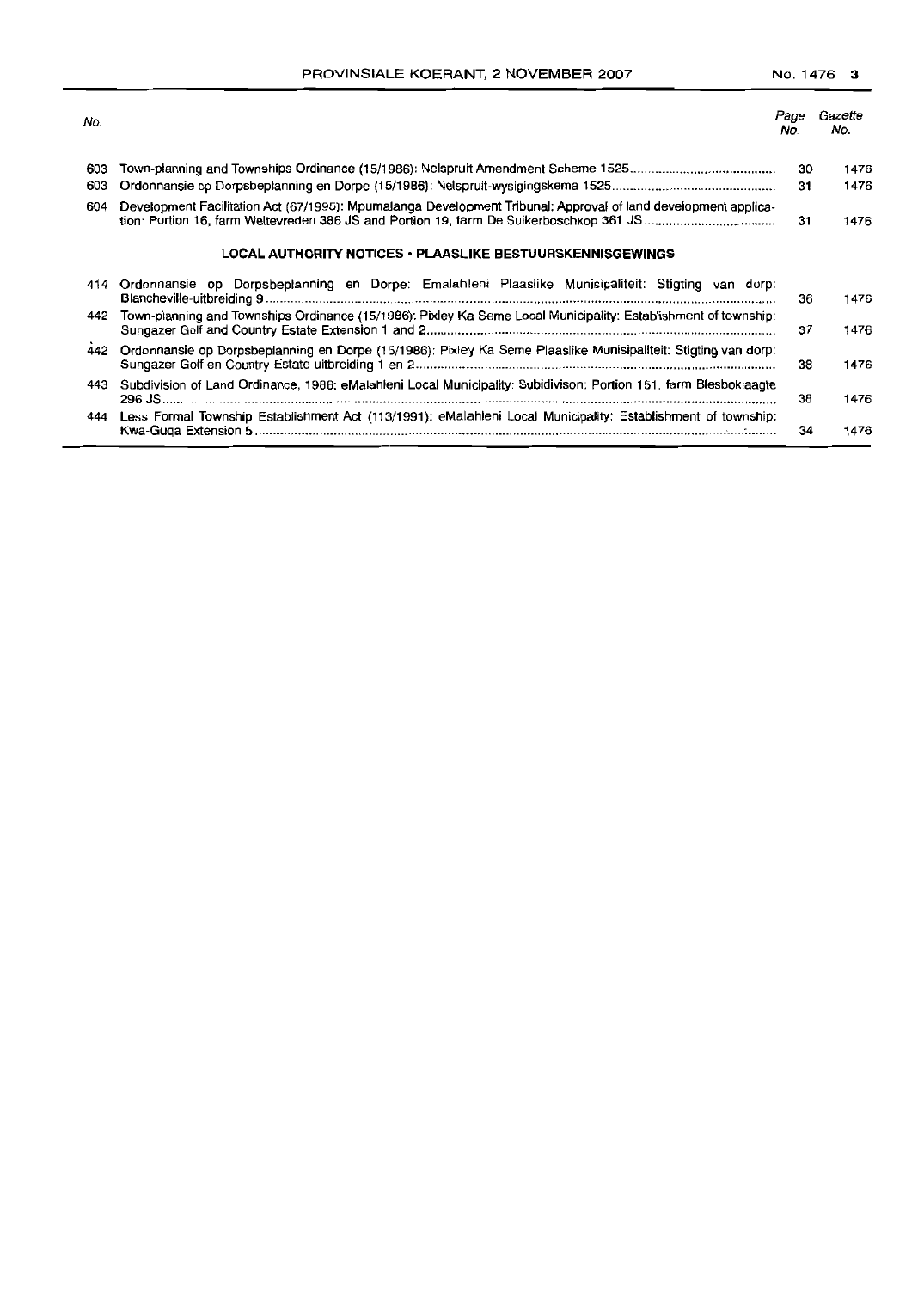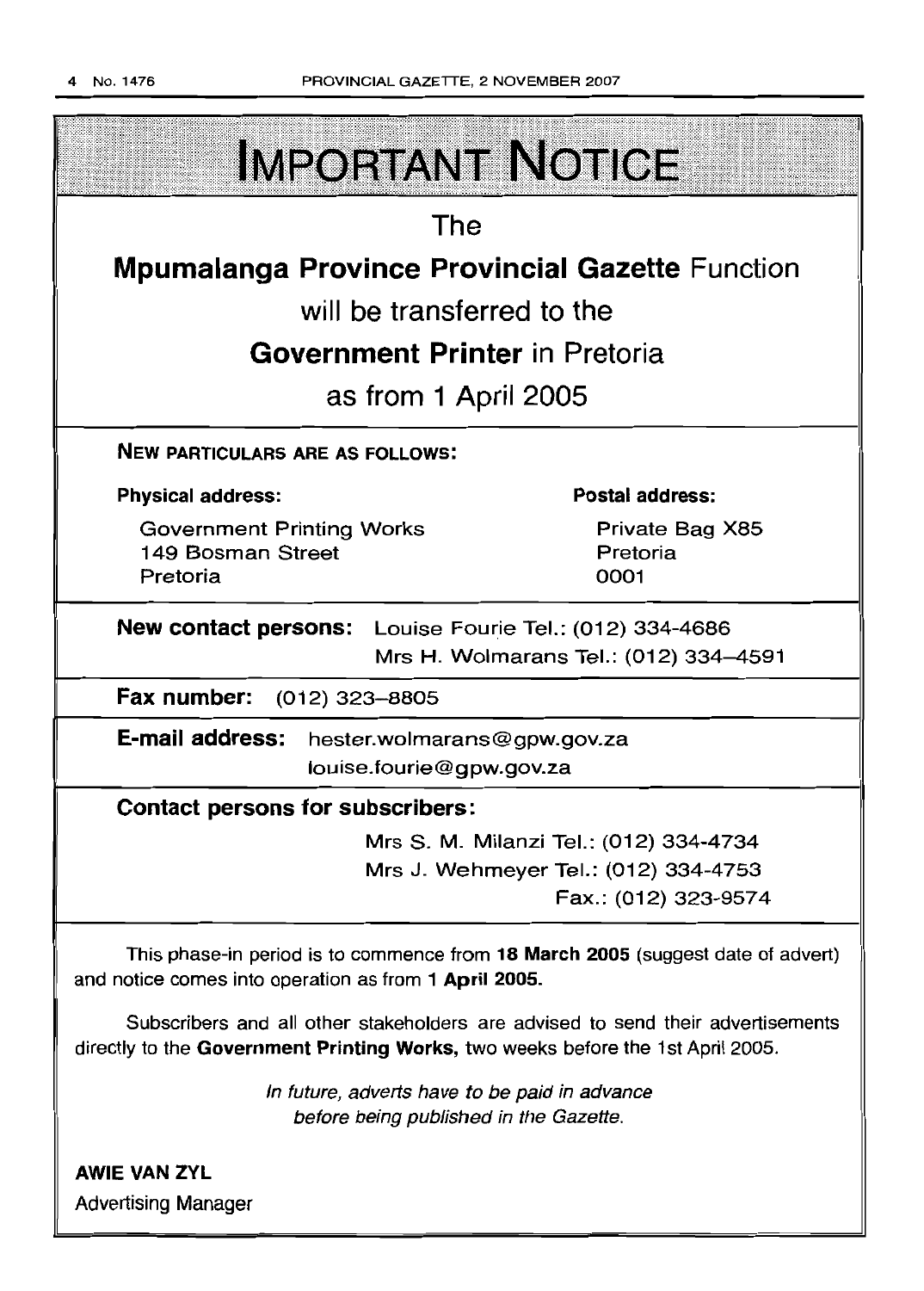| IT IS THE CLIENTS RESPONSIBILITY TO ENSURE THAT THE CORRECT AMOUNT IS PAID<br>AT THE CASHIER OR DEPOSITED INTO THE GOVERNMENT PRINTING WORKS BANK<br>ACCOUNT AND ALSO THAT THE REQUISITION/COVERING LETTER TOGETHER WITH<br>THE ADVERTISEMENTS AND THE PROOF OF DEPOSIT REACHES THE GOVERNMENT<br>PRINTING WORKS IN TIME FOR INSERTION IN THE PROVINCIAL GAZETTE. |                                                                                                       |
|-------------------------------------------------------------------------------------------------------------------------------------------------------------------------------------------------------------------------------------------------------------------------------------------------------------------------------------------------------------------|-------------------------------------------------------------------------------------------------------|
| NO ADVERTISEMENTS WILL BE PLACED WITHOUT PRIOR PROOF OF PRE-PAYMENT.                                                                                                                                                                                                                                                                                              |                                                                                                       |
|                                                                                                                                                                                                                                                                                                                                                                   | $\frac{1}{4}$ page R 187.37<br>Letter Type: Arial<br>Size: 10<br>Line Spacing: At:<br>Exactly<br>11pt |
|                                                                                                                                                                                                                                                                                                                                                                   |                                                                                                       |
|                                                                                                                                                                                                                                                                                                                                                                   | $\frac{1}{4}$ page R 374.75<br>Letter Type: Arial<br>Size: 10<br>Line Spacing: At:<br>Exactly<br>11pt |
|                                                                                                                                                                                                                                                                                                                                                                   |                                                                                                       |
|                                                                                                                                                                                                                                                                                                                                                                   | $\frac{1}{4}$ page R 562.13<br>Letter Type: Arial<br>Size: 10<br>Line Spacing: At:<br>Exactly<br>11pt |
|                                                                                                                                                                                                                                                                                                                                                                   |                                                                                                       |
|                                                                                                                                                                                                                                                                                                                                                                   | $\frac{1}{4}$ page R 749.50<br>Letter Type: Arial<br>Size: 10<br>Line Spacing: At:<br>Exactly<br>11pt |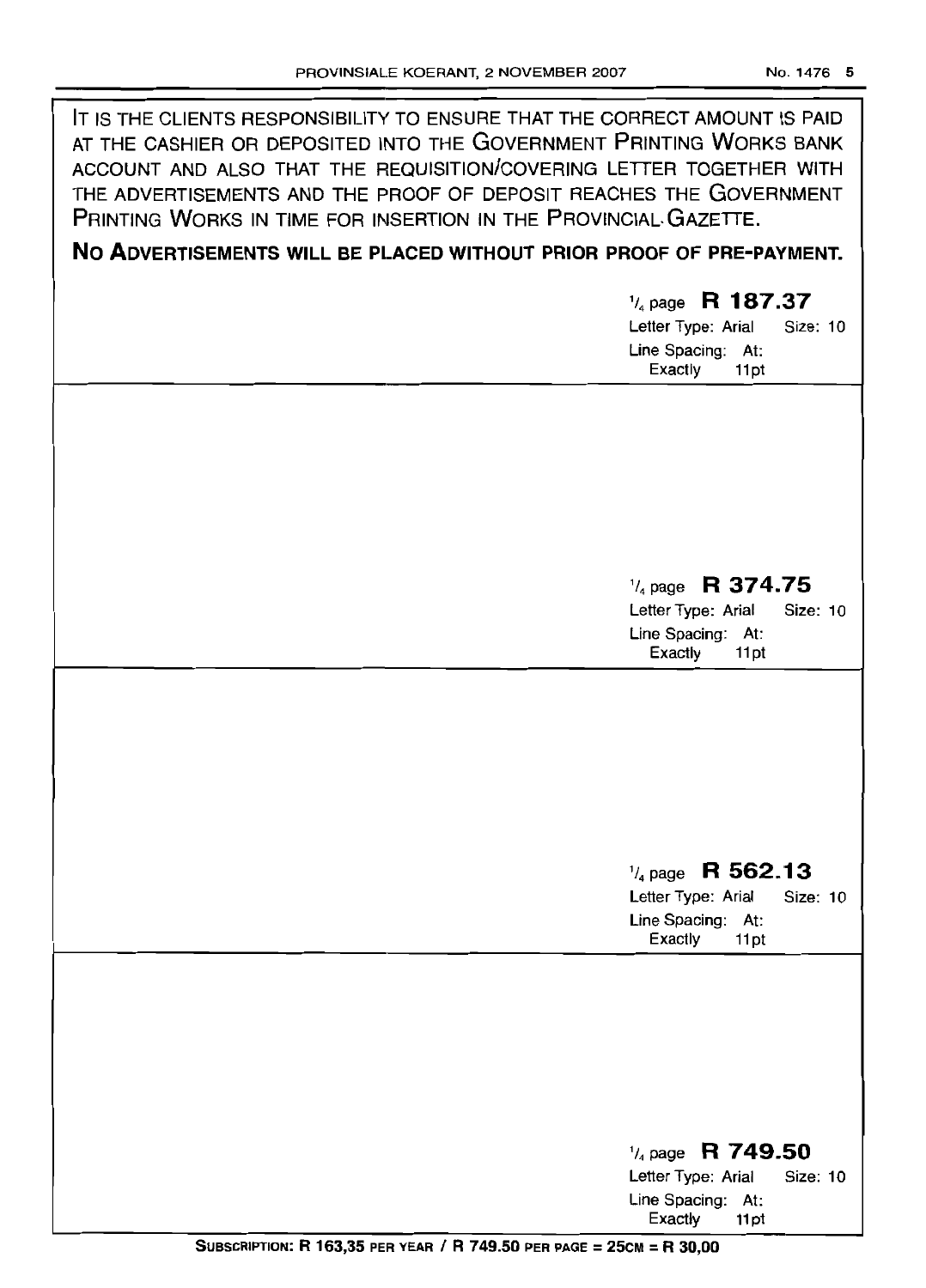

(2) erroneous classification of a notice, or the placement of such notice in any section or under any heading other than the section or heading stipulated by the advertiser;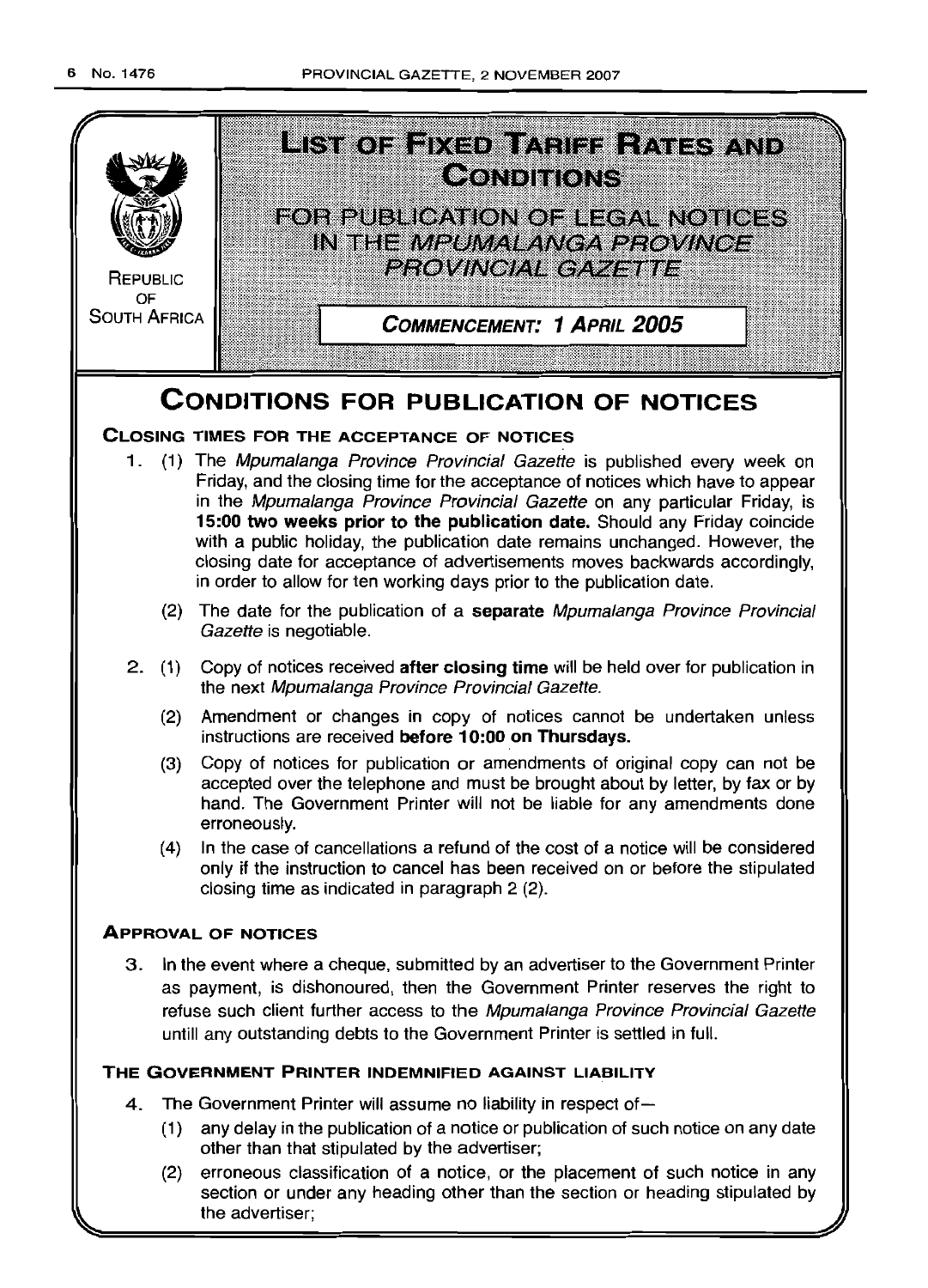(3) any editing, revision, omission, typographical errors or errors resulting from faint or indistinct copy.

### LIABILITY OF ADVERTISER

5. Advertisers will be held liable for any compensation and costs arising from any action which may be instituted against the Government Printer in consequence of the publication of any notice.

### COpy

- 6. Copy of notices must be typed on one side of the paper only and may not constitute part of any covering letter or document
- 7. At the top of any copy, and set well apart from the notice, the following must be stated:

Where applicable

- (1) The heading under which the notice is to appear.
- (2) The cost of publication applicable to the notice, in accordance with the "Word Count Table".

### PAYMENT OF COST

- 9. With effect from 1 April 2005 no notice will be accepted for publication unless the cost of the insertion(s) is prepaid in CASH or by CHEQUE or POSTAL ORDERS. It can be arranged that money can be paid into the banking account of the Government Printer, in which case the deposit slip accompanies the advertisement before publication thereof.
- 10. (1) The cost of a notice must be calculated by the advertiser in accordance with the word count table.
	- (2) Where there is any doubt about the cost of publication of a notice, and in the case of copy, an enquiry, accompanied by the relevant copy, should be addressed to the Advertising Section, Government Printing Works, Private Bag X85, Pretoria, 0001 [Fax: (012) 323-8805], before publication.
- 11. Overpayment resulting from miscalculation on the part of the advertiser of the cost of publication of a notice will not be refunded, unless the advertiser furnishes adequate reasons why such miscalculation occurred. In the event of underpayments, the difference will be recovered from the advertiser, and the notice(s) will not be published until such time as the full cost of such publication has been duly paid in cash or by cheque or postal orders, or into the banking account.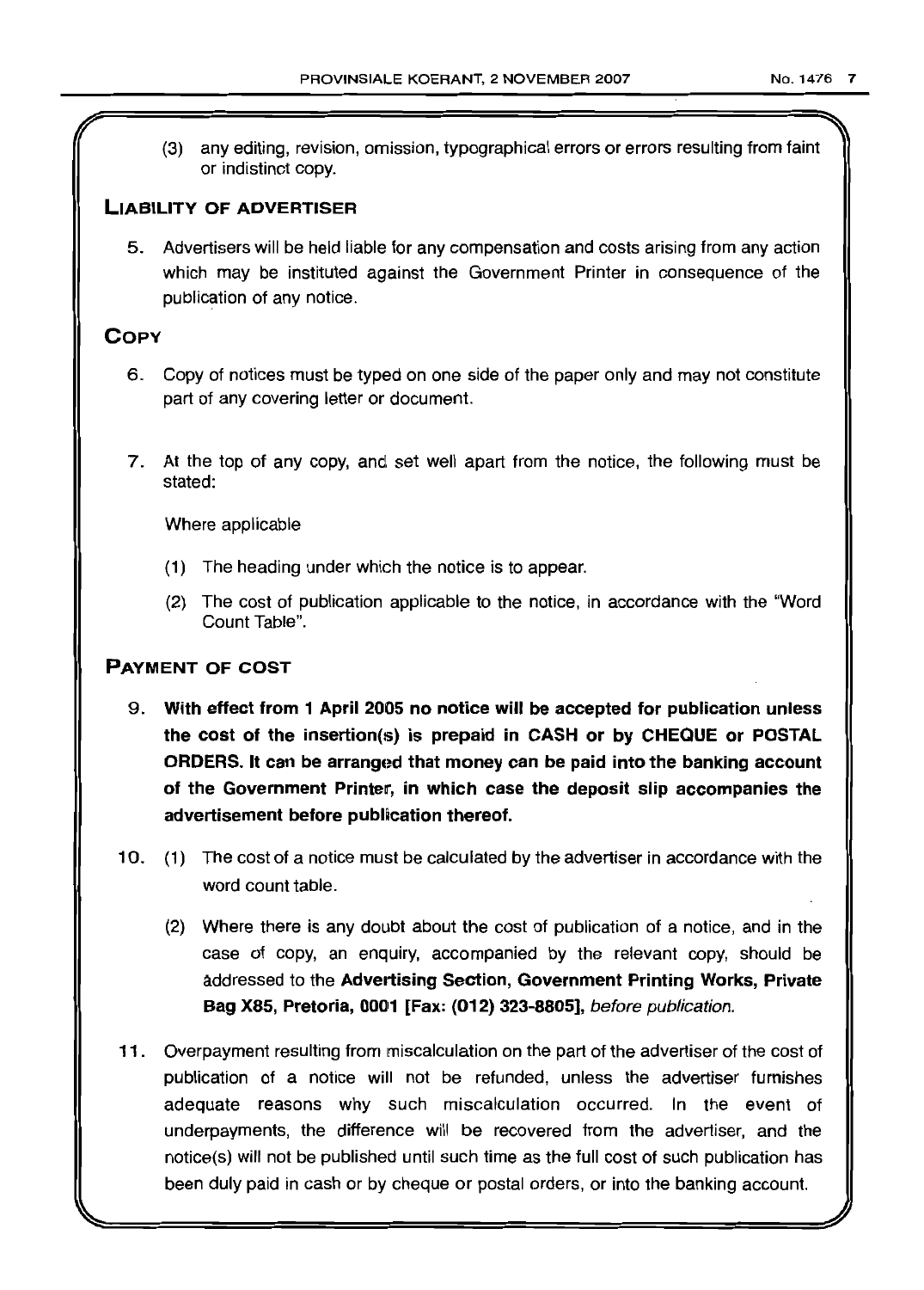- 12. In the event of a notice being cancelled, a refund will be made only if no cost regarding the placing of the notice has been incurred by the Government Printing Works.
- 13. The Government Printer reserves the right to levy an additional charge in cases where notices, the cost of which has been calculated in accordance with the Word Count Table, are subsequently found to be excessively lengthy or to contain overmuch or complicated tabulation.

### PROOF OF PUBLICATION

14. Copies of the Mpumalanga Province Provincial Gazette which may be required as proof of publication, may be ordered from the Government Printer at the ruling price. The Government Printer will assume no liability for any failure to post such Mpumalanga Province Provincial Gazette(s) or for any delay in despatching it/them.

# **GOVERNMENT PRINTERS BANK ACCOUNT PARTICULARS**

Bank: ABSA

BOSMAN STREET

Account No.: 4057114016

Branch code: 632005

Reference No.: 00000047

Fax No.: (012) 323 8805

### Enquiries:

| Mrs. L. Fourie    | Tel.: (012) 334-4686 |
|-------------------|----------------------|
| Mrs. H. Wolmarans | Tel.: (012) 334-4591 |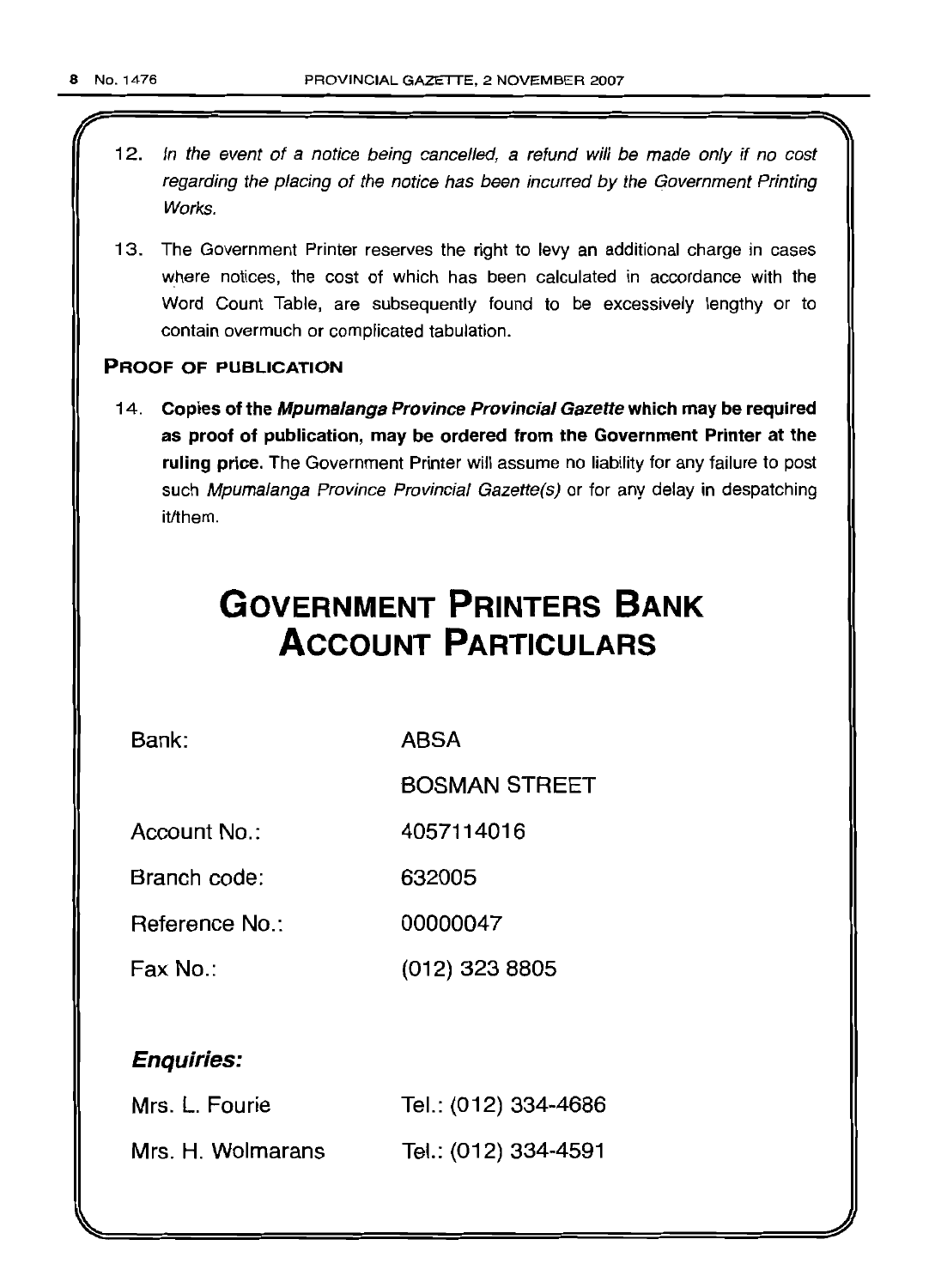### **GENERAL NOTICES • ALGEMENE KENNISGEWINGS**

#### **NOTICE 570 OF 2007**

#### **PIET RETIEF AMENDMENT SCHEME** 155

I, Jacobus van Wyk, being the authorised agent of the owner of Erf 2086, Piet Retief Extension 9, hereby give notice in terms of section 56 (1) (b) (i) of the Town-planning and Townships Ordinance, 1986 (Ordinance 15 of 1986), that I have applied to the Municipality of Mkhondo tor the amendment of the town-planning scheme in operation known as the Piet Retief Town-planning Scheme, 1980, by the rezoning of the property described above, situated in Piet Retief Extension 9, from "Residential 1" to "Residential 3".

Particulars of the application will lie for inspection during normal office hours at the office of the Municipal Manager, Mkhondo Municipality, Mark Street, Piet Retief, for a period of 28 days from 26 October 2007.

Objections to or representations in respect of the application must be lodged with or made in writing to the Municipal Manager at the above address or at P.O. Box 23, Piet Retief, 2380, within a period of 28 days from 26 October 2007.

Address of agent: J. van Wyk, Professional Land Surveyor, P O Box 132, Ermelo, 2350. Tel No. (017) 811-2348.

#### **KENNISGEWING 570 VAN 2007**

**•**

#### **PIET RETIEF-WYSIGINGSKEMA** 155

Ek, Jacobus van Wyk, synde die gemagtigde agent van die eienaar van Erf 2086, Piet Retief Uitbreiding 9, gee hiermee ingevolge artikel 56 (1) (b) (i) van die Ordonnansie op Dorpsbeplanning en Dorpe, 1986 (Ordonnansie 15 van 1986), kennis dat ek by die Munisipaliteit van Mkhondo, aansoek gedoen het om die wysiging van die dorpsbeplanningskema in werking beter bekend as Piet Retief-dorpsbeplanningskema, 1980, deur die hersonering van die eiendom hierbo beskryf, in Piet Retief Uitbreiding 9, van "Residensieel 1" na "Residensieel 3".

Besonderhede van die aansoek Ie ter insae gedurende gewone kantoorure by die kantoor van die Munisipale Bestuurder, Mkhondo Munisipaliteit, Markstrat, Piet Retief, vir 'n tydperk van 28 dae vanaf 26 Oktober 2007.

Besware teen of vertoë ten opsigte van die aansoek moet binne 'n tydperk van 28 dae vanaf 26 Oktober 2007 skriftelik by of tot die Munisipale Bestuurder by bovermelde adres of by Posbus 23, Piet Retief, ingedien of gerig word.

Adres van agent: J. van Wyk, Professionele Landmeter, Posbus 132, Ermelo, 2350. Tel No. (017) 811-2348.

2&-D2

#### **NOTICE 571 OF 2007**

#### **PIET RETIEF AMENDMENT SCHEME 149**

I, Jacobus van Wyk, being the authorised agent of the owner of Remainder of Erf 63, Piet Retief, hereby give notice in terms of section 56 (1) (b) (i) of the Town-planning and Townships Ordinance, 1986 (Ordinance 15 of 1986), that I have applied to the Municipality of Mkhondo for the amendment of the lown-planning scheme in operation known as the Piet Retief Town-planning Scheme, 1980, by the rezoning of the property described above, situated on the corner of Kerk and Brand Streets, Piet Retief, from "Residential 1" to "Residential 3".

Particulars of the application will lie for inspection during normal office hours at the office of the Municipal Manager, Mkhondo Municipality, Mark Street, Piet Retief, for a period of 28 days from 26 October 2007.

Objections to or representations in respect of the application must be lodged with or made in writing to the Municipal Manager at the above address or at P.O. Box 23, Piet Retief, 2380, within a period of 28 days from 26 October 2007.

Address of agent: J. van Wyk, Professional Land Surveyor, P.O. Box 132, Ermelo, 2350. Tel No. (017) 811-2348.

### **• KENNISGEWING 571 VAN 2007**

#### **PIET RETIEF-WYSIGINGSKEMA 149**

Ek, Jacobus van Wyk, synde die gemagtigde agent van die eienaar van Reslant van Erf 63, Piet Retief, gee hiermee ingevolge artikel 56 (1) (b) (i) van die Ordonnansie op Dorpsbeplanning en Dorpe, 1986 (Ordonnansie 15 van 1986), kennis dat ek by die Munisipaliteit van Mkhondo, aansoek gedoen het om die wysiging van die dorpsbeplanningskema in werking beter bekend as Piet Retief-dorpsbeplanningskema, 1980, deur die hersonering van die eiendom hierbo beskryf, gelee op die hoek van Kerk- &Brandstraat, Piet Retief, van "Residensieel 1" na "Residensieel 3".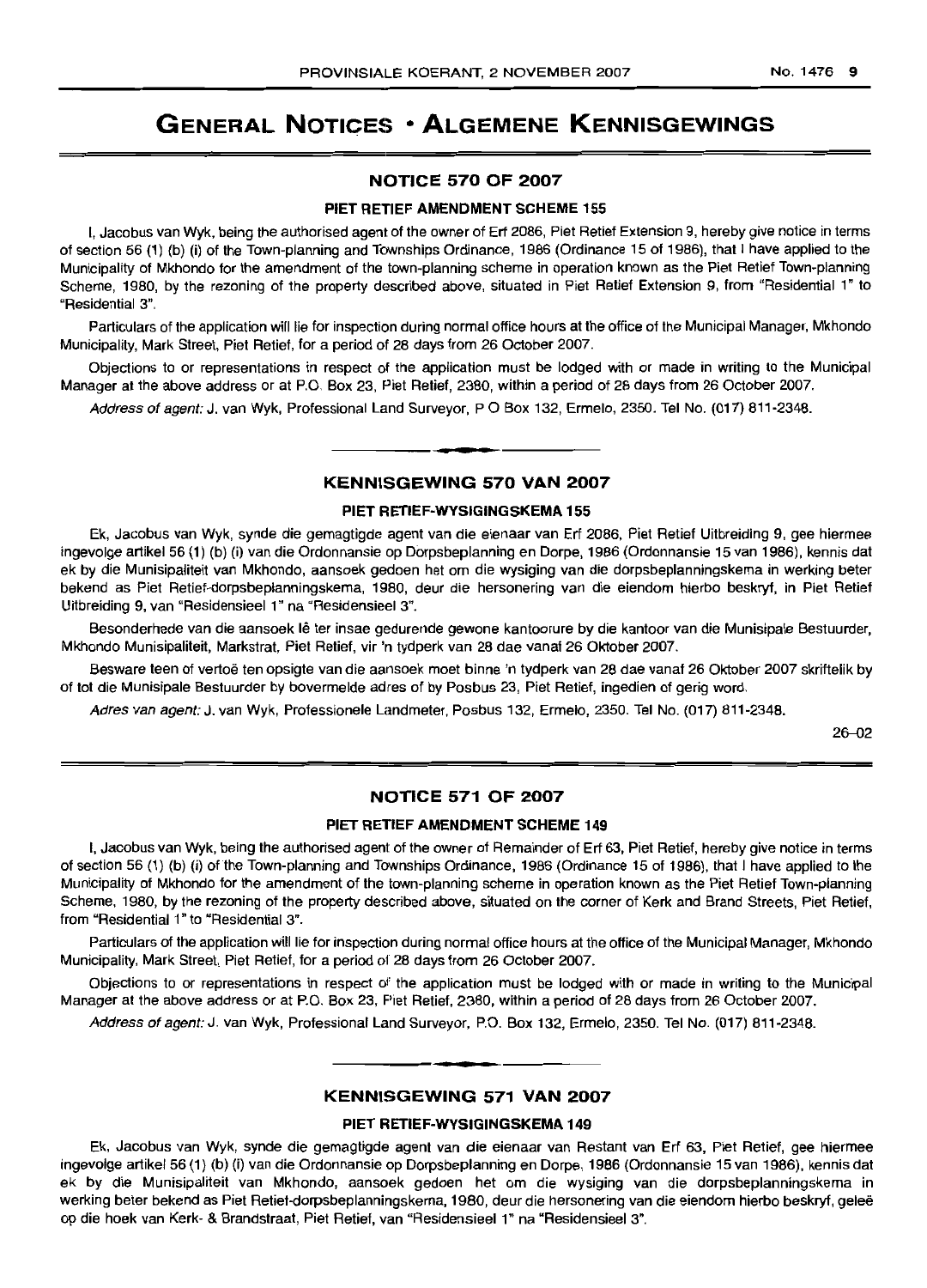Besonderhede van die aansoek Ie ter insae gedurende gewone kantoorure by die kantoor van die Munisipale Bestuurder, Mkhondo Munisipaliteit, Markstraat, Piet Retief, vir 'n tydperk van 28 dae vanaf 26 Oktober 2007.

Besware teen of vertoe ten opsigte van die aansoek moet binne 'n tydperk van 28 dae vanaf 26 Oktober 2007 skriftelik by of tot die Munisipale Bestuurder by bovermelde adres of by Posbus 23, Piet Retief, ingedien of gerig word.

Adres van agent: J. van Wyk, Professionele Landmeter, Posbus 132, Ermelo, 2350. Tel No, (017) 811-2348.

26-02

#### **NOTICE** 572 **OF** 2007

#### DIPALESENG AMENDMENT SCHEME

NOTICE OF APPLICATION FOR THE AMENDMENT OF THE TOWN-PLANNING SCHEME IN TERMS OF SECTION 56 (1)(b)(i) OF THE TOWN-PLANNING AND TOWNSHIPS ORDINANCE, 1986 (ORDINANCE 15 OF 1986)

I, Mirna-Ann Mulder, being the authorized agent of the owner of Ert 131, Balfour, hereby give notice in terms of section 56 (1) (b) (i) of the Town-planning and Townships Ordinance, 1986, thai I have applied to the Dipaleseng Local Municipality for the amendment of the town-planning scheme known as the Balfour Amendment Scheme, for the rezoning of the property described above, from "Residential 1" to "Residential 2".

Particulars of the application will lie for inspection during normal office hours at the office of the Municipal Manager: Balfour Service Delivery Centre, c/o Community Services, at the Civic Centre Building, Stuart Street, Balfour, for a period of 28 days from 24 October 2007.

Objections to or representations in respect of the application must be lodged with or made in writing to the Municipal Manager, at the aforementioned address, within a period of 28 days from 24 October 2007.

Address of agent: C/o MM Town Planning Services/Property Development, PO Box 296, Heidelberg, 1438. Tel: 082 400 0909.

### **• •**

#### **KENNISGEWING** 572 **VAN** 2007

#### DIPALESENG-WYSIGINGSKEMA

KENNISGEWING VAN AANSOEK OM WYSIGING VAN DORPSBEPLANNINGSKEMA INGEVOLGE ARTIKEL 56 (1)(b)(i) VAN DIE ORDONNANSIE OP DORPSBEPLANNING EN DORPE, 1986 (ORDONNANSIE 15 VAN 1986)

Ek, Mirna-Ann Mulder, synde die gemagtigde agent van die eienaar van Erf 131, Balfour, gee ingevolge artikel 56 (1) (b) (i) van die Ordonnansie op Dorpsbeplanning en Dorpe, 1986, kennis dat ek by die Dipaleseng Plaaslike Munisipaliteit aansoek gedoen het om die wysiging van die Dipaleseng-dorpsbeplanningskema, van "Residensieel I" na "ResidensieeI2".

Besonderhede van die aansoek lê ter insae gedurende gewone kantoorure by die kantoor van die Munisipale Bestuurder: Ontwikkelingsbeplanning, Dipaleseng Plaaslike Munisipaliteit, Stuartstraat, Balfour, vir 'n tydperk van 28 dae vanaf 24 Oktober 2007. .

Besware teen of vertoë ten opsigte van die aansoek moet binne 'n tydperk van 28 dae vanaf 24 Oktober 2007 skriftelik by die Area Bestuurder, by bogenoemde adres, ingedien of gerig word.

Naam en adres van eienaar/agent: P/a MM Property Development, Posbus 296, Heidelberg, 1438. Tel: 082 400 0909.

 $26 - 02$ 

#### **NOTICE** 573 **OF** 2007

#### eMALAHLENI AMENDMENT SCHEME, 1991

NOTICE OF APPLICATION FOR AMENDMENT OF TOWN-PLANNING SCHEME IN TERMS OF SECTION 56 (1) (b) (i) OF THE TOWN-PLANNING AND TOWNSHIPS ORDINANCE, 1986 (ORDINANCE 15 OF 1986)

#### AMENDMENT SCHEME 1067

I, Vivienne Smith TRP (SA), of the firm Korsman van Wyk Town and Regional Planners, being the authorized agent of the owner of Erf 2400, Witbank Extension 12, hereby gives notice in terms of section 56 (1) (b) (i) of the Town-planning and Townships Ordinance, 1986 (Ordinance 15 of 1986), that I have applied to the eMalahleni Local Municipality for the amendment of the town-planning scheme in operation known as eMalahleni Town-planning Scheme, 1991, by the rezoning of the property described above, situated at 23 Woltemade Street in the Township of Witbank Extension 12, from "Residential 1" to "Special" with an Annexure 365.

Particulars of the application are open for inspection during normal office hours by the office of the Municipal Manager, City Planning Division, Third Floor, Civic Center, Mandela Street, Witbank, for a period of 28 days from 26 October 2007 (the date of first publication of this notice).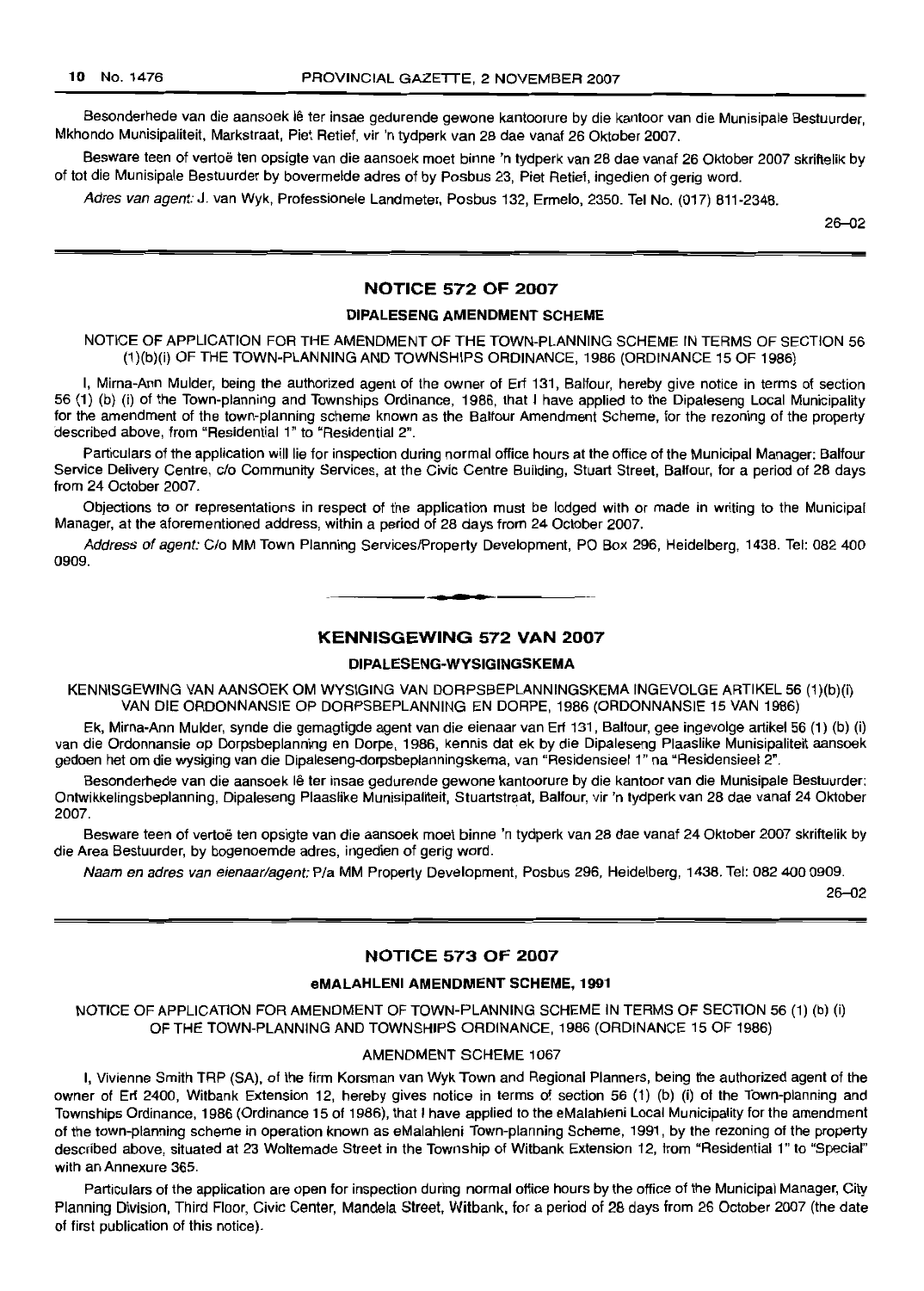Objections to or representations in respect of the application must be lodged in writing and in duplicate with the Municipal Manager at the above office or posted to him at PO Box 3, Witbank, 1035, within a period of 28 days from 26 October 2007.

Address of authorised agent: Korsman van Wyk Town and Regional Planners, Suite 295, Private Bag X7294, Witbank, 1035. Tel: (013) 653-6325. Fax: 086 663 6326. E-mail: admin@korsman.co.za

### **• KENNISGEWING 573 VAN 2007**

#### **eMALAHLENI-WYSIGINGSKEMA, 1991**

KENNISGEWING VAN AANSOEK OM WYSIGING VAN DORPSBEPLANNINGSKEMA INGEVOLGE ARTIKEL 56 (1) (b) (I) VAN DIE ORDONNANSIE OP DORPSBEPLANNING EN DORPE, 1986 (ORDONNANSIE 15 VAN 1986)

#### WYSIGINGSKEMA 1067

Ek, Vivienne Smilh TRP (SA), van die firma Korsman Van Wyk Stads- en Streekbeplanners, synde die gemagligde agenl van die geregislreerde eienaar van Erf 2400, Witbank Uitbreiding 12, gee hiermee ingevolge artikel 56 (1) (b) (i) van die Ordonnansie op Dorpsbeplanning en Dorpe, 1986 (Ordonnansie 15 van 1986), kennis dat ek by die eMalahleni Plaaslike Munisipaliteit aansoek gedoen het om die wysiging van die dorpsbeplanningskema in werking bekend as eMalahlenidorpsbeplanningskema, 1991, deur die hersonering van die eiendom hierbo beskryf, gelee te Wollemadestraat 23, in die dorpsgebied Wilbank Uitbreiding 12, van "ResidensieeI1" tot "Spesiaal" met 'n Bylaag 365.

Besonderhede van die aansoek Iê gedurende kantoorure by die kantoor van die Munisipale Bestuurder: Stadsbeplanningsafdeling, Derde Vloer, Burgersentrum, Mandelastraat, Witbank, vir 'n tydperk van 28 dae vanaf 26 Oktober 2007 (die datum van eerste publikasie van hierdie kennisgewing) ter insae.

Besware teen of vertoë ten opsigte van die aansoek moet binne 'n tydperk van 28 dae vanaf 26 Oktober 2007 skriftelik en in Iweevoud by die Munisipale Bestuurder by bovermelde kanloor ingedien of aan hom by Posbus 3, Witbank, 1035, gepos word.

Adres van gemagtigde agent: Korsman van Wyk Stads- en Streekbeplanners, Suite 295, Privaatsak X7294, Wilbank, 1035. Tel: (013) 653-6325. Fax: 086 663 6326. E-pos: admin@korsman.co.za

26-02

#### **NOTICE 574 OF 2007**

#### **eMALAHLENI AMENDMENT SCHEME, 1991**

NOTICE OF APPLICATION FOR AMENDMENT OF TOWN-PLANNING SCHEME IN TERMS OF SECTION 56 (1) (b) (i) OF THE TOWN-PLANNING AND TOWNSHIPS ORDINANCE, 1986 (ORDINANCE 15 OF 1986)

#### AMENDMENT SCHEME 1074

I, Vivienne Smith TRP (SA), of the firm Korsman van Wyk Town and Regional Planners, being the authorized agent of the owner of Portion 2 of Erf 4092, Witbank Extension 10, hereby gives notice in terms of section 56 (1) (b) (i) of the Town-planning and Townships Ordinance, 1986 (Ordinance 15 of 1986), that I have applied to the eMalahleni Local Municipality for the amendment of the town-planning scheme in operation known as eMalahleni Town-planning Scheme, 1991, by the rezoning of the property described above, situated at 19 Beyers Street in the Township of Witbank Extension 10, from "Residential 1" to "Residential 2" with Annexure 366.

Particulars of the application are open for inspection during normal office hours at the office of the Municipal Manager, City Planning Division, Third Floor, Civic Center, Mandela Street, Witbank, for a period of 28 days from 26 October 2007 (the date of first publication of this notice).

Objections to or representations in respect of the application must be lodged in writing and in duplicate with the Municipal Manager at the above office or posted to him at PO Box 3, Witbank, 1035, within a period of 28 days from 26 October 2007.

Address of authorised agent: Korsman van Wyk Town and Regional Planners, Suite 295, Private Bag X7294, Witbank, 1035. Tel: (013) 653-6325. Fax: 086 663 6326. E-mail: admin@korsman.co.za

### **• KENNISGEWING 574 VAN 2007**

#### **eMALAHLENI-WYSIGINGSKEMA, 1991**

KENNISGEWING VAN AANSOEK OM WYSIGING VAN DORPSBEPLANNINGSKEMA INGEVOLGE ARTIKEL 56 (1) (b) (i) VAN DIE ORDONNANSIE OP DORPSBEPLANNING EN DORPE, 1986 (ORDONNANSIE 15 VAN 1986)

#### WYSIGINGSKEMA 1074

Ek, Vivienne Smith TRP (SA), van die firma Korsman Van Wyk Stads- en Streekbeplanners, synde die gemagtigde agent van die geregistreerde eienaar van Gedeelte 2 van Erf 4092, Witbank Uitbreiding 10, gee hiermee ingevolge artikel 56 (1) (b) (i) van die Ordonnansie op Dorpsbeplanning en Dorpe, 1986 (Ordonnansie 15 van 1986), kennis dat ek by eMalahleni Plaaslike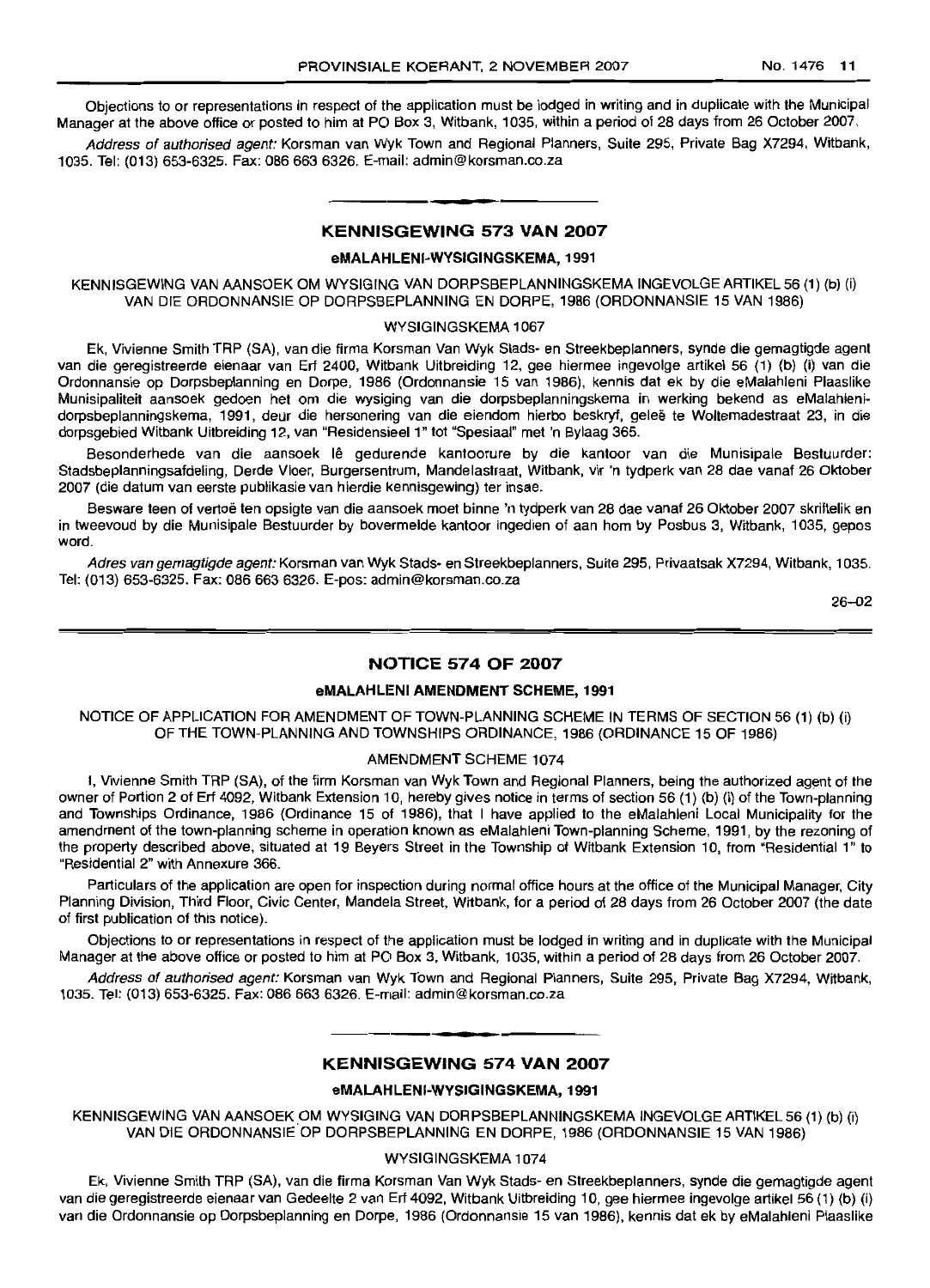Munisipaliteit aansoek gedoen het om die wysiging van die dorpsbeplanningskema in werking bekend as eMalahlenidorpsbeplanningskema, 1991, deur die hersonering van die eiendom hierbo beskryf, gelee te Beyersstraat 19, in die dorpsgebied Witbank Uitbreiding 10, van "Residensieel 1" tot "Residensieel 2" met Bylaag 366.

Besonderhede van die aansoek lê gedurende kantoorure by die kantoor van die Munisipale Bestuurder: Stadsbeplanningsafdeling, Derde Vloer, Burgersentrum, Mandelastraat, Witbank, vir 'n tydperk van 28 dae vanaf 26 Oktober 2007 (die datum van eerste publikasie van hierdie kennisgewing) ter insae.

Besware teen of vertoë ten opsigte van die aansoek moet binne 'n tydperk van 28 dae vanaf 26 Oktober 2007 skriftelik en in tweevoud by die Munisipale Bestuurder by bovermelde kantoor ingedien of aan hom by Posbus 3, Witbank, 1035, gepos word.

Adres van gemagtigde agent: Korsman van Wyk Stads en Streekbeplanners, Suite 295, Privaatsak X7294, Witbank, 1035. Tel: (013) 653-6325. Fax: 086 663 6326. E-pos: admin@korsman.co.za

26-02

#### NOTICE 575 OF 2007

#### NELSPRUIT AMENDMENT SCHEME 1517

NOTICE OF APPLICATION FOR THE AMENDMENT OF TOWN-PLANNING SCHEME IN TERMS OF SECTION 56 (1) (b) (i) OF THE TOWN-PLANNING AND TOWNSHIPS ORDINANCE, 1986 (ORDINANCE 15 OF 1986)

We, Woza Nawe Development Planners, on behalf of the registered owner of Portion 8 of Erf 3411, Nelspruit Extension 29, hereby gives notice in terms of Section 56 (1) (b) (i) of the Town-planning and Townships Ordinance, 1986 (Ordinance 15 of 1986), that we have applied to the Mbombela Municipality for the amendment of the Nelspruit Town-planning Scheme, 1989, by the rezoning of Portion 8 of Erf 3411, Nelspruit Extension 29, from "Business 1" to "Business 4", with an Annexure to provide for development conditions.

Particulars of the application will lie for inspection during normal office hours at the office of the Municipal Manager, Mbombela Municipality, Civic Centre, Nel Street, Nelspruit, for a period of 28 days from 26 October 2007.

Objections to, or representations in respect of the application must be lodged with or made in writing to the Municipal Manager, at the above address or at P.O. Box 45, Nelspruit, 1200, within a period of 28 days from 26 October 2007.

Address of applicant: Woza Nawe Development Planners, P.O. Box 7635, Nelspruit, 1200. [Tel/Fax: (013) 744-0282.]

#### **-** KENNISGEWING <sup>575</sup> VAN <sup>2007</sup>

#### NELSPRUIT-WYSIGINGSKEMA 1517

KENNISGEWING VAN AANSOEK OM WYSIGING VAN DORPSBEPLANNINGSKEMA INGEVOLGE ARTIKEL 56 (1) (b) (i) VAN DIE ORDONNANSIE OP DORPSBEPLANNING EN DORPE, 1986 (ORDONNANSIE 15 VAN 1986)

ons, Woza Nawe Development Planners, namens die geregistreerde eienaar van Gedeelte 8 van Erf 3411, Nelspruit Uitbreiding 29, gee hiermee ingevolge artikel 56 (1) (b) (i) van die Ordonnansie op Dorpsbeplanning en Dorpe, 1986 (Ordonnansie 15 van 1986), kennis dat ons by die Mbombela Munisipaliteit aansoek gedoen het om die wysiging van die Nelspruit-dorpsbeplanningskema, 1989, deur die hersonering van Gedeelte 8 van Erf 3411, Nelspruit Uitbreiding 29, vanaf "Besigheid 1" na "Besigheid 4" met 'n Bylae om voorsiening te maak vir gewysigde ontwikkelingsbeperkings.

Besonderhede van die aansoek Ie ter insae gedurende gewone kantoorure by die kantoor van die Munisipale Bestuurder, Mbombela Munisipaliteit, Burgersentrum, Nelstraat, Nelspruit, vir 'n tydperk van 28 dae vanaf 26 Oktober 2007.

Besware teen of vertoë ten opsigte van die aansoek moet binne 'n tydperk van 28 dae vanaf 26 Oktober 2007 skriftelik by die Munisipale Bestuurder by bovermelde acres of by Posbus 45, Nelspruit, 1200, ingedien of gerig word.

Adres van applikant: Woza Nawe Development Planners, Posbus 7635, Nelspruit, 1200. [TellFaks: (013) 744-0282.]

26-02

#### NOTICE 576 OF 2007

NOTICE OF APPLICATION FOR THE AMENDMENT OF A TOWN-PLANNING SCHEME IN TERMS OF SECTION 56 (1) (b) (i) OF THE TOWN-PLANNING AND TOWNSHIPS ORDINANCE, 1986 (ORDINANCE 15 OF 1986)

#### NELSPRUIT AMENDMENT SCHEME 1520

We, Umsebe Development Planners, represented by Mr B. J. L. van der Merwe, Mr S. T. Masuku, Ms H. Meintjes, Marius Loock and Manie Venter, being the authorised agent of Portion 16 (portion of Portion 13) of the farm Riverside 308 JT, hereby gives notice in terms of section 56 (1) (b) (i) of the Town-planning and Townships Ordinance, 1986 (Ordinance 15 of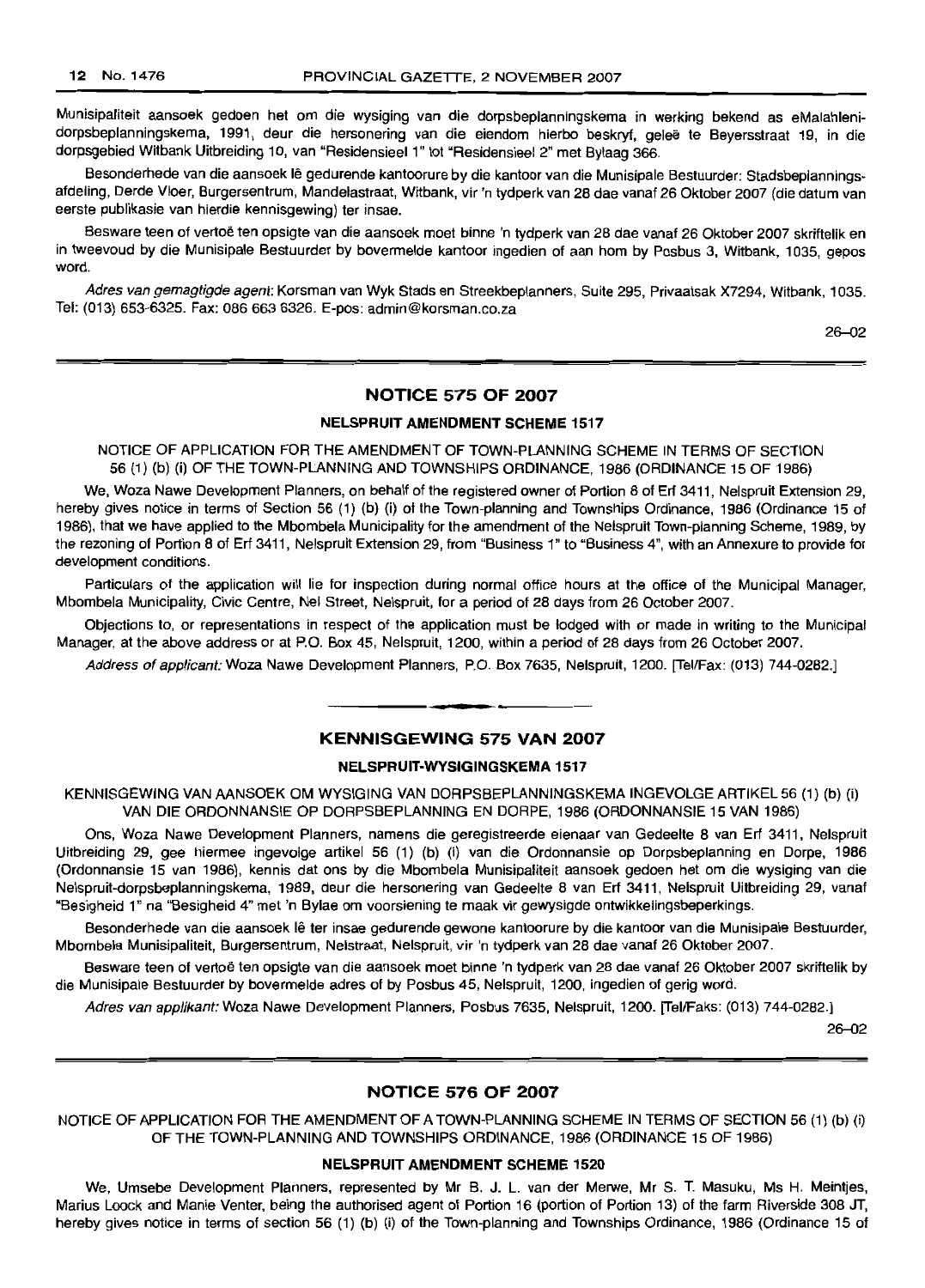1986), that we have applied to the Mbombela Local Municipality for the amendment of the town-planning scheme known as Nelspruit Town-planning Scheme, 1989, by the rezoning of the property described above, situated at Mataffin, at the Hall Gateway Complex, N4 Highway, from "Special" for tourism related business enterprises, places of refreshment, hotel, excluding liquor off-sales, farmstall, including butchery, confectionary, offices, filling station including service station, excluding panel beating and spray painting to "Special" for the purposes of places of refreshment and entertainment, hotel, farmstall, including a butchery, confectionary, offices, filling station including service station, excluding panel beating and spray painting, retail, nursery, and tourism related land uses as prescribed in Annexure 1083.

Particulars of this application will lie for inspection during normal office hours at the office of the Secretary of the Assistant Director: Technical Services, Mbombela Local Municipality, Room 205, Second Floor, Nel Street, Nelspruit, 1200, for a period of 28 days from 26 October 2007.

Objections to or representation in respect of the application must be lodged with or made in writing and in duplicate to the Secretary of the Assistant Director: Technical Services, Mbombela Local Municipality at the above-mentioned address or to the Municipal Manager, Mbombela Municipality, PO Box 45, Nelspruit, 1200, within a period of 28 days from 26 October 2007 (no later than 23 November 2007).

Address of applicant: Umsebe Development Planners, PO Box 12367, Nelspruit, 1200, Tel: (013) 752-4710.

#### **KENNISGEWING 576 VAN 2007**

**•**

KENNISGEWING VAN AANSOEK OM WYSIGING VAN 'N DORPSBEPLANNINGSKEMA INGEVOLGE ARTIKEL 56 (1) (b) (i) VAN DIE ORDONNANSIE OP DORPSBEPLANNING EN DORPE, 1986 (ORDONNANSIE 15 VAN 1986)

#### **NELSPRUIT·WYSIGINGSKEMA 1520**

Ons, Umsebe Ontwikkelingsbeplanners, verteenwoordig deur mnr. B. J. L. van der Merwe, mnr. S. T. Masuku, me. H. Meintjes en mnr. Marius Loock en mnr. Manie Venter, synde die gemagtigde agent van die eienaar van Gedeelte 16 (gedeelte van Gedeelte 13) van die plaas Riverside 308 JT, gee hiermee ingevolge artikel56 (1) (b) (i) van die Ordonnansie op Dorpsbeplanning en Dorpe, 1986 (Ordonnansie 15 van 1986), kennis dat ons by die Mbombela Plaaslike Munisipaliteit aansoek gedoen het om die wysiging van die dorpsbeplanningskema, bekend as Nelspruit-dorpsbeplanningskema, 1989, deur die hersonering van die eiendom hierbo beskryf, gelee te Mataffin, by die Hall Gate Winkelsentrum op die N4, van "Spesiaal" vir toerismeverwante gebruike, verversingsplekke, hotel, uitgesluit grootmaatdrankverkope, plaasstal, ingesluit 'n slaghuis, bakkery, kantore, vulstasie, ingesluit 'n diensstasie, maar uitgesluit panneelkloppers en spuitwerke na "Spesiaal" vir die doeleindes van verversingsplekke, geselligheidsale, hotel, plaasstal, ingesluit 'n slaghuis, bakkery, kantore, vulstasie, ingesluit 'n diensstasie, maar panneelkloppers en spuitwerk uitgesluit, kleinhandel, kwekery en toerisme verwante gebruike soos vervat in Bylae 1083.

Besonderhede van bogenoemde aansoek Iê ter insae gedurende gewone kantoorure by die Sekretaresse van die Assistent Direkteur: Tegniese Dienste, Mbombela Plaaslike Munisipaliteit, Kamer 205, Tweede Vloer, Nelstraat, Nelspruit, vir 'n tydperk van 28 dae vanaf 26 Oktober 2007.

Besware teen of vertoë ten opsigte van die aansoek moet binne 'n tydperk van 28 dae vanaf 26 Oktober 2007 (nie later as 23 November 2007) skriftelik en in tweevoud by die Sekretaresse van die Assistent Direkteur: Tegniese Dienste by die bovermelde adres of na die Munisipale Bestuurder, Mbombela Munisipaliteit, Posbus 45, Nelspruit, 1200, ingedien of gerig word.

Adres van applikant: Umsebe Ontwikkelingsbeplanners, Posbus 12367, Nelspruit, 1200. Tel: (013) 752-4710.

26-02

#### **NOTICE 577 OF 2007**

NOTICE OF APPLICATION FOR THE AMENDMENT OF A TOWN-PLANNING SCHEME IN TERMS OF SECTION 56 (1) (b) (i) OF THE TOWN-PLANNING AND TOWNSHIPS ORDINANCE, 1986 (ORDINANCE 15 OF 1986)

#### **NELSPRUIT AMENDMENT SCHEME** 1523

We, Umsebe Development Planners, represented by Mr B. J. L. Van der Merwe, Mr S. T. Masuku, Ms H. Meintjes, Marius Loock and Manie Venter, being the authorised agent of the owner of Portion 16 (portion of Portion 13) of the farm Riverside 308 JT, hereby gives notice in terms of section 56 (1) (b) (i) of the Town-planning and Townships Ordinance, 1986 (Ordinance 15 of 1986), that we have applied to the Mbombela Local Municipality for the amendment of the town-planning scheme known as Nelspruit Town-planning Scheme, 1989, by the rezoning of the property described above, situated at Mataffin, at the Hall Gateway Complex, N4 Highway, from "Special" for tourism related business enterprises, places of refreshment, hotel, excluding liquor off-sales, farmstall, including butchery, confectionary, offices, filling station including service station, excluding panel beating and spray painting to "Special" for the purposes of places of refreshment and entertainment, hotel, farmslall, including a butchery, confectionary, offices, filling station including service station, excluding panel beating and spray painting, retail, nursery, and tourism related land uses as prescribed in Annexure 1069.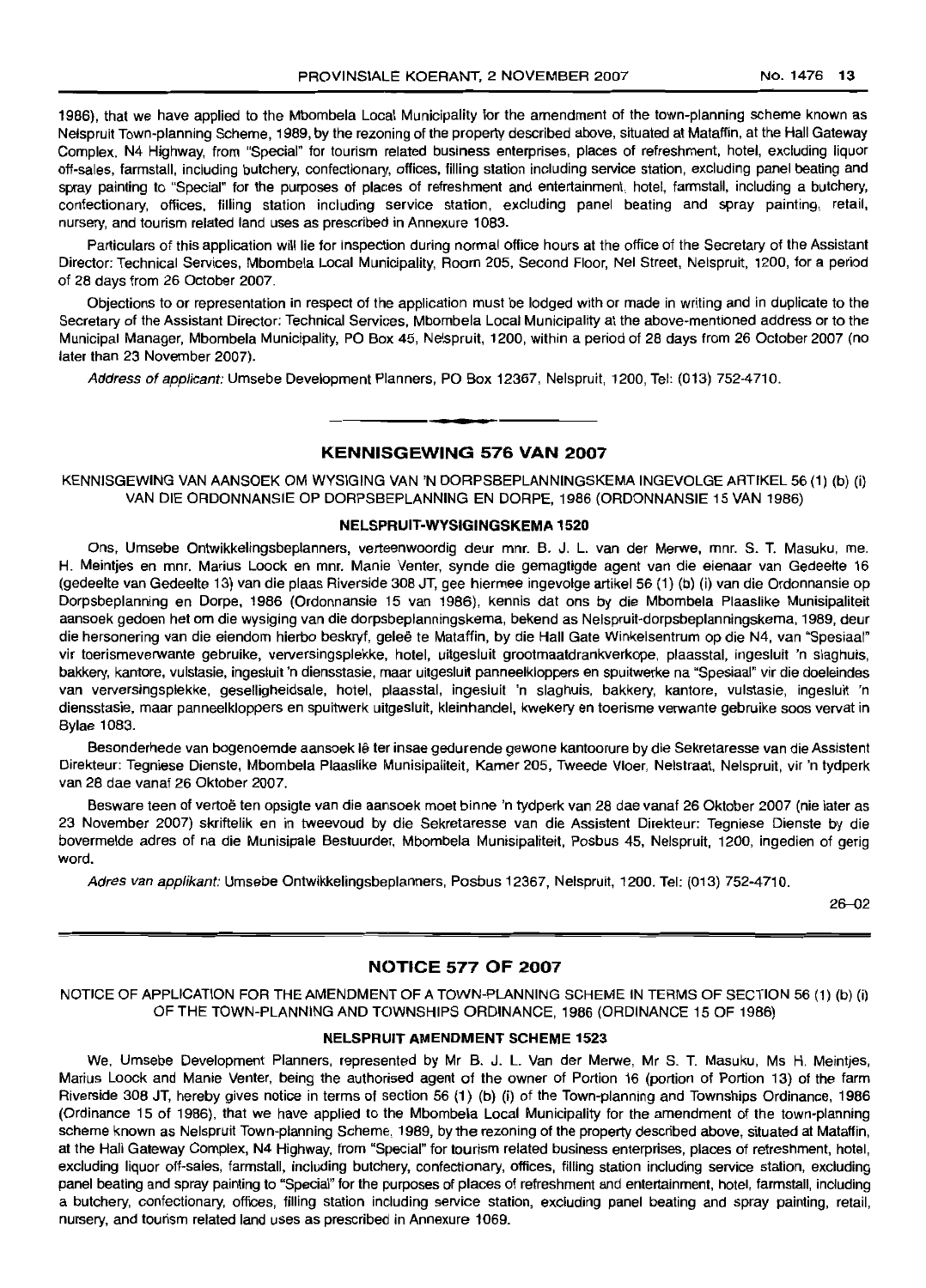Particulars of this application will lie for inspection during normal office hours at the office of the Secretary of the Assistant Director: Technical Services, Mbombela Local Municipality, Room 205, Second Floor, Nel Street, Nelspruit, 1200, for a period of 28 days from 26 October 2007.

Objections to or representation in respect of the application must be lodged with or made in writing and in duplicate to the Secretary of the Assistant Director: Technical Services, Mbombela Local Municipality at the above-mentioned address or to the Municipal Manager, Mbombela Municipality, PO Box 45, Nelspruit, 1200, within a period of 28 days from 26 October 2007 (not later than 23 November 2007).

Address of applicant: Umsebe Development Planners, PO Box 12367, Nelspruit, 1200, Tel: (013) 752·4710.

#### KENNISGEWING 577 VAN 2007

KENNISGEWING VAN AANSOEK OM WYSIGING VAN 'N DORPSBEPLANNINGSKEMA INGEVOLGE ARTIKEL 56 (1) (b) (i) VAN DIE ORDONNANSIE OP DORPSBEPLANNING EN DORPE, 1986 (ORDONNANSIE 15 VAN 1986)

#### NELSPRUIT·WVSIGINGSKEMA 1523

Ons, Umsebe Ontwikkelingsbeplanners, verteenwoordig deur mnr B. J. L. Van der Merwe, mnr S. 1. Masuku, me H. Meintjes en mnr. Marius Loock en mnr. Manie Venter, synde die gemagtigde agent van die eienaar van Gedeelte 16 (gedeelte van Gedeelte 13) van die plaas Riverside 308 JT, gee hiermee ingevolge artikel 56 (1) (b) (I) van Ordonnansie op Dorpsbeplanning en Dorpe, 1986 (Ordonnansie 15 van 1986), kennis dat ons by die Mbombela Plaaslike Munisipaliteit aansoek gedoen het om die wysiging van die dorpsbeplanningskema, bekend as Nelspruit-dorpsbeplanningskema, 1989, deur die hersonering van die eiendom hierbo beskryf, geleë te Mataffin, by die Hall Gate Winkelsentrum op die N4, van "Spesiaal" vir toerisme verwante gebruike, verversingsplekke, hotel, uitgesluit grootmaat drank verkope, plaasstal, ingesluit 'n slaghuis, bakkery, kantore, vulstasie, ingesluit 'n diensstasie, maar uitgesluit panneelkloppers en spuitwerke na "Spesiaal" vir die doeleindes van verversingsplekke, geselligheidsale, hotel, plaasstal, ingesluit 'n slaghuis, bakkery, kantore, vulstasie, ingesluit 'n diensstasie, maar panneelkloppers en spuitwerk uitgesluit, kleinhandel, kwekery en toerisme verwante gebruike soos vervat in Bylae 1069.

Besonderhede van bogenoemde aansoek lê ter insae gedurende gewone kantoorure by die sekretaresse van die Assistent Direkteur: Tegniese Dlenste, Mbombela Plaaslike Munisipaliteit, Kamer 205, Tweede Vloer, Nelstraat, Nelspruit, vir 'n tydperk van 28 dae vanaf 26 Oktober 2007.

Besware teen of vertoe ten opsigte van die aansoek moet binne 'n tydperk van 28 dae vanaf 26 Oktober 2007 (nie later as 23 November 2007) skriftelik en in tweevoud by die Sekretaresse van die Assistent Direkteur: Tegniese Dienste by die bovermelde adres of na die Munisipale Bestuurder, Mbombela Munisipaliteit, Posbus 45, Nelspruit, 1200, ingedien of gerig word.

Adres van applikant: Umsebe Ontwikkelingsbeplanners, Posbus 12367, Nelspruit, 1200. Tel: (013) 752-4710.

26-02

#### NOTICE 579 OF 2007

#### BELFAST AMENDMENT SCHEME, 1990

NOTICE OF APPLICATION FOR AMENDMENT OF TOWN-PLANNING SCHEME IN TERMS OF SECTION 56 (1) (b) (i) OF THE TOWN·PLANNING AND TOWNSHIPS ORDINANCE, 1986 (ORDINANCE 15 OF 1986)

#### AMENDMENT SCHEME B0030

I, Vivienne Smith TRP (SA), of the firm Korsman van Wyk Town and Regional Planners, being the authorized agent of the owner of Erf 817, Belfast, and Portion 1 of Ert 819, Belfast, hereby gives notice in terms of section 56 (1) (b) (i) of the Townplanning and Townships Ordinance, 1986 (Ordinance 15 of 1986), that I have applied to the Emakhazeni Local Municipality for the amendment of the town-planning scheme in operation known as Belfast Town-planning Scheme, 1990, by the rezoning of the properties described above, situated at 3 Voortrekker Street and 1 Voortrekker Street respectively in the Township of Belfast from Ert817: "Residential 1" and Portion 1 Ert 819: "Residential 3" to "Business 2".

Any objection, with the grounds therefore, shall be lodged with or made in writing to: P.O. Box 17, Belfast, 1100, within 28 days of the publication of the advertisement, viz. 26 October 2007.

Full particulars and plans (if any) may be inspected during normal office hours at the undermentioned office, for a period of 28 days after the publication of the advertisement.

Address of authorised agent: Korsman van Wyk Town and Regional Planners, Private Bag X7294, Suite 295, Proffice Building, 23 Corridor Crescent, Route N4 Business Park, Witbank, 1035. Tel: (013) 653-6325. Fax: 086 663 6326. E-mail: admin@korsman.co.za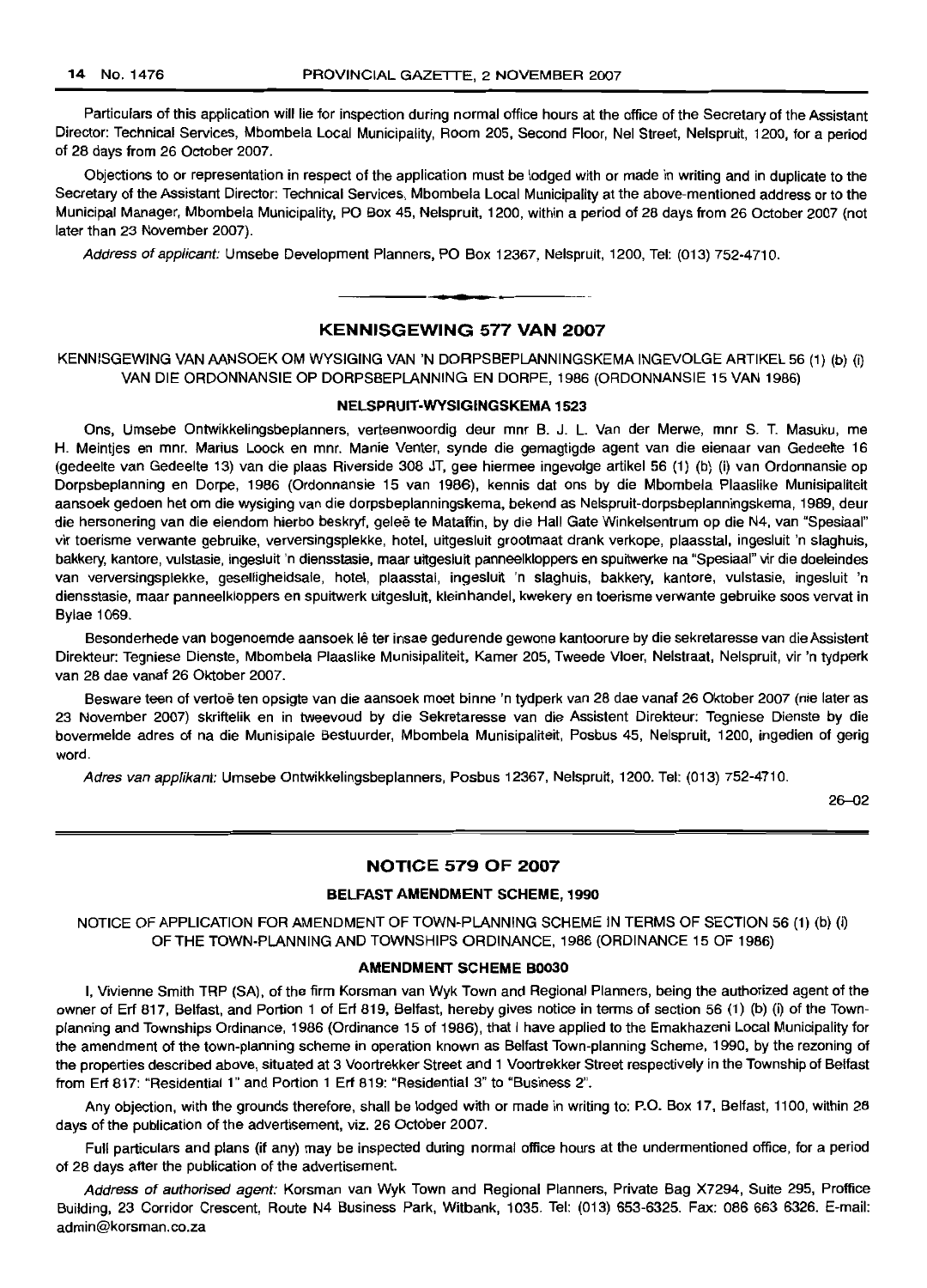#### **KENNISGEWING 579 VAN 2007**

#### **BELFAST·WYSIGINGSKEMA,1990**

#### KENNISGEWING VAN AANSOEK OM WYSIGING VAN DORPSBEPLANNINGSKEMA INGEVOLGE ARTIKEL 56 (1) (b) (i) VAN DIE ORDONNANSIE OP DORPSBEPLANNING EN DORPE, 1986 (ORDONNANSIE 15 VAN 1986)

#### **WYSIGINGSKEMA B0030**

Ek, Vivienne Smith TRP (SA), van die firma Korsman van Wyk Stads- en Streekbeplanners, synde die gemagtigde agent van die geregistreerde eienaar van Erf 817, Belfast, en Gedeelte 1 van Erf 819, Belfast, gee hiermee ingevolge artikel 56 (1) (b) (i) van die Ordonnansie op Dorpsbeplanning en Dorpe, 1986 (Ordonnansie 15 van 1986), kennis dat ek by die Emakhazeni Plaaslike Munisipaliteit aansoek gedoen het om die wysiging van die dorpsbeplanningskema in werking bekend as Belfast-dorpsbeplanningskema, 1990, deur die hersonering van die eiendomme hierbo beskryf, gelee te Voortrekkerstraat 3 en Voortrekkerstraat 1 onderskeidelik in die dorpsgebied Belfast vanaf Erf 817 "Residensieel 3" en Gedeelte 1 van Erf 819 "Aesidensieel 1" tot "Besigheid 2".

Enige beswaar, met die redes daarvoor, moet binne 28 dae na publikasie van die advertensie, naamlik 26 Oktober 2007, skriftelik by Posbus 17, Belfast, 1100, ingedien of gerig word.

Volledige besonderhede en planne kan gedurende gewone kantoorure by ondergenoemde kantoor besigtig word, vir 'n periode van 28 dae na publikasie van die kennisgewing.

Adres van gemagtigde agent: Korsman van Wyk Stads- en Streekbeplanners, Privaatsak X7294, Suite 295, Proffice Gebou, Corridor Crescent 23, Route N4 Besigheidspark, Witbank, 1035. Tel: (013) 653-6325. Faks: 086 663 6326. E-pos: admin@korsman.co.za

26--02

#### **NOTICE 580 OF 2007**

#### **BELFAST AMENDMENT SCHEME, 1990**

NOTICE OF APPLICATION FOR AMENDMENT OF TOWN-PLANNING SCHEME IN TERMS OF SECTION 56 (1) (b) (I) OF THE TOWN-PLANNING AND TOWNSHIPS ORDINANCE, 1986 (ORDINANCE 15 OF 1986)

#### **AMENDMENT SCHEME B0024**

I, Vivienne Smith TRP (SA), of the firm Korsman van Wyk Town and Regional Planners, being the authorized agent of the owner of Erf 820, Belfast, Remainder of Erf 822, Belfast, and Erf 1236, Belfast, hereby gives notice in terms of section 56 (1) (b) (i) of the Town-planning and Townships Ordinance, 1986 (Ordinance 15 of 1986), that I have applied to the Emakhazeni Local Municipality for the amendment of the town-planning scheme in operation known as Belfast Town-planning Scheme, 1990, by the rezoning of the properties described above, situated at Erf 820: Boult Street, Remainder of Erf 822: Boult Street and Erf 1236: Boult Street in the Township of Belfast from Erf 820: "Residential 3", Remainder of Erf 822: "Residential 1" and Erf 1236: "Residential 3" to "Residential 3" with Annexure 12.

Any objection, with the grounds therefore, shall be lodged with or made in writing to P.O. Box 17, Belfast, 1100, within 28 days of the publication of the advertisement, viz. 26 October 2007.

Full particulars and plans (if any) may be inspected during normal office hours at the undermentioned office, for a period of 28 days after the publication of the advertisement.

Address of authorised agent: Korsman van Wyk Town and Regional Planners, Private Bag X7294, Suite 295, Proffice Building, 23 Corridor Crescent, Route N4 Business Park, Witbank, 1035. Tel: (013) 653-6325. Fax: 086 663 6326. E-mail: admin@korsman.co.za

#### **KENNISGEWING 5BO VAN 2007**

#### **BELFAST·WYSIGINGSKEMA, 1990**

KENNISGEWING VAN AANSOEK OM WYSIGING VAN DORPSBEPLANNINGSKEMA INGEVOLGEARTIKEL56 (1) (b) (i) VAN DIE ORDONNANSIE OP DORPSBEPLANNING EN DORPE, 1986 (ORDONNANSIE 15 VAN 1986)

#### **WVSIGINGSKEMA B0024**

Ek, Vivienne Smith TRP (SA), van die firma Korsman van Wyk Stads- en Streekbeplanners, synde die gemagtigde agent van die geregistreerde eienaar van Erf 820, Belfast, Restant van Erf 822, Belfast en Erf 1236, Belfast, gee hiermee ingevolge artikel 56 (1) (b) (i) van die Ordonnansie op Dorpsbeplanning en Dorpe, 1986 (Ordonnansie 15 van 1986), kennis dat ek by die Emakhazeni Plaaslike Munisipaliteit aansoek gedoen het om die wysiging van die dorpsbeplanningskema in werking bekend as Belfast-dorpsbeplanningskema, 1990, deur die hersonering van die eiendomme hierbo beskryf, gelee te Erf 820: Boultstraat, Restant van Erf 822: Boultstraat en Erf 1236: Boultstraat in die dorpsgebied Belfast van Erf 820 "Residensieel 3", Restant van Erf 822 "Residensieel 1" en Erf 1236 "Residensieel 3" tot "Residensieel 3" met Bylaag 12.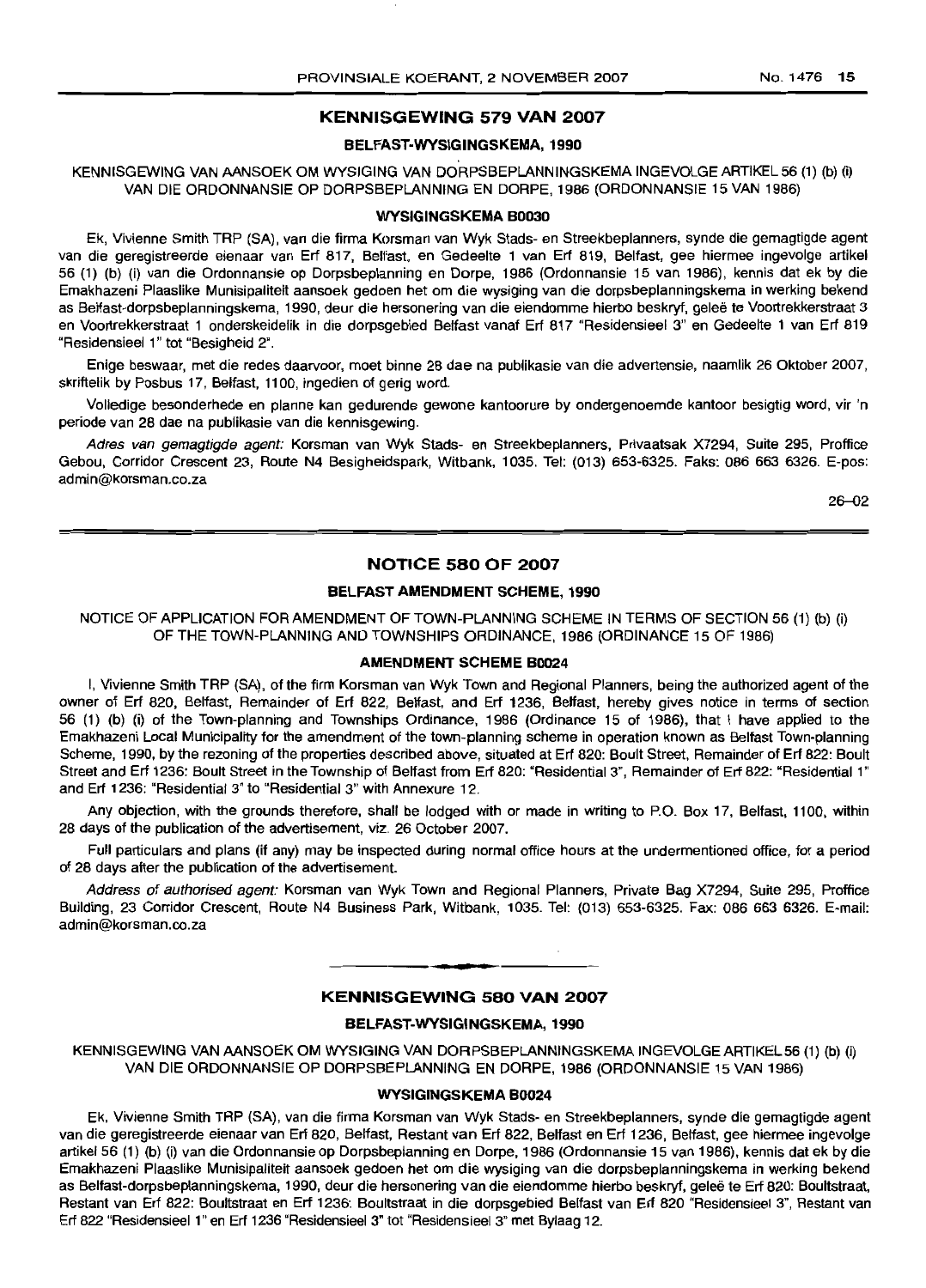Enige beswaar, met die redes daarvoor, moet binne 28 dae na publikasie van die advertensie, naamlik 26 Oktober 2007, skriftelik by Posbus 17, Belfast, 1100, ingedien of gerig word.

Volledige besonderhede en planne kan gedurende gewone kantoorure by ondergenoemde kantoor besigtig word, vir 'n periode van 28 dae na publikasie van die kennisgewing.

Adres van gemagtigde agent: Korsman van Wyk Stads- en Streekbeplanners, Privaatsak X7294, Suite 295, Prottice Gebou, Corridor Crescent 23, Route N4 Besigheidspark, Witbank, 1035. Tel: (013) 653-6325. Faks: 086 663 6326. E-pos: admin@korsman.co.za

26-02

#### NOTICE 581 OF 2007

SCHEDULE 8

[Regulation 11(2)]

NOTICE OF APPLICATION FOR AMENDMENT OF TOWN-PLANNING SCHEME IN TERMS OF SECTION 56 (1) (b) (i) OF THE TOWN-PLANNING AND TOWNSHIPS ORDINANCE, 1986 (ORDINANCE 15 OF 1986)

#### ERMELO AMENDMENT SCHEME 473

I, Pierre Grobler, being the authorized agent of the owner of Erf 3763, Ermelo Extension 14 Township, Registration Division LT., Mpumalanga Province, hereby give notice in terms of section 56 (1) (b) (i) of the Town-planning and Townships Ordinance, 1986, that I have applied to the Msukaligwa Local Municipality for the amendment of the town-planning scheme known as the Ermelo Town-planning Scheme, 1982, by the rezoning of the property described above, situated at Erf 3763, Ermelo Extension 14 Township, Registration Division IT, Mpumalanga Province, from Residential 1 to Residential 3 to erect 8 en-suite bedrooms on the said property.

Particulars of the application will lie for inspection during normal office hours at the office of the Town Clerk/Secretary of the Msukaligwa Local Municipality, Civic Centre, Ermelo, for the period of 28 days as from 26 October 2007.

Objections to or representations in respect of the application must be lodged with or made in writing to the Town ClerklSecretary at the above address or at Bekker, Brink & Brink Inc., Second Floor, ABSA Building, 60 Church Street, Ermelo, within a period of 28 days from 26 October 2007.

Address of owner: C/o Bekker, Brink & Brink Inc., Second Floor, ABSA Building, 60 Church Street, Ermelo. (Ref: Mr Grobler/Is/NEE11/2.)

#### KENNISGEWING 581 VAN 2007

**-**

BYLAE 8

[Regulasie 11(2)]

KENNISGEWING VAN AANSOEK OM WYSIGING VAN DORPSBEPLANNINGSKEMA INGEVOLGE ARTIKEL 56 (1) (b) (i) VAN DIE ORDONNANSIE OP DORPSBEPLANNING EN DORPE, 1986 (ORDONNANSIE 15 VAN 1986)

#### ERMELO-WYSIGINGSKEMA 473

Ek, Pierre Grobler, synde die gemagtigde agent van die eienaar van Erf 3763, Ermelo Uitbreiding 14 Dorpsgebied, Registrasieafdeling LT., Mpumalanga provinsie, gee hiermee ingevolge artikel 56 (1) (b) (i) van die Ordonnansie op Dorpsbeplanning en Dorpe, 1986, kennis dat ek by die Msukaligwa Local Municipality aansoek gedoen het om die wysiging van die dorpsbeplanningskema bekend as Ermelo-dorpsbeplanningskema, 1982, deur die hersonering van die eiendom hierbo beskryf, geleë te Erf 3763, Ermelo Uitbreiding 14 Dorpsgebied, Registrasieafdeling IT, Mpumalanga provinsie, deur vanaf Residensieel 1 na Residensieel 3 ten einde 8 kamers (elk met eie badkamer) op die eiendom op te rig.

Besonderhede van die aansoek lê ter insae gedurende gewone kantoorure by die kantoor van die Stadsklerk/Sekretaris van die Msukaligwa Local Municipality, Burgersentrum, Ermelo, vir 'n tydperk van 28 daevanaf die 26 Oktober 2007.

Besware teen of vertoe ten opsigte van die aansoek moet binne 'n tydperk van 28 dae vanaf 26 Oktober 2007 skriftelik by of tot die StadsklerklSekretaris by bovermelde acres of by Bekker, Brink & Brink Ing., Tweede Vloer, ABSA-gebou, Kerkstraat 50, Ermelo, ingedien of gerig word.

Adres van eienaar: P/a Bekker, Brink & Brink Ing., Tweede Vloer, ABSA-gebou, Kerkstraat 60, Ermelo (Verw: Mnr Grobler/ IsINEE11/2.)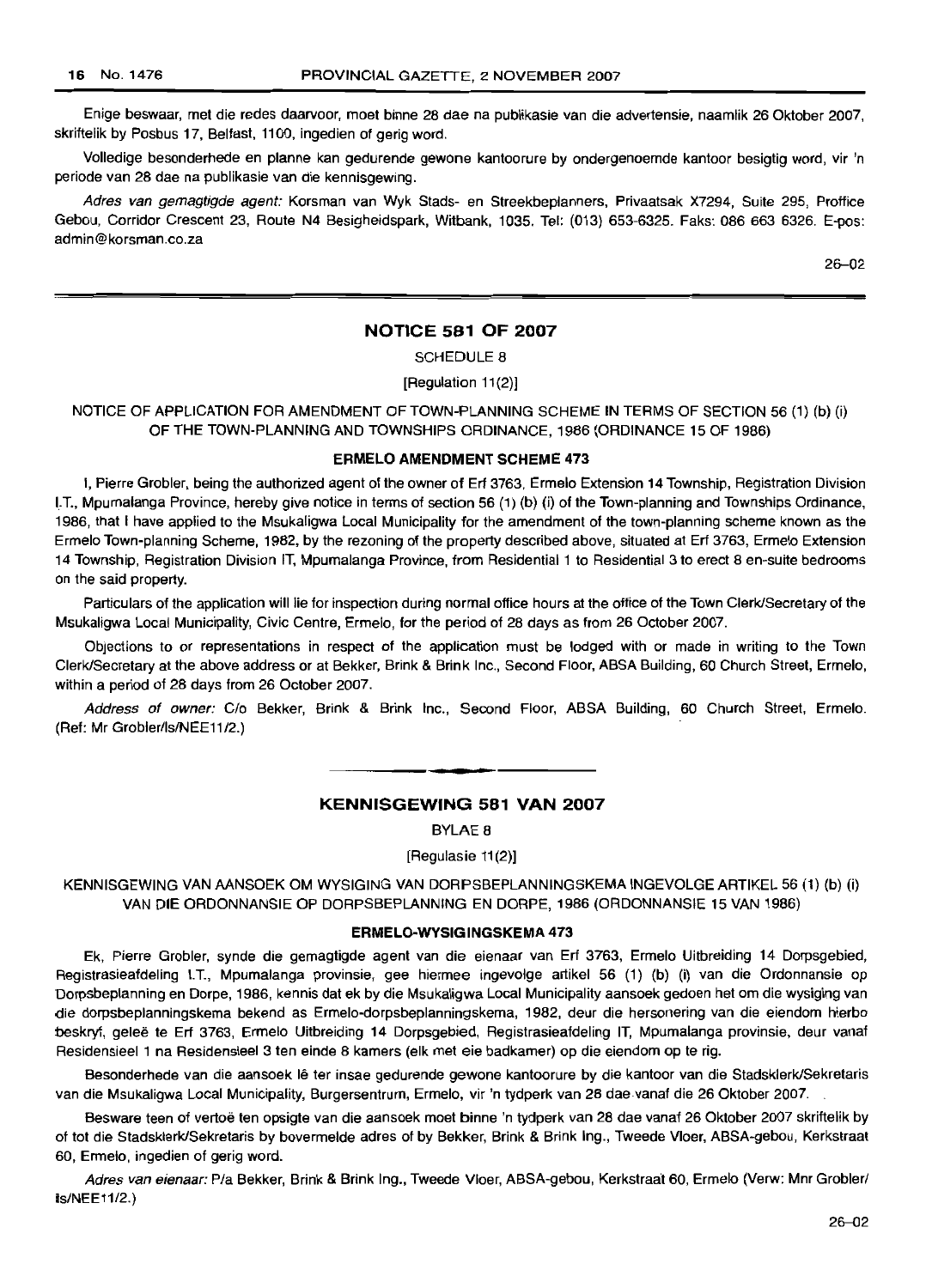#### NOTICE 585 OF 2007

SCHEDULE 11

(Regulation 21)

#### NOTICE OF APPLICATION FOR ESTABLISHMENT OF TOWNSHIP

Mbombela Local Municipality hereby gives notice in terms of sections 69 (6) (a) and 96 of the Town-planning and Townships Ordinance, 1986 (Ordinance 15 of 1986), that an application to establish a township referred to in the Annexure hereto, has been received by it.

Particulars of this application will lie for inspection during normal office hours at the office of the Mbombela Local Municipality, Room 205, Second Floor, Nel Street, Nelspruit, 1200, for a period of 28 days from 26 October 2007.

Objections to or representation in respect of the application must be lodged with or made in writing and in duplicate to the above-mentioned address or at PO Box 45, Nelspruit, 1200, within a period of 28 days from 26 October 2007 (no later than 23 November 2007).

#### ANNEXURE

#### Name of township: Hazyview Extension 40.

Full name of applicant: Umsebe Development Planners.

Number of erven in proposed town and zonings:

Erven: Zonings:

| 12 | Total.                                                                                      |
|----|---------------------------------------------------------------------------------------------|
| -3 | Private Open Space,                                                                         |
|    | "Special" for hotel and ancillary uses.                                                     |
|    | "Special" for private road purposes, security access control facilities and ancillary uses. |
| 4  | "Residential 4".                                                                            |
| 2  | "Business 1" with amended development conditions as per Annexure.                           |
|    |                                                                                             |

Description of land on which township is to be established: Remaining Extent of Portion 16 (portion of Portion 12) and Portion 24 (portion of Portion 14) of the farm Perry's Farm 9 JU.

Locality of the proposed township: The property is situated within the area of jurisdiction of the Mbombela Local Municipality, in the Town 01 Hazyview approximately 2 km north-west of Hazyview CBD, at the junction of the Sabie-Hazyview Road (R536) and the R40 Provincial Road. The property is direct west on the R40 and direct north 01 the Sabie-Hazyview Road (R536) and directly north of the Perry's Bridge Tourism development.

Reference No.: Barrow-(P1595).

Address of agent: Umsebe Development Planners, PO Box 12367, Nelspruit, 1200. Tel: (013) 752-4710 .

### **•** KENNISGEWING 585 VAN 2007

BYLAE 11

(Regulasie 21)

#### KENNISGEWING VAN AANSOEK OM STIGTING VAN DORP

Mbombela Plaaslike Munisipaliteit gee hiermee ingevolge arlikels 69 (6) (a) en 96 van die Dorpsbeplanning en Dorpe Ordonnansie, 1986 (Ordonnansie 15 van 1986), kennis dat 'n aansoek om die dorp in die Bylae hierby genoem, te stig deur hom ontvang is.

Besonderhede van die bogenoemde aansoek Ie ter insae gedurende gewone kantoorure by die Mbombela Plaaslike Munisipaliteit, Kamer 205, Tweede Vloer, Nelstraat, Nelspruit, vir 'n tydperk van 28 dae vanal 26 Oktober 2007.

Besware teen of vertoë ten opsigte van die aansoek moet binne 'n tydperk van 28 dae vanaf 26 Oktober 2007 (nie later as 23 November 2007) skriftelik en in tweevoud by bovermelde adres of by Posbus 45, Nelspruit, 1200, ingedien of gerig word.

#### BYLAE

#### Naam van dorp: Hazyview Uitbreiding 40.

Volle naam van applikant: Umsebe Ontwikkelingsbeplanners.

Aantal erwe in voorgestelde dorp en sonerings:

#### Erwe: Sonerings:

- 2 "Besigheid 1" met gewysigde ontwikkelingsvoorwaardes soos per Bylae.
- 4 "Residensieel 4".
- 2 "Spesiaal" vir doeleindes van 'n privaat pad, sekuriteits-toegangsbeheer fasiliteite en aanverwante gebruike.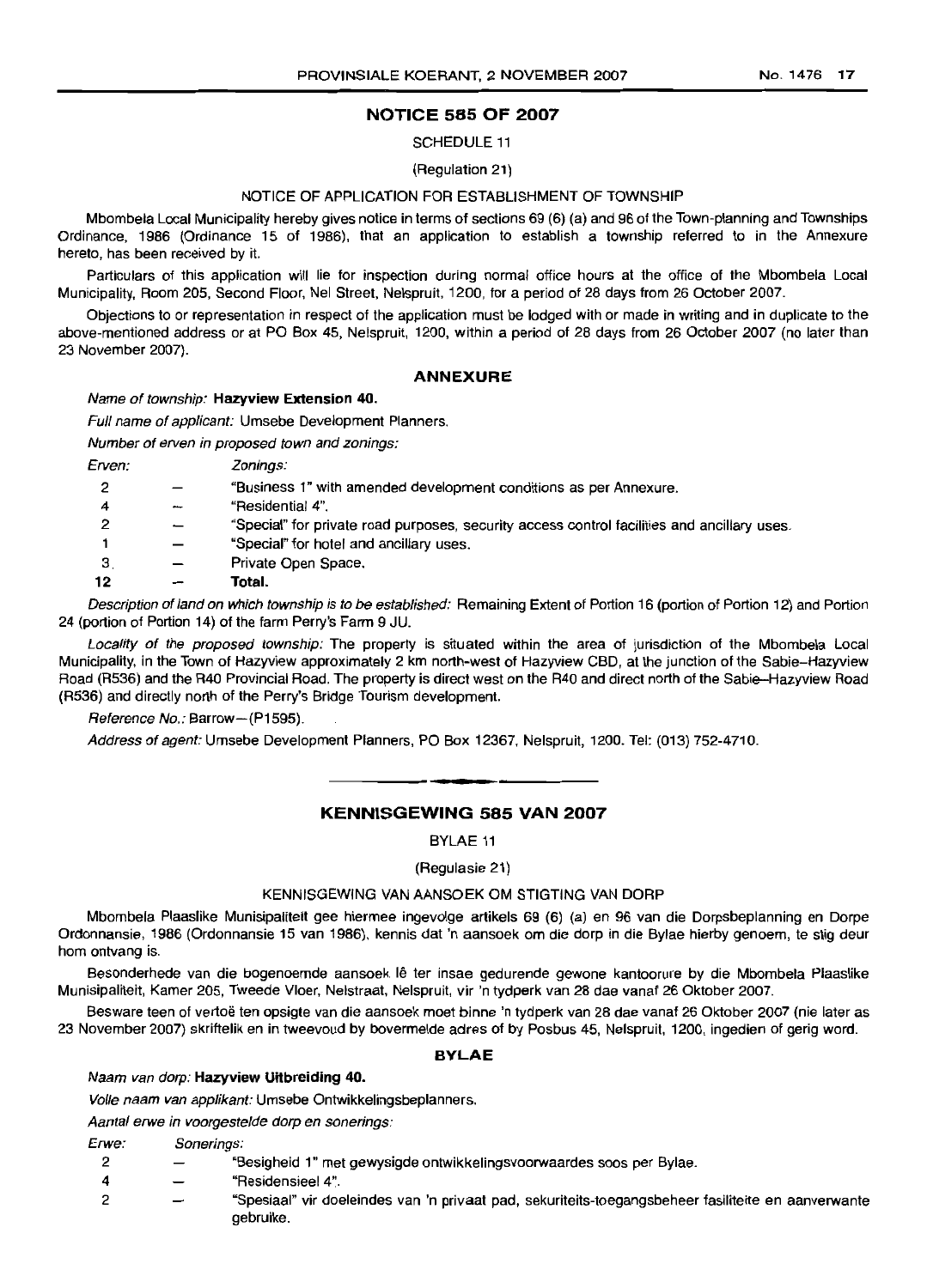1 - "Spesiaal" vir hotel en aanverwante gebruike.

3 Privaat Oop Ruimte.

**12 Totaal.**

Beskrywing van grond waarop dorp gestig staan te word: Resterende Gedeeltes 16 (gedeelte van Gedeelte 12) en Gedeelle 24 (gedeelte van Gedeelte 14) van die plaas Perry's Farm 9 JU.

Ligging van voorgestelde dorp: Die eiendom is geleë binne die jurisdiksie gebied van die Mbombela Plaaslike Munisipaliteit, in die Hazyview-dorpsgebied, ongeveer 2 km noord-wes van Hazyview Sentrale Sakegebied, op die aansluiting van die Sabie-Hazyviewpad (R536) en die R40 Provinsiale Pad. Die eiendom is direk wes van die R40 en direk noord van die Sabie-Hazyviewpad (R536) en direk noord van die Perry's Bridge toerisme-ontwikkeling.

Verwysingsnommer: Barrow-(P1595).

Adres van agent: Umsebe Onlwikkelingsbeplanners, Posbus 12367, Nelspruit, 1200. Tel: (013) 752-4710.

26-2

#### **NOTICE 586 OF 2007**

SCHEDULE 11

(Regulation 21)

#### NOTICE OF APPLiCATION FOR ESTABLiSHMENT OF TOWNSHIP

Mbombela Local Municipalily hereby gives notice in terms of sections 69 (6) (a) and 96 of the Town-planning and Townships Ordinance, 1986 (Ordinance 15 of 1986), that an application to establish a township referred to in the Annexure hereto has been received by it.

Particulars of this application will lie for inspection during normal office hours at the office of the Mbombela Local Municipality, Room 205, Second Floor, Nel Street, Nelspruit, 1200, for a period of 28 days from 26 October 2007.

Objections to or representation in respect of the appiication must be lodged with or made in writing and in duplicate to the above-mentioned address or at PO Box 45, Nelspruit, 1200, within a period of 28 days from 26 October 2007 (no later than 23 November 2007).

#### **ANNEXURE**

Name of township: **Nelspruit Extension** 56.

Full name of applicant: Umsebe Development Planners.

Number of erven in proposed town and zonings:

Erven: Zonings:

- 8 "Residential 1" as per Annexure.
- 1 "Special" for private road purposes, security access control facilities and security offices and ancillary uses.
- **9 Total.**

Description of land on which township is to be established: Portion 54 (portion of Portion 16) of the farm The Rest 454 JT.

Locality of the proposed township: The property is situated within the municipal boundaries of Mbombela Local Municipality in the The Rest Area, directly south of Nelspruit Extension 39 and directly west of Nelspruit Extension 38. Access to the property is from The Rest Road, approximately 1,5 km from the turn off from the Uitkyk Road.

Reference No.: Nelspruit Ext 56 (P1593).

Address of agent: Umsebe Development Planners, PO Box 12367, Nelspruit, 1200. Tel: (013) 752-4710.

**KENNISGEWING 586 VAN 2007**

BYLAE 11

(Regulasie 21)

#### KENNISGEWING VAN AANSOEK OM STIGTING VAN DORP

Mbombela Plaaslike Munisipaliteit gee hiermee ingevolge artikels 69 (6) (a), en 96 van die Dorpsbeplanning en Darpe Ordonnansie, 1986 (Ordonnansie 15 van 1986), kennis dat 'n aansoek om die dorp in die Bylae hierby genoem, te slig deur hom ontvang is.

Besonderhede van die bogenoemde aansoek lê ter insae gedurende gewone kantoorure by die Mbombela Plaaslike Munisipaliteit, Kamer 205, Tweede Vloer, Nelstraat, Nelspruit, vir 'n tydperk van 28 dae vanaf 26 Oktober 2007.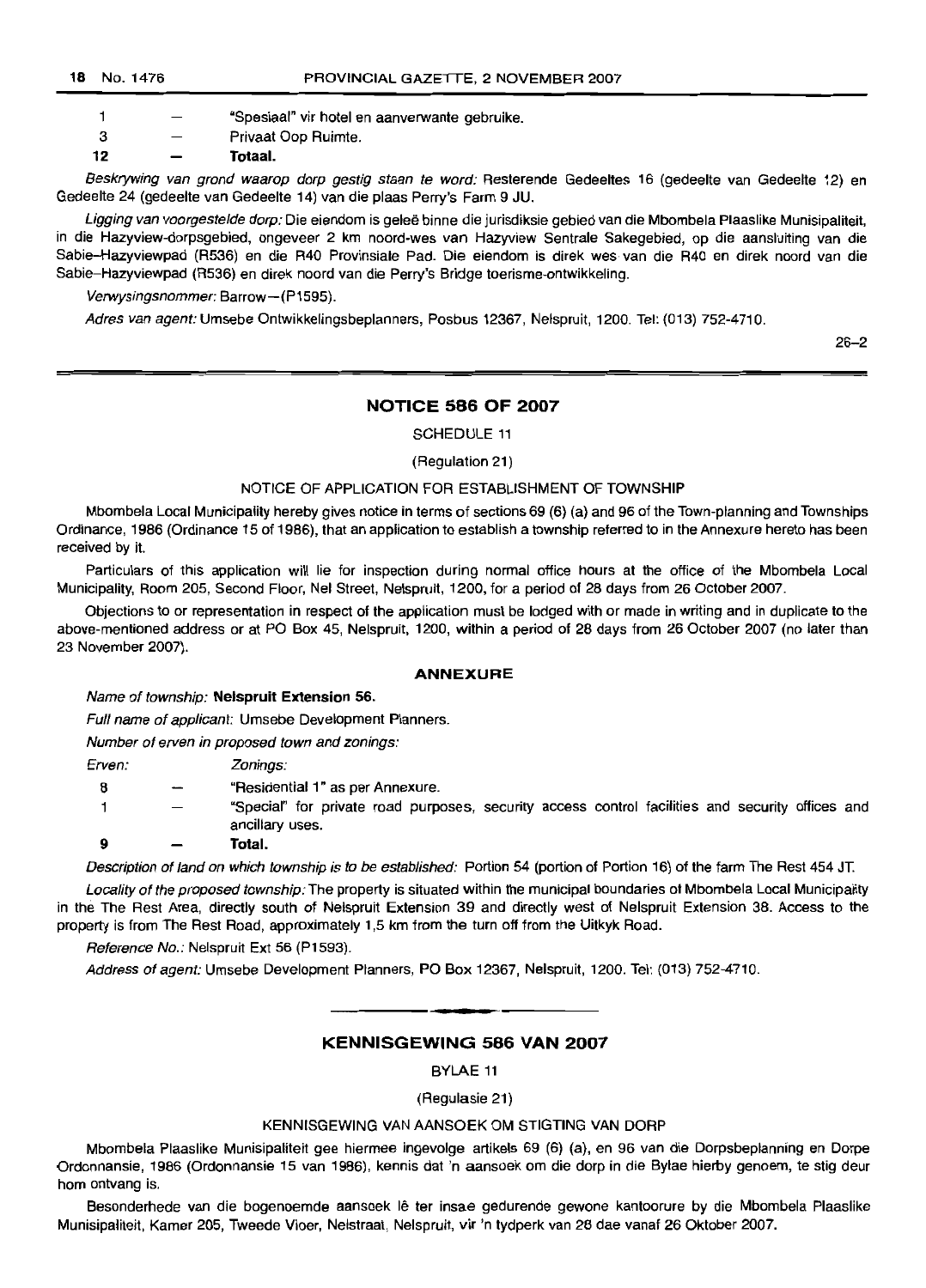Besware teen of vertoe ten opsigte van die aansoek moet binne 'n tydperk van 28 dae vanaf 26 Oktober 2007 (nie later as 23 November 2007) skriftelik en in tweevoud by bovermelde adres of by Posbus 45, Nelspruit, 1200, ingedien of gerig word.

#### **BYLAE**

#### Naam van dorp: **Nelspruit Uitbreiding** 56.

Volle naam van applikant: Umsebe Ontwikkelingsbeplanners.

Aantal erwe in voorgestelde dorp en sonerings:

Erwe: Sonerings:

- 8 "Residensieel 1" soos per Bylae.
- 1 "Spesiaaal" vir die doeleindes van toegangspaaie, sekuriteits-toegangsbeheer kantore en gebruike onderhewig hieraan.

#### 9 Totaal.

Beskrywing van grond waarop dorp gestig staan te word: Gedeelte 54 (gedeelte van Gedeelte 16) van die plaas The Rest 454 JT.

Ligging van voorgestelde dorp: Die eiendom is geleë in die munisipale area van Mbombela Plaaslike Munisipaliteit in die "The Rest" area, direk suid van Nelspruit Uitbreiding 39 en direk wes van Nelspruit Uitbreiding 38. Die toegang tot die eiendom is ongeveer 1,5 km vanaf die afdraai van die Uitkyk-teerpad op die The Rest-grondpad.

Verwysingsnommer: Nelspruit (Ext 56) (P1593).

Adres van agent: Umsebe Ontwikkelingsbeplanners, Posbus 12367, Nelspruit, 1200. Tel: (013) 752-4710.

26-2

#### **NOTICE 587 OF 2007**

#### NOTICE OF APPLICATION FOR ESTABLISHMENT OF A TOWNSHIP

The Elias Motsoale Local Municipality, hereby gives notice in terms of section 69 (6) (a) read with section 96 (3) of the Town-planning and Townships Ordinance, 1986 (Ordinance 15 of 1986), that application to establish townships referred to in the Annexures hereto, have been received by it.

Particulars of the applications will lie for inspection during normal office hours at the office of the Chief Executive Officer, corner of Grobler Avenue and Barlow Street, Groblersdal, for a period of 28 days (twenty-eight) days from 26 October 2007.

Objections to or representations in respect of the applications must be lodged with or made in writing and in duplicate to the Chief Executive Officer at the above address or at P.O. Box 668, Groblersdal, 0470, within a period of 28 (twenty-eight) days from 26 October 2007.

#### ANNEXURE 1

Name of township: **Groblersdal Extension** 31.

Full name of applicant: Nederduitsch Hervormde Gemeente van der Hoff.

Number of erven in proposed township: 1 erf zoned "Business 1", 1 ert zoned "Residentiai 3".

Description of land on which township is to be established: Portions 8 and Portion 14, Farm Klipbank 26JS.

Situation of proposed township: West of Voortrekker Street, between the intersection with Kruger Street and Haarhoff Street.

#### **ANNEXURE 2**

#### Name of township: **Groblersdal Extension** 24.

Full name of applicant: Gawie Labuschagne Trust.

Number of erven in proposed township: 4 erven zoned "Residential 3", 1 erf zoned "Business 1" and 2 erven zoned "Private Open Space" and "Street".

Description of land on which township is to be established: Part of Portion 56, Farm Klipbank 26JS.

Situation of proposed township: West of Hereford Street, north of the Gromar School and East of Groblersdal Extension 23.

### **• KENNISGEWING 587 VAN 2007**

#### KENNISGEWING VAN AANSOEK OM STIGTING VAN DORP

Die Elias Motsoaledi Plaaslike Munisipaliteit gee hiermee ingevolge artikel 69 (6), gelees saam met artikel 96 (3) van die Ordonnansie op Dorpsbeplanning en Dorpe, 1986 (Ordonnansie 15 van 1986), kennis dat aansoek am dorp, in die Bylaes hierby genoem, te stig deur hom ontvang is.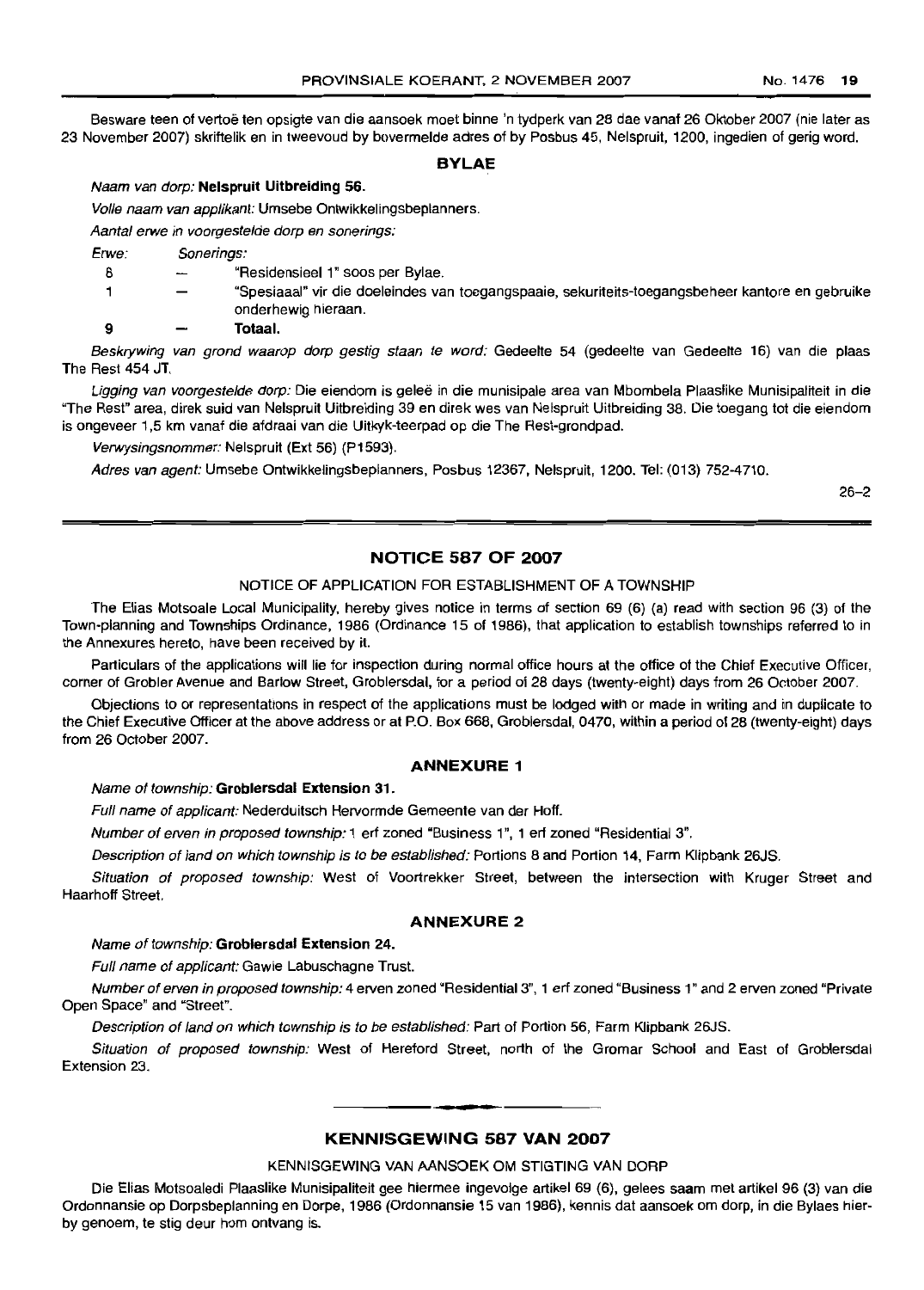Besonderhede van die aansoeke Ie gedurende kantoorure by die kantoor van die Hoof Uitvoerende Beampte, hoek van Groblerlaan en Barlowstraat, Groblersdal, vir 'n tydperk van 28 (agt-en-lwintig) dae vanaf 26 Oktober 2007.

Besware teen of vertoe ten opsigte van die aansoeke moet binne 'n tydperk van 28 (agt-en-lwintig) dae vanaf 26 Oktober 2007 skriftelik en in lweevoud by of tot die Hoof Uilvoerende Beampte by bovermelde ares of by Posbus 668, Groblersdal, 0470, ingedien of gerig word.

#### **BYLAE 1**

#### Naam van dorp: Groblersdal Uitbreiding 31.

Volle naam van aansoeker: Nederduitsch Hervormde Gemeente van der Hoff.

Aantal erwe in voorgestelde dorp: 1 erf "Besigheid 1" gesoneer, 1 erf "Residensieel 3" gesoneer.

Beskrywing van grond waarop dorp gestig staan te word: Gedeeltes 8 en 14, plaas Klipbank 26JS.

Ligging van voorgestelde dorp: Wes aan Voortrekkerstraat, tussen die kruisings met Krugerstraat en Haarhoffstraat.

### **BYLAE2**

#### Naam van dorp: Groblersdal Uitbreiding 24.

Volle nam van aansoeker: Gawie Labuschagne Trust.

Aantal erwe in voorgestelde dorp: 4 erwe "Residensieel 3" gesoneer, 1 erf "Besigheid 1" gesoneer en 2 erwe "Privaat Oop Ruimte" en "Straat" gesoneer.

Beskrywing van grond waarop dorp gestig staan te word: Deel van Gedeelte 56, plaas Klipbank 26JS.

Ligging van voorgestelde dorp: Wes aan Herefordstraat, noord aan die Gromar Skool en oos aan Groblersdal Uitbreiding 23.

26-2

#### **NOTICE 588 OF 2007**

SCHEDULE 11

(Regulation 21)

#### NOTICE OF APPLICATION OF ESTABLISHMENT OF TOWNSHIP

Nkomazi Local Municipality hereby gives notice in terms of sections 69 (6) (a) and 96 of the Town-planning and Townships Ordinance, 1986 (Ordinance 15 of 1986), that an application to establish a township referred to in the Annexure hereto has been received by it.

Particulars of the application will lie for inspection during normal office hours at the office of the Municipal Manager, Umjindi Local Municipality (Director Civil Services), Department of Technical Services, Civic Centre. Barberton, First Floor, for the period of 28 days from 26 October 2007.

Objections to or representations in respect of the application must be lodged with or made in writing and in duplicate to the above-mentioned address or at P O Box 33, Barberton, 1300, within a period of 28 days from 26 October 2007 (no later than 23 November 2007).

#### **ANNEXURE**

Name of township: Keytown.

Full name of applicant: Umsebe Development Planners.

Number of erven in proposed town and zonings:

Erven Zonings

32 "Residential 1" erven

1 "Private Open Space" erven, and

1 "Agriculture"

1 "Special for Private Road purposes, Security Access Control facilities and security offices and ancillary uses.

35 Total

Description of land on which township is to be established: Portions 9, 10, 12, 13 and 14 and of the farm Key 358 JU.

Locality of the proposed township: The property is situated adjacent and north of the R40 at the intersection between the R40 and Emjindini (Barberton).

Reference No: Keytown 0-1) (P1586).

Address of agent: Umsebe Development Planners, P O Box 12367, Nelspruit, 1200. Tel: (013) 752-4710.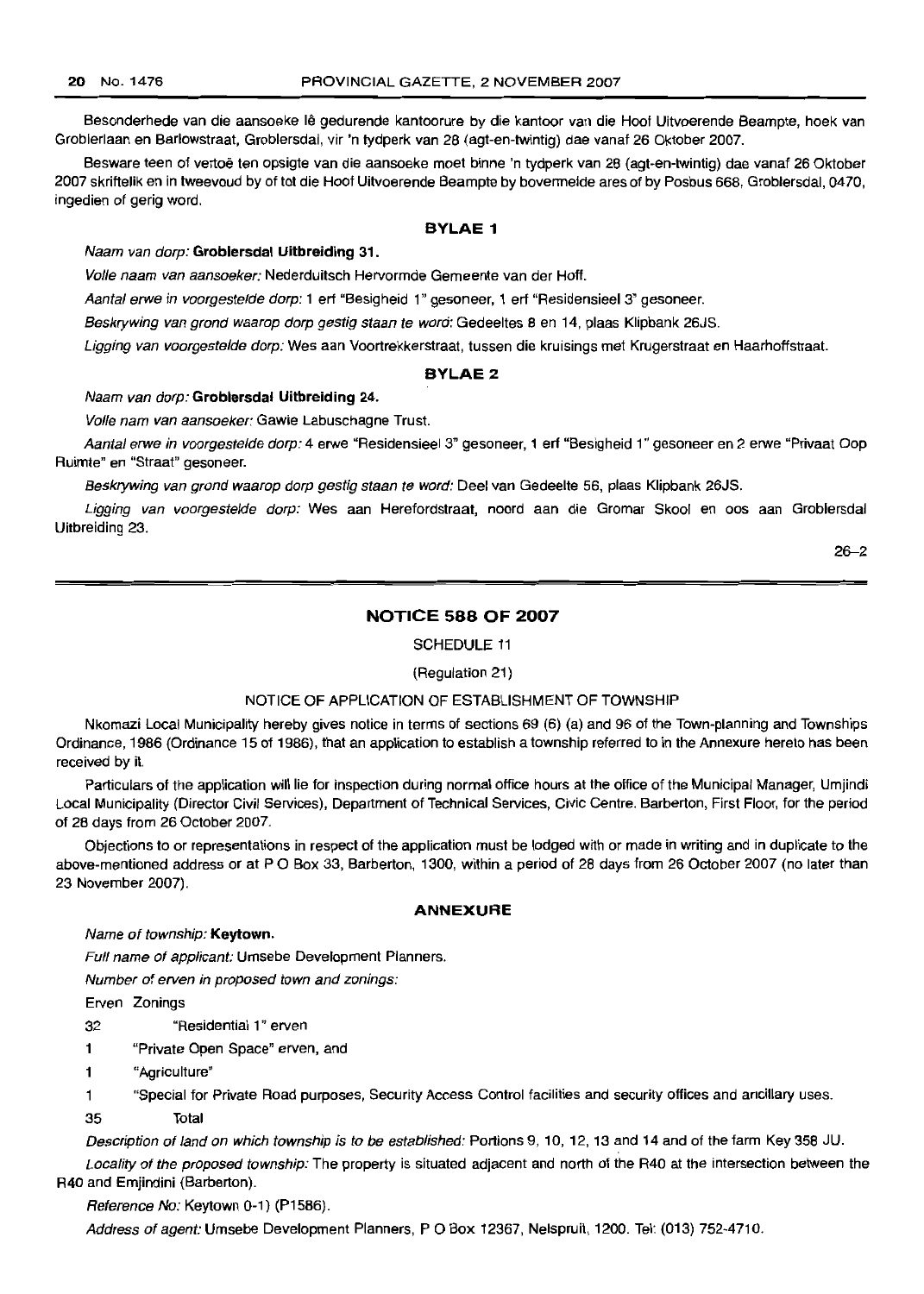#### **KENNISGEWING 588 VAN 2007**

BYLAE 11

(Regulasie 21)

#### KENNISGEWING VAN AANSOEK OM STIGTING VAN DORP

Umjindi Plaaslike Munisipaliteit, gee hiermee ingevolge artikels 69 (6) (a) en 96 van die Dorpsbeplanning en Dorpe Ordonnansie, 1986 (Ordonnansie 15 van 1986), kennis dat 'n aansoek om die dorp in die Bylae hierby genoem, te stig deur hom ontvang is.

Besonderhede van bogenoemde aansoek lê ter insae gedurende gewone kantoorure by die Munisipale Bestuurder (Direkteur Siviele Dienste), Umjindi Plaaslike Munisipaliteit, Departement Tegniese Dienste, Burgersentrum, Barberton, Eerste Vloer, vir 'n tydperk van 28 dae vanaf 26 Oktober 2007.

Besware teen of vertoe ten opsigte van die aansoek moet binne 'n tydperk van 28 dae vanaf 26 Oktober 2007 (nie later as 23 November 2007) skriftelik en in tweevoud by hovermelde adres of by Posbus 33, Barberton, 1300, ingedien of gerig word.

#### **BYLAE**

Naam van dorp: Keytown.

Volle naam van applikant: Umsebe Ontwikkelingsbeplanners.

Aantal erwe in voorgestelde dorp en sonerings:

Erwe Sonerings

32 "Residensieel 1" erwe

- 1 "Privaat Oop Ruimte" erf
- 1 "Landbou" ert, en
- 1 "Spesiaal" vir die doeleindes van toegangspaaie, sekuriteits-toegangsbeheer kantore en gebruike onderhewig hieraan.
- 35 Totaal

Beskrywing van grond waarop dorp gestig staan te word: Gedeeltes 9,10,12,13 en 14 van die plaas Key 358 JU.

Ligging van voorgestelde dorp: Die eiendom is aanliggend en noord van die R40, noord van die interseksie na Emjindini (Barberton).

Verwysingsnommer: Keytown 0-1) (P1586)

Adres van agent: Umsebe Ontwikkelingsbeplanners, Posbus 12367, Nelspruit, 1200. Tel: (013) 752-4710.

26-02

#### **NOTICE 589 OF 2007**

SCHEDULE 11

(Regulation 21)

#### NOTICE OF APPLICATION OF ESTABLISHMENT OF TOWNSHIP

Nkomazi Local Municipality hereby gives notice in terms of sections 69 (6) (a) and 96 of the Town-planning and Townships Ordinance, 1986 (Ordinance 15 of 1986), that an application to establish a township referred to in the Annexure, hereto has been received by it.

Particulars of the application will lie for inspection during normal office hours at the office at the Municipal Manager, Civic Centre, Park Street, Malelane, 1320, First Floor, for the period of 28 days from 26 October 2007.

Objections to or representations in respect of the application must be lodged with or made in writing and in duplicate to the above-mentioned address or at Private Bag X101, Malelane, 1320, within a period of 28 days from 26 October 2007 (no later than 23 November 2007).

#### **ANNEXURE**

Name of township: **Malelane Extension** 20.

Full name of applicant: Umsebe Development Planners.

Number of erven in proposed town and zonings:

Erven Zonings

12 "Industrial 1" erven

1 "Special for Private Road purposes, Security Access Control facilities and security offices and ancillary uses.

13 Total

Description of land on which township is to be established: Portions of Portions 5 and 6 of the farm Malelane 389 JU.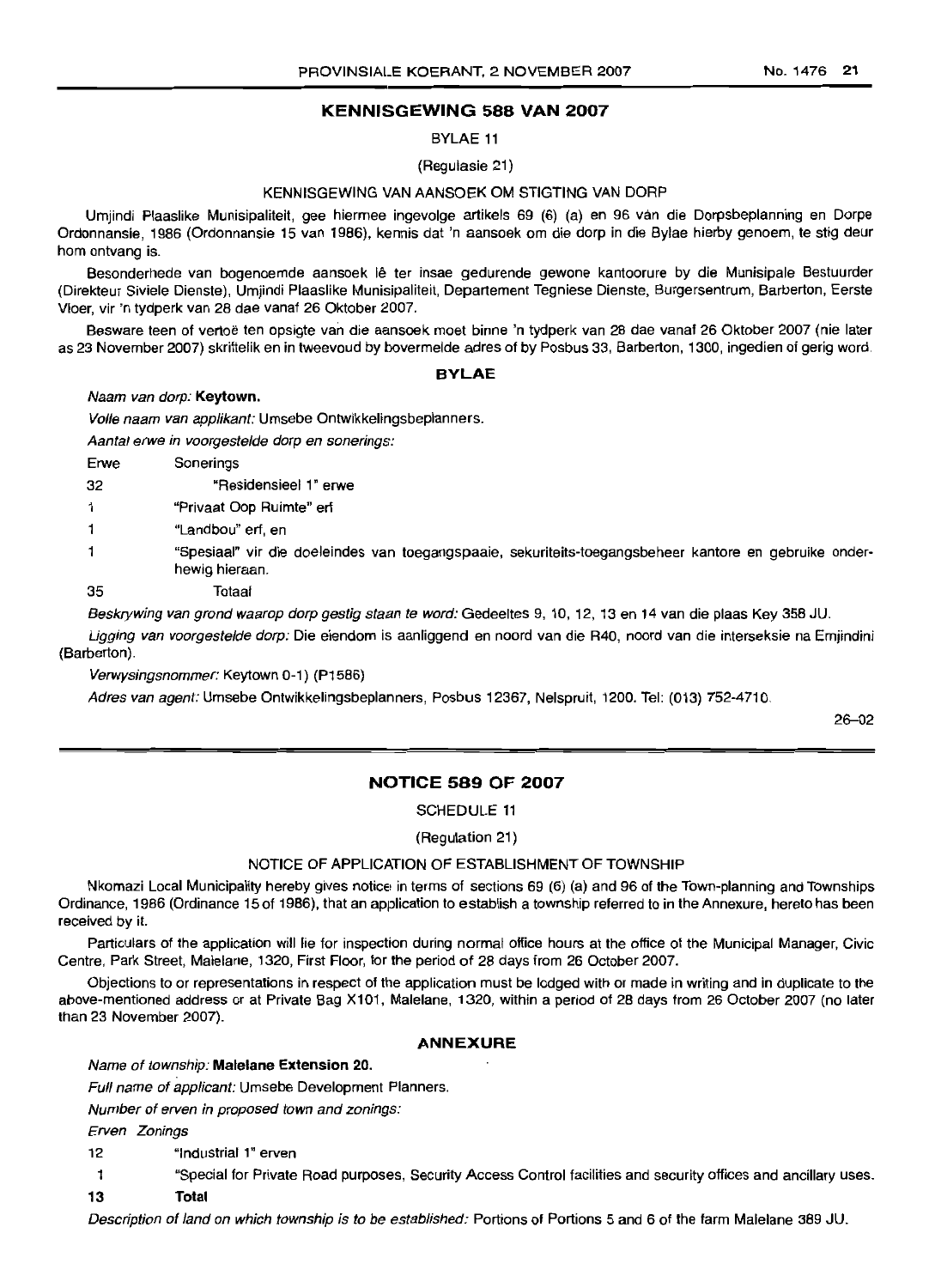Locality of the proposed township: The property is situated south-east adjacent to the N4 highway and south-west from the Sasol Garage on the N4 in Malelane.

Reference No.: Lurie (TE 0-1) (P1527).

Addres of agent: Umsebe Development Planners, P O Box 12367, Nelspruit, 1200. Tel: (013) 752-4710.

#### KENNISGEWING 589 VAN 2007

BYLAE 11

(Regulasie 21)

#### KENNISGEWING VAN AANSOEK OM STIGTING VAN DORP

Nkomazi Plaaslike Munisipaliteit, gee hiermee ingevolge artikels 69 (6) (a) en 96 van die Dorpsbeplanning en Dorpe Ordonnansie, 1986 (Ordonnansie 15 van 1986), kennis dat 'n aansoek om die dorp in die Bylae hierby genoem, te stig deur hom ontvang is.

Besonderhede van bogenoemde aansoek lê ter insae gedurende gewone kantoorure by die Munisipale Bestuurder, Burgersentrum, Parkstraat, Malelane, 1320, Eerste Vloer, vir 'n tydperk van 28 dae vanaf 26 Oktober 2007.

Besware teen of vertoe ten opsigte van die aansoek moet binne 'n tydperk van 28 dae vanaf 26 Oktober 2007 (nie later as 23 November 2007) skriftelik en in tweevoud by bovermelde adres of by Privaatsak X101, Malelane, 1320, ingedien of gerig word.

#### BYLAE

#### Naam van dorp: Malelane Uitbreiding 20.

Volle naam van applikant: Umsebe Ontwikkelingsbeplanners.

Aantal erwe in voorgestelde dorp en sonerings:

Erwe Sonerings

12 "Industrieel 1" erwe

1 "Spesiaal" vir die doeleindes van toegangspaaie, sekuriteits-toegangsbeheer kantore en gebruike onderhewig hieraan.

#### 13 Totaal

Beskrywing van grond waarop dorp gestig staan te word: Gedeeltes van Gedeeltes 5 en 6 van die plaas Malelane 389 JU.

Ligging van voorgestelde dorp: Die eiendom is aanliggend en suid-oos van die N4-hoofweg, en suid-wes van die Sasol Garage geleë op die N4 in Malelane.

Verwysingsnammer: Lurie (TE 0-1) (P1527)

Adres van agent: Umsebe Ontwikkelingsbeplanners, Posbus 12367, Nelspruit, 1200. Tel: (013) 752-4710.

26-02

#### NOTICE 590 OF 2007

SCHEDULE 11

#### (RegUlation 21)

#### NOTICE OF APPLICATION OF ESTABLISHMENT OF TOWNSHIP

Nkomazi Local Municipality hereby gives notice in terms of sections 69 (6) (a) and 96 of the Town-planning and Townships Ordinance, 1986 (Ordinance 15 of 1986), that an application to establish a township referred to in the Annexure hereto has been received by it.

Particulars of the application will lie for inspection during normal office hours at the office of the Municipal Manager, Emakhazeni Local Municipality, Civic Centre, Belfast, for the period of 28 days from 26 October 2007.

Objections to or representations in respect of the application must be lodged with or made in writing and in duplicate to the above-mentioned address or at P O Box 17, Belfast, 1100, within a period of 28 days from 26 October 2007 (not later than 23 November 2007).

#### ANNEXURE

Name of township: Loridos Range.

Full name of applicant: Umsebe Development Planners.

Number of erven in proposed town and zonings:

Erven Zonings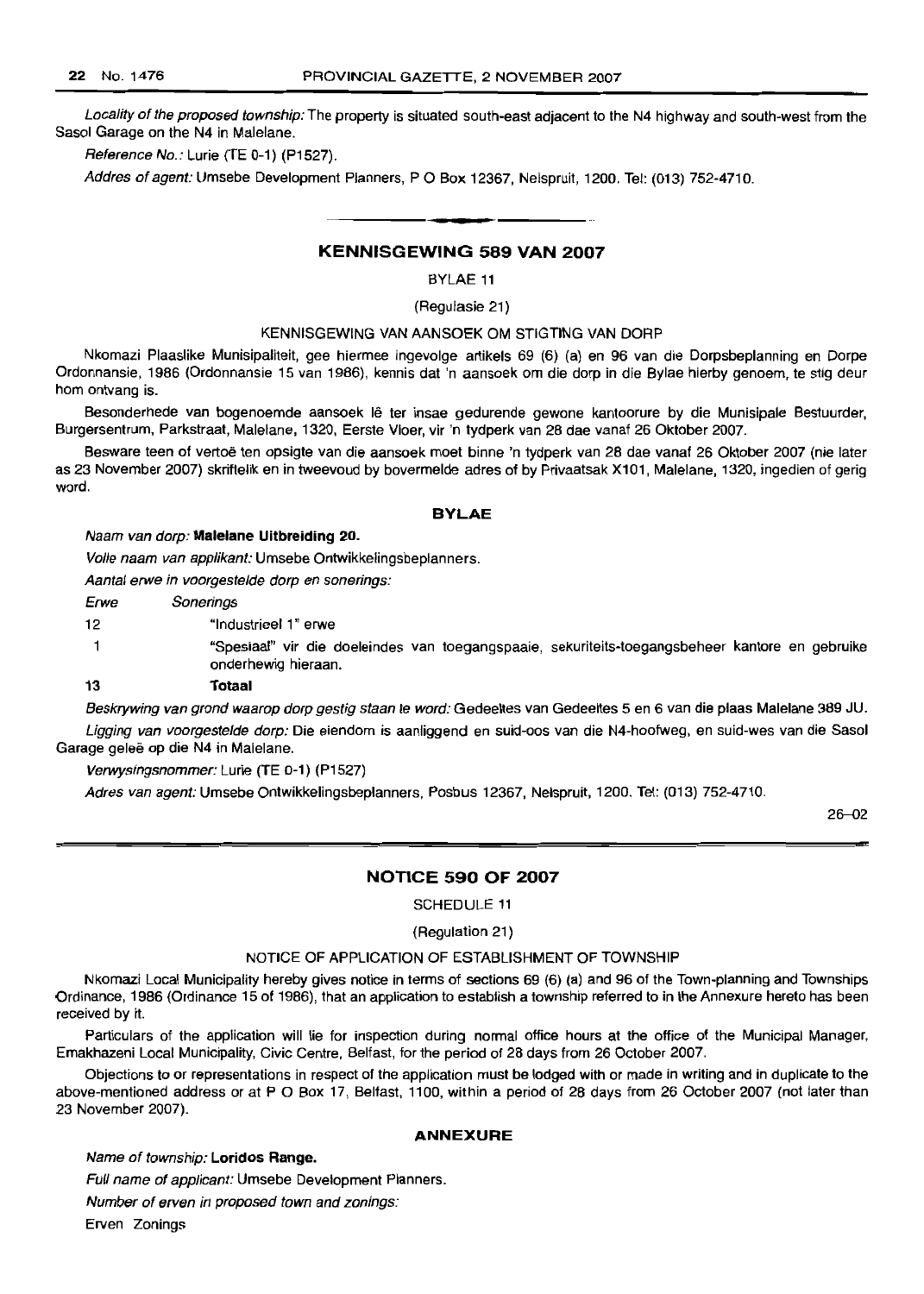50 "Residential 1" erven

2 "Private Open Space" erven, and

1 "Special for Private Road purposes, Security Access Control facilities and security offices and ancillary uses.

53 Total

Description ofland on which township is to be established: Remainder of Portion 1 of the farm Roodekrans 133 JT and the Remainder of the farm Doorhoek 324 JT.

Locality of the proposed township: The property is situated approximately 15km south-east of Dullstroom in the Valyspruit area.

Reference No.: CBR 0-2 (P1523).

Address of agent: Umsebe Development Planners, P O Box 12367, Nelspruit, 1200. Tel: (013) 752-4710.

### **• KENNISGEWING 590 VAN 2007**

BYLAE 11

(Regulasie 21)

#### KENNISGEWING VAN AANSOEK OM STIGTING VAN DORP

Nkomazi Plaaslike Munisipaliteit, gee hiermee ingevolge artikels 69 (6) (a) en 96 van die Dorpsbeplanning en Dorpe Ordonnansie, 1986 (Ordonnansie 15 van 1986), kennis dat 'n aansoek om die dorp in die Bylae hierby genoem, te stig deur hom ontvang is.

Besonderhede van bogenoemde aansoek Iê ter insae gedurende gewone kantoorure by die Munisipale Bestuurder, Burgersentrum, Belfast, vir 'n tydperk van 28 dae vanaf 26 Oktober 2007.

Besware teen of vertoe ten opsigte van die aansoek moet binne 'n tydperk van 28 dae vanaf 26 Oktober 2007 (nie later as 23 November 2007) skriftelik en in tweevoud by bovermelde adres of by Posbus 17, Belfast, 1100, ingedien of gerig word.

#### **BYLAE**

Naam van dorp: Loridos Range.

Volle naam van applikant: Umsebe Ontwikkelingsbeplanners.

Aantal erwe in voorgestelde dorp en sonerings:

Erwe Sonerings

50 "Hesidensieel 1" erwe

2 "Privaat Oop Ruimte" erwe, en

- 1 "Spesiaal" vir die doeleindes van toegangspaaie, sekuriteits-toegangsbeheer kantore en gebruike onderhewig hieraan.
	-

53 Totaal

Beskrywing van grond waarop dorp gestig staan te word: Restant en Gedeelte 1 van die plaas Roodekrans 133 JT en die Restant van die plaas Doornhoek 324 JT.

Ligging van voorgestelde dorp: Die eiendom is ongeveer 15 km suid-oos van Dullstroom, in die Valyspruit omgewing. Verwysingsnommer: CBR 0-2 (P1523)

Adres van agent: Umsebe Ontwikkelingsbeplanners, Posbus 12367, Nelspruit, 1200. Tel: (013) 752-4710.

26-02

#### **NOTICE 593 OF 2007**

#### **TRICHARDT AMENDMENT SCHEME 1988**

NOTICE OF APPLICATION FOR AMENDMENT OF TOWN-PLANNING SCHEME IN TERMS OF SECTION 56 (1) (b) (i) OF THE TOWN-PLANNING AND TOWNSHIPS ORDINANCE, 1986 (ORDINANCE 15 OF 1986)

#### AMENDMENT SCHEME 118

I, Vivienne Smith TRP (SA), of the firm Korsman van Wyk Town and Regional Planners, being the authorized agent of the owner of Erf 155, Trichardt, hereby gives notice in terms of section 56(1)(b)(i) of the Town-planning and Townships Ordinance, 1986 (Ordinance 15 of 1986), that I have applied to Govan Mbeki Municipality tor the amendment of the town-planning scheme in operation known as Trichardt Town-planning Scheme, 1988 by the rezoning of the property described above, situated at 11 Van der Merwe Street in the township Trichardt, from "Residential 1" to "Special" for the purposes of motor vehicle sales, motor vehicles workshop and ancillary uses.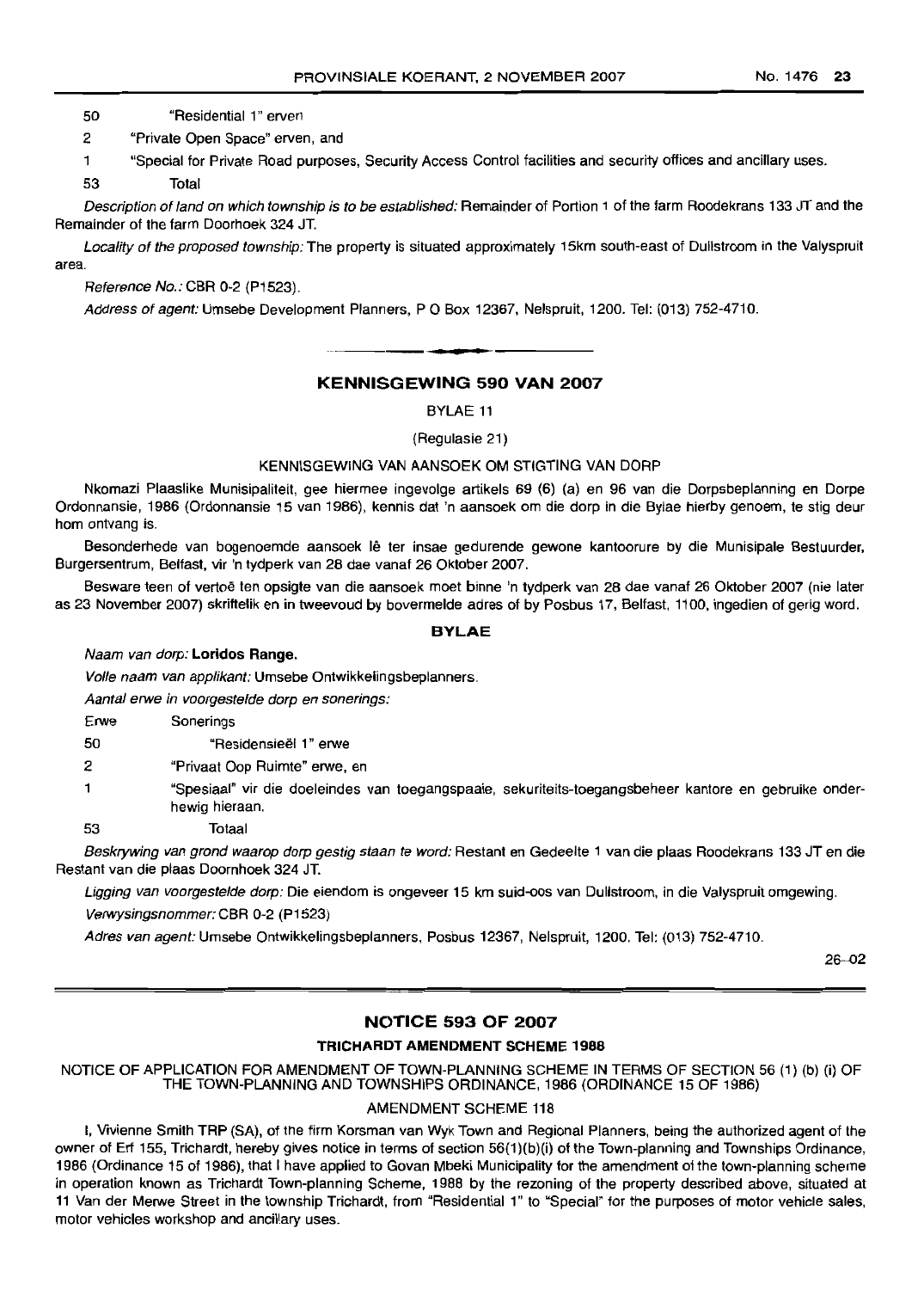Particulars of the application are open for inspection during normal office hours by the office of the Municipal Manager, City Planning Division, Central Business Area Secunda for a period of 28 days from 2 November 2007 (the date of first publication of this notice).

Objections to or representations in respect of the application must be lodged in writing and in duplicate with the Municipal Manager at the above office or posted to him at Private Bag X1017, Secunda, 2302, within a period of 28 days from 2 November 2007.

Address of authorised agent: Korsman van Wyk Town and Regional Planners, Suite 295, Private Bag X7294, Witbank, 1035. Tel. (013) 653-6325. E-mail: admin@korsman.co.za Fax: 086 663 6326.

#### **KENNISGEWING 593 VAN 2007**

**-**

#### **TRICHARDT-WYSIGINGSKEMA, 1988**

KENNISGEWING VAN AANSOEK OM WYSIGING VAN DORPSBEPLANNINGSKEMA INGEVOLGE ARTIKEL 56 (1) (b) (i) VAN DIE ORDONNANSIE OP DORPSBEPLANNING EN DORPE, 1986 (ORDONNANSIE 15 VAN 1986)

#### WYSIGINGSKEMA 118

Ek, Vivienne Smith TRP (SA), van die firma Korsman Van Wyk Stads- en Streekbeplanners, synde die gemagtigde agent van die geregistreerde eienaar van Erf 155 Trichardt, gee hiermee ingevolge artikel 56(1)(b)(i) van die Ordonnansie op Dorpsbeplanning en Dorpe, 1986 (Ordonnansie 15 van 1986), kennis dat ek by Govan Mbeki Munisipaliteit aansoek gedoen het om die wysiging van die dorpsbeplanningskema in werking bekend as Trichardt-dorpsbeplanningskema, 1988 deur die hersonering van die eiendom hierbo beskryf, geleë te Van der Merwe Straat 11 in die dorpsgebied Trichardt, van "Residensieel 1" tot "Spesiaal" vir die doeleindes van motorvoertuig verkope, motorvoertuig werkswinkel en verwante gebruike.

Besonderhede van die aansoek lê gedurende kantoorure by die kantoor van die Munisipale Bestuurder, Stadsbeplannings Afdeling, Sentrale Besigheids Gebied, Secunda vir 'n tydperk van 28 dae vanaf 2 November 2007 (die datum van eerste publikasie van hierdie kennisgewing) ter insae.

Besware teen of vertoe ten opsigte van die aansoek moet binne 'n tydperk van 28 dae vanaf 2 November 2007 skriftelik en in tweevoud by die Munisipale Bestuurder by bovermelde kantoor ingedien of aan hom by Privaatsak X1017 Secunda 2302, gepos word,

Adres van gemagtigde agent: Korsman van Wyk Stads en Streekbeplanners, Suite 295, Privaatsak X7294, Witbank 1035. Telefoon (013) 653-6325. E-pos: admin@korsman.co.za Faks: 086 6636326.

2-9

#### **NOTICE 594 OF 2007**

#### NOTICE OF APPLICATION FOR AMENDMENT OF TOWN-PLANNING SCHEME IN TERMS OF SECTION 56 (1) (b) (I) OF THE TOWN-PLANNING AND TOWNSHIPS ORDINANCE, 1986 (ORDINANCE 15 OF 1986)

#### **STANDERTON AMENDMENT SCHEME 106**

I, A Smith, being the authorized agent of the owner of Stand 1074/53 Standerton, hereby give notice in terms of section 56(1)(b)(i) of the Town Planning and Townships Ordinance, 1986, that I have applied to the Lekwa Local Municipality for the amendment of the town planning scheme known as the Standerton Town Planning Scheme 1995, by the rezoning of the above mentioned property situated in 39 Marais Street, from "Residential 1" to "Special" for a Guest House.

Particulars of the application will lie open for inspection during normal office hours at the office of the Lekwa Council, Standerton for a period of 28 days from 2 November 2007.

Objections to or representations in respect of the application must be lodged with or made in writing to the Municipal Manager, Lekwa Municipality at P.O. Box 66, Standerton, 2430 within a period of 28 days from 2 November 2007.

### **• KENNISGEWING 594 VAN 2007**

KENNISGEWING VAN AANSOEK OM WYSIGING VAN DORPSBEPLANNINGSKEMA INGEVOLGE ARTIKEL 56 (1) (b) (i) VAN DIE ORDONNANSIE OP DORPSBEPLANNING EN DORPE, 1986 (ORDONNANSIE 15 VAN 1986)

#### **STANDERTON WYSIGINGSKEMA 106**

Ek, A Smith, synde die agent van die eienaar van Erf 1074/53, Standerton, gee hiermee ingevolge artikel 56(1)(b)(i) van die Ordonnansie op Dorpsbeplanninq en Dorpe, 1986, kennis dat ek by die Lekwa Plaaslike Munisipaliteit aansoek gedoen het om die wysiging van skema bekend as Standerton Dorpsbeplanningskema, 1995, deur die hersonering van die bogenoemde eiendom te Maraisstraat 39, vanaf "Residensieel 1" na "Spesiaal" vir 'n Gastehuis.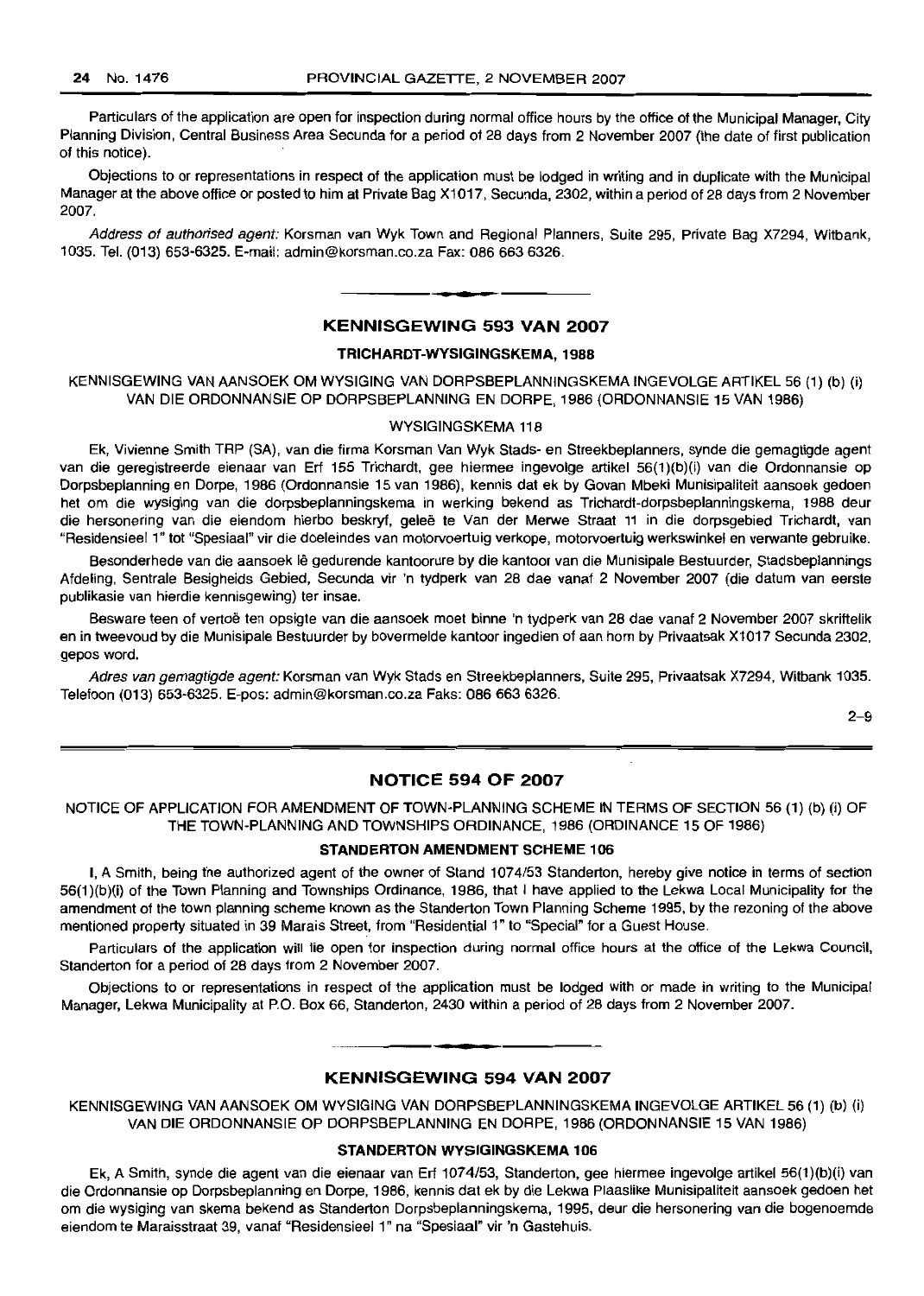Besonderhede van die aansoek lê ter insae gedurende normale kantoorure by die kantoor van die Lekwa Plaaslike Munisipaliteit, Standerton vir 'n verdere tydperk van 28 dae vanaf 2 November 2007.

Besware teen of vertoe ten opsigte van die aansoek moet binne 'n tydperk van 28 dae vanaf 2 November 2007 skriftelik by die Munisipale Bestuurder, Lekwa Munisipaliteit, Posbus 66, Standerton, 2430, ingedien of gerig word.

2-9

#### NOTICE 595 OF 2007

#### NELSPRUIT AMENDMENT SCHEME 1443

NOTICE OF AN APPLICATION FOR THE AMENDMENT OF A TOWN-PLANNING SCHEME IN TERMS OF SECTION 56 (1) (b) (i) OF THE TOWN-PLANNING AND TOWNSHIPS ORDINANCE, 1986 (ORDINANCE 15 OF 1986)

Burnt Orange Consultants CC, being the authorised agent of the owners of the property mentioned hereunder, herby gives notice in terms of section 56 (1)(b)(i) of the Town-planning and Townships Ordinance, 1986 (Ordinance 15 of 1986), that an application had been submitted to the Mbombela Municipality for the amendment of the town-planning scheme known as the Nelspruit Town-planning Scheme, 1989 by the rezoning of the property described as follows:

The rezoning of Erf 1873, Nelspruit Extension 11, located at 10 Saturn Street, from "Residential 1" with a density of "one dwelling unit per 1 250 m<sup>2</sup>" to "Residential 1" with a density of "one dwelling unit per 1 000 m<sup>2</sup>".

Particulars of this application will lie tor inspection during normal office hours at the office of the Municipal Manager, Mbombela Municipality, Nel Street, Nelspruit, 1200 for a period of 28 days from 2 November 2007.

Objections to, or representations in respect ot this application must be lodged with or made in writing to the Municipal Manager at above-mentioned address or at P O Box 45, Nelspruit, 1200 within a period of 28 days from 2 November 2007 (no later than 30 November 2007).

Address of agent: P O Box 1369, Barberton, 1300. Tel. (013) 712-2160. Fax (013) 712-2335. E-mail: revolvercreek@yahoo.com

### **E** KENNISGEWING 595 VAN 2007

#### NELSPRUIT WYSIGINGSKEMA 1443

KENNISGEWING VAN 'N AANSOEK OM WYSIGING VAN 'N DORPSBEPLANNINGSKEMA INGEVOLGE ARTIKEL 56 (1) (b) (i) VAN DIE DORPSBEPLANNING EN DORPE ORDONNANSIE, 1986 (ORDONNANSIE 15 VAN 1986)

Burnt Orange Consultants CC, synde die gemagtigde agent van die eienaar van die eiendom hieronder vermeld, gee hiermee ingevolge artikel 56(1)(b)(i) van die Ordonnansie op Dorpsbeplanning en Dorpe, 1986 (Ordonnansie 15 van 1986), kennis dat by die Mbombela Munisipaliteit aansoek gedoen is om die volgende wysiging van die dorpsbeplanningskema, bekend as die Nelspruit Dorpsbeplanningskema, 1989:

Die hersonering van Erf 1873, Nelspruit Uitbreiding 11, geleë te Saturnstraat 10, vanaf "Residensieel 1" met 'n digtheid van een woonhuis per 1 250 m² na "Residensieel 1" met 'n digtheid van "een wooneenheid per 1 000 m²".

Besonderhede van bogenoemde aansoek Ie ter insae gedurende gewone kantoorure by die kantoor van die Munisipale Bestuurder, Mbombela Munisipaliteil, Nelstraat, Nelspruit vir 'n tydperk van 28 dae vanaf 2 November 2007.

Besware teen of vertoë ten opsigte van die aansoek moet binne 'n tydperk van 28 dae vanaf 2 November 2007 (nie later as 30 November 2007) skriftelik by bovermelde adres of by Posbus 45, Nelspruit, 1200 ingedien of gerig word.

Adres van agent: Posbus 1369, Barberton, 1300. Tel. (013) 712-2160. Faks (013) 712-2335. E-pos: revolvercreek@yahoo.com

2-9

#### NOTICE 596 OF 2007

#### LYDENBURG AMENDMENT SCHEME 223/95

I, Petrus Jacobus Buys, being the authorized agent of the owner of Erf 3279, Lydenburg, hereby give notice in terms of section 56(1)(b)(i) of the Town-planning and Townships Ordinance, 1986 (Ord. No. 15 of 1986) that I have applied to the Thaba Chweu Municipality for the amendment of the Lydenburg Town Planning Scheme, 1995 by the rezoning of Erf 3279, Lydenburg Township situated in Potgieter Street from "Residential 1" to "Business 1".

Particulars of the application will lie for inspection during normal office hours at the office of the Town Planner, Room 33, Department Technical & Engineering Services, Civic Centre, Thaba Chweu Municipality, 1 Central Street, Lydenburg, for a period of 28 days from 2 November 2007.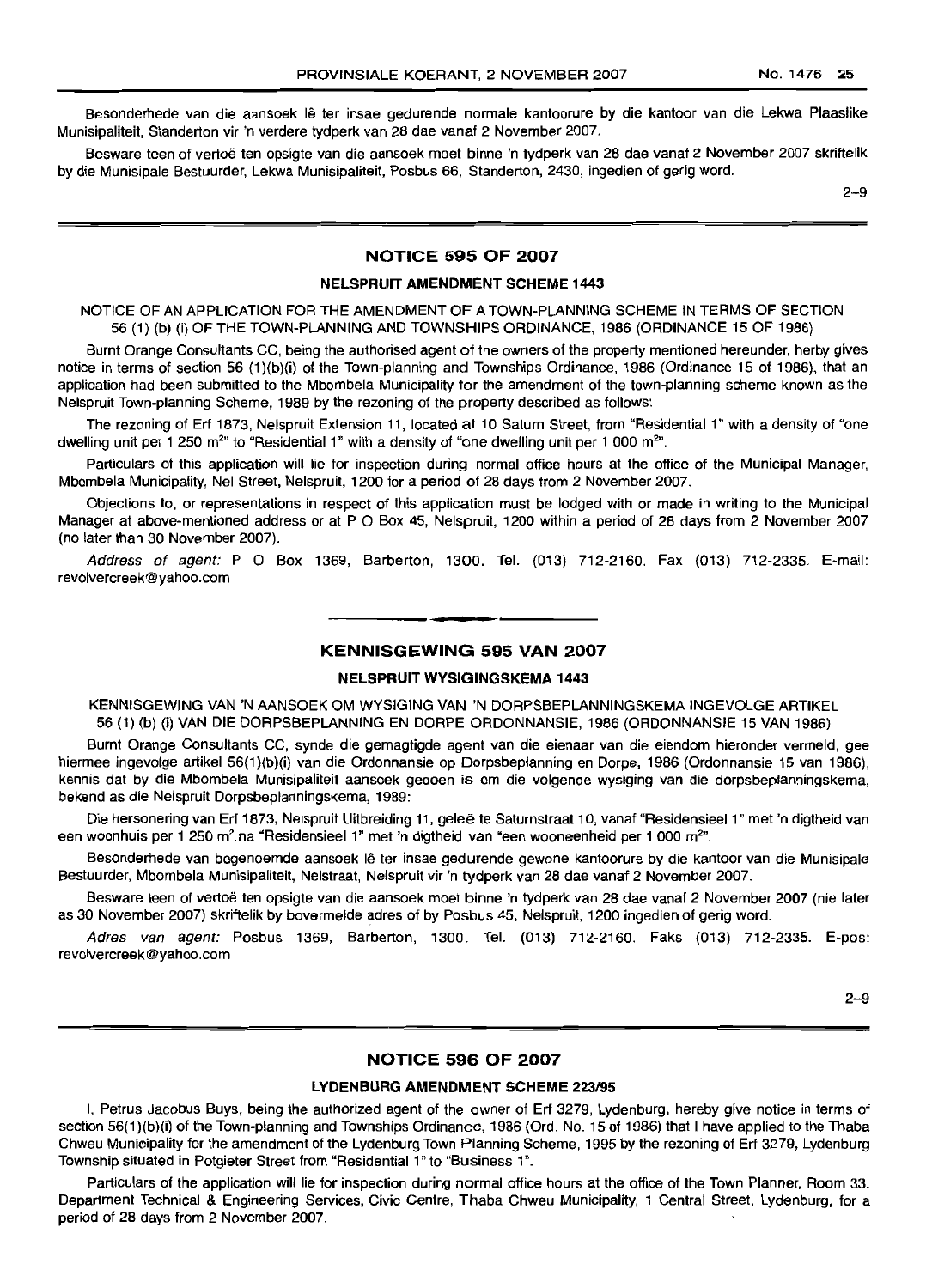Objections to or representations in respect of the application must be lodged with or made in writing to the Town Planner at the above address or at P.O. Box 61, Lydenburg.1120 within a period of 28 days from 2 November *2007.*

Address of the agent: Pieterse, Du Toit and Associates CC, P.O. Box 11306, Bendor Park, Polokwane, 0699. Tel. (015) 297-4970/1. Fax (015) 297-4584.

#### KENNISGEWING 596 VAN 2007

#### LYDENBURG WYSIGINGSKEMA 223/95

Ek, Petrus Jacobus Buys, synde die gemagtigde agent van die eienaar van Erf 3279, Lydenburg-dorpsgebied, gee hiermee ingevolge artikel 56(1)(b)(i) van die Ordonnansie op Dorpsbeplanning en Dorpe, 1986 (Ord. No. 15 van 1986) kennis dat ek by die Thaba Chweu Munisipaliteit aansoek gedoen het om die wysiging van die Lydenburg Dorpsbeplanningskema, 1995 deur die hersonering van Erf 3279, Lydenburg Dorpsgebied gelee in Potgielerslraal van "Residensieel 1" na "Besigheid 1".

Besonderhede van die aansoek lê ter insae gedurende gewone kantoorure by die kantoor van die Stadsbeplanner, Kamer 33, Departemenl Tegniese & Ingenieursdienste, Munisipale Gebou, Thaba Chweu Munisipaliteit, Sentraalstraal 1, Lydenburg, vir 'n tydperk van 28 dae vanaf 2 November 2007.

Besware teen of vertoe ten opsigte van die aansoek moet binne 'n tydperk van 28 dae vanaf 2 November 2007 skriftelik by of tot die Stadsbeplanner by bovermelde adres of by Posbus 61, Lydenburg, 1120, ingedien of gerig word.

Adres van agent: Pieterse, Du Toit and Associates CC, Posbus 11306, Bendor Park, Polokwane, 0699. Tel. (015) 297- 4970/1. Faks (015) 297-4584.

2-9

#### NOTICE 597 OF 2007

NOTICE OF APPLICATION FOR THE AMENDMENT OF TOWN-PLANNING SCHEME IN TERMS OF SECTION 56(1)(b)(i) OF THE TOWN-PLANNING AND TOWNSHIPS ORDINANCE, 1986 (ORDINANCE 15 OF 1986)

We, Aksion Plan, being the authorised agent of the registered owners of the properties mentioned hereunder, hereby gives notice in terms of section 56(1)(b)(i) of the Town-planning and Townships Ordinance, 1986 (Ordinance 15 of 1986), that we have applied to the Mbombela Local Municipality for the amendment of the town-planning scheme known as Nelspruit Town-planning Scheme, 1989 by the rezoning of the properties described as follows:

#### NELSPRUIT AMENDMENT SCHEME 1521

Remainder of Erf 242, Sonheuwel situated at 28 Piet Retief Street, Sonheuwel from "Special" to "Business 1" with a higher FAR.

#### NELSPRUIT AMENDMENT SCHEME 1520

Erf 246, Sonheuwel situated at 1 Faurie Street, Sonheuwel from "Business 1" to "Business 1" with a higher FAR.

Particulars of the applications will lie for inspection during normal office hours at the office of the Municipal Manager, Mbombela Local Municipality, Department of Urban and Rural Management, Civic Centre, Nel Street, Nelspruit for a period of 28 days from 2 November 2007.

Objections to or representations in respect of the applications must be lodged with or made in writing to the Municipal Manager at the above address or at the Mbombela Local Municipality, POBox 45, Nelspruit, 1200, within a period of 28 days from 2 November 2007.

Address of applicant: Aksion Plan, P O Box 7604, Nelspruit, 1200. Tel. (013) 741-1160.

#### KENNISGEWING 597 VAN 2007

KENNISGEWING VAN AANSOEK OM WYSIGING VAN DORPSBEPLANNINGSKEMA INGEVOLGE ARTIKEL 56(1 )(b)(i) VAN DIE ORDONNANSIE OP DORPSBEPLANNING EN DORPE, 1986 (ORDONNANSIE 15 VAN 1986)

Ons, Aksion Plan, synde die gemagtigde agent van die geregistreerde eienaars van die eiendomme hieronder vermeld, gee hiermee ingevolge artikel 56(1)(b)(i) van die Ordonnansie op Dorpsbeplanning en Dorpe, 1986 (Ordonnansie 15 van 1986), kennis dat ons by die Mbombela Plaaslike Munisipaliteit aansoek gedoen het om die wysiging van die dorpsbeplanningskema, bekend as Nelspruit-dorpsbeplanningskema, 1989, deur die hersonering van die eiendomme hieronder beskryf:

#### NELSPRUIT WYSIGINGSKEMA 1521

Restant van Ert 242, Sonheuwel, geleë te Piet Retiefstraat 28, Sonheuwel vanaf "Spesiaal" na "Besigheid 1" met 'n verhoogde VRV.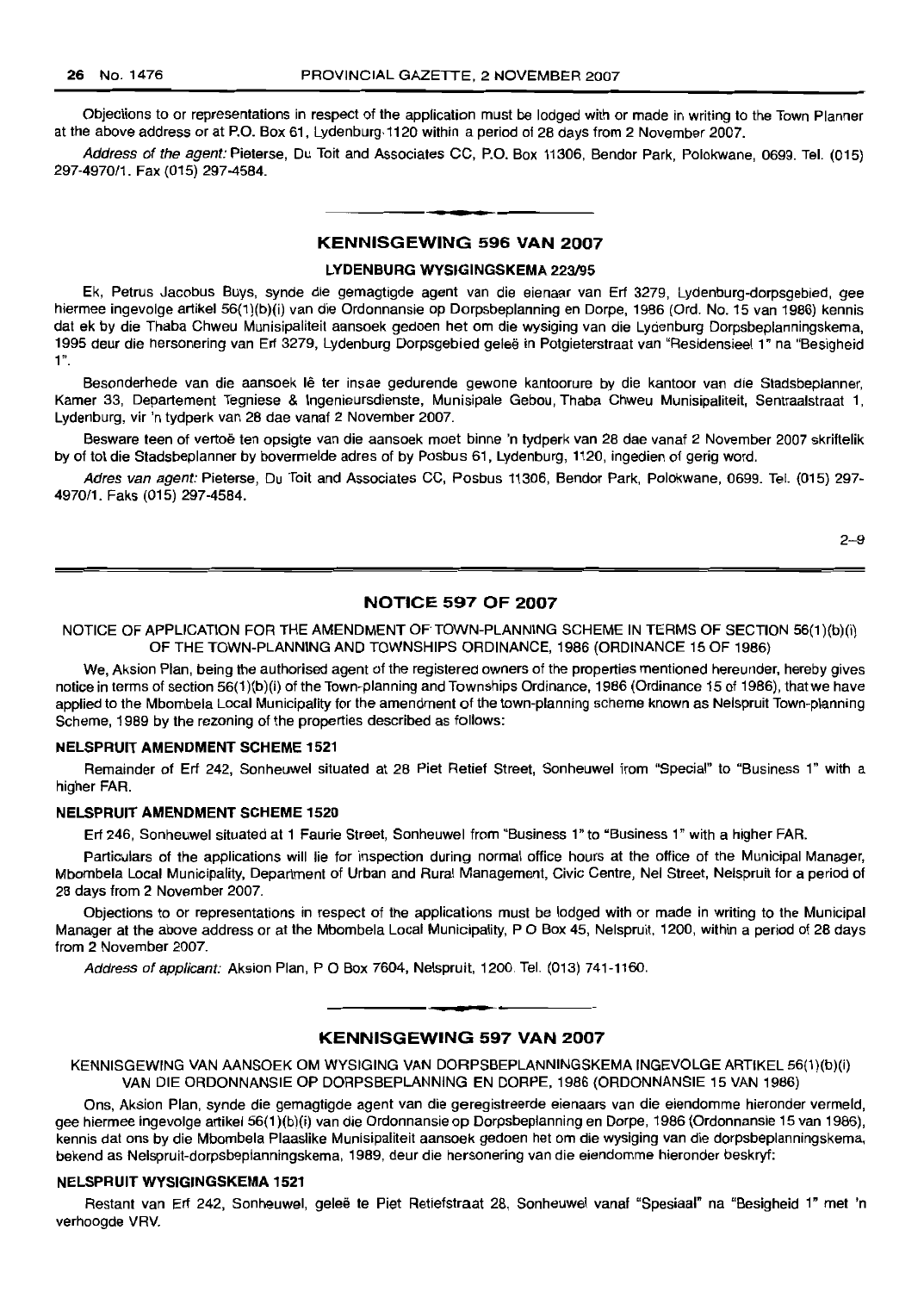#### NELSPRUIT WYSIGINGSKEMA 1520

Erf 246, Sonheuwel gelee te Fauriestraat 1, Sonheuwel vanaf "Besigheid 1" na "Besigheid 1" met'n verhoogde VRV.

Besonderhede van bogenoemde aansoeke Iê ter insae gedurende gewone kantoorure by die kantoor van die Munisipale Bestuurder, Mbombela Plaaslike Munisipaliteit, Departement van Stedelike en Landelike Bestuur, Burgersentrum, Nelstraat, Nelspruit, vir 'n tydperk van 28 dae vanaf 2 November 2007.

Besware teen of vertoe ten opsigte van die aansoeke moet binne 'n tydperk van 28 dae vanaf 2 November 2007 skriftelik by of tot die Munisipale Bestuurder by bovermelde adres of Mbombela Plaaslike Munisipaliteit, Posbus 45, Nelspruit, 1200, ingedien of gerig word.

Adres van applikant: Aksion Plan, Posbus 7604, Nelspruit, 1200. Tel. (013) 741-1160.

02-09

#### NOTICE 598 OF 2007

#### DELMAS AMENDMENT SCHEME 12/2007

We, Terraplan Associates, being the authorised agent of the owner of Holding 112, Droogefontein Agricultural Holdings, hereby give notice in terms of section 56 (1) (b) (i) and (ii) of the Town-planning and Townships Ordinance, 1986, that we have applied to the Delmas Local Municipality for the amendment of the town-planning scheme known as Delmas Town-planning Scheme, 2007, by the rezoning of the property described above, situated at 112 Third Avenue, Droogefontein Agricultural Holdings, from "Commercial Agricultural" to "Commercial Agricultural" with the inclusion of an engineering works as primary land use, subject to certain restrictive measures.

Particulars of the application will lie for inspection during normal office hours at the office of the Municipal Manager, Room 2, em. of Samuel and Van der Walt Streets, Delmas, for a period of 28 days from 2 November 2007.

Objections to or representations in respect of the application must be lodged with or made in writing to the Municipal Manager at the above address or at P.O. Box 6, Delmas, 2210, within period of 28 days from 2 November 2007.

Address of agent: Terraplan Associates, P.O. Box 1903, Kempton Park, 1620. (HS1683.)

### **•** KENNISGEWING 598 VAN 2007

#### DELMAS-WYSIGINGSKEMA 12/2007

Ons, Terraplan Medewerkers, synde die gemagtigde agent van die eienaar van Hoewe 112, Droogefontein Landbouhoewes, gee hiermee ingevolge artikel 56 (1) (b) (i) en (ii) van die Ordonnansie op Dorpsbeplanning en Dorpe, 1986, kennis dat ons by die Delmas Plaaslike Munisipaliteit aansoek gedoen het om die wysiging van die dorpsbeplanningskema bekend as Delmas-dorpsbeplanningskema, 2007, deur die hersonering van die eiendom hierbo beskryf, gelee te Derdelaan 112, Droogefontein Landbouhoewes vanaf "Kommersiële Landbou" na "Kommersiële Landbou" met die insluiting van ingenieurswerke as primêre gebruiksreg, onderworpe aan sekere beperkende voorwaardes.

Besonderhede van die aansoek lê ter insae gdurende gewone kantoorure by die kantoor van die Munisipale Bestuurder, Kamer 2, h/v Samuel- en Van der Waltstraat, Delmas, vir 'n tydperk van 28 dae vanaf 2 November 2007.

Besware teen of vertoë ten opsigte van die aansoek moet binne 'n tydperk van 28 dae vanaf 2 November 2007 skriftelik by of tot die Munisipale Bestuurder by bovermelde adres of by Posbus 6, Delmas, 2210, ingedien of gerig word.

Adres van agent: Terraplan Medewerkers, Posbus 1903, Kempton Park, 1620. (HS1683.)

02-09

#### NOTICE 599 OF 2007

SCHEDULE 9

[Regulation 11 (3)]

NOTICE OF APPLICATION FOR AMENDMENT OF TOWN-PLANNING SCHEME IN TERMS OF SECTION 56(1)(b)(ii) OF THE TOWN-PLANNING AND TOWNSHIPS ORDINANCE, 1986 (ORDINANCE 15 OF 1986)

#### ERMELO AMENDMENT SCHEME, 1982

#### AMENDMENT SCHEME 418

I, Pierre Grobler, being the authorized agent of the owner of Portion 2 (portion of Portion 1) of Erf 530, Ermelo Township, Registration Division I.T., Province of Mpumalanga, hereby give notice in terms of section 56(1)(b)(i) of the Town-planning and Townships Ordinance, 1986, that I have applied to the Msukaligwa Local Municipality for the amendment of the town-planning scheme known as the Ermelo Town-planning Scheme, 1982.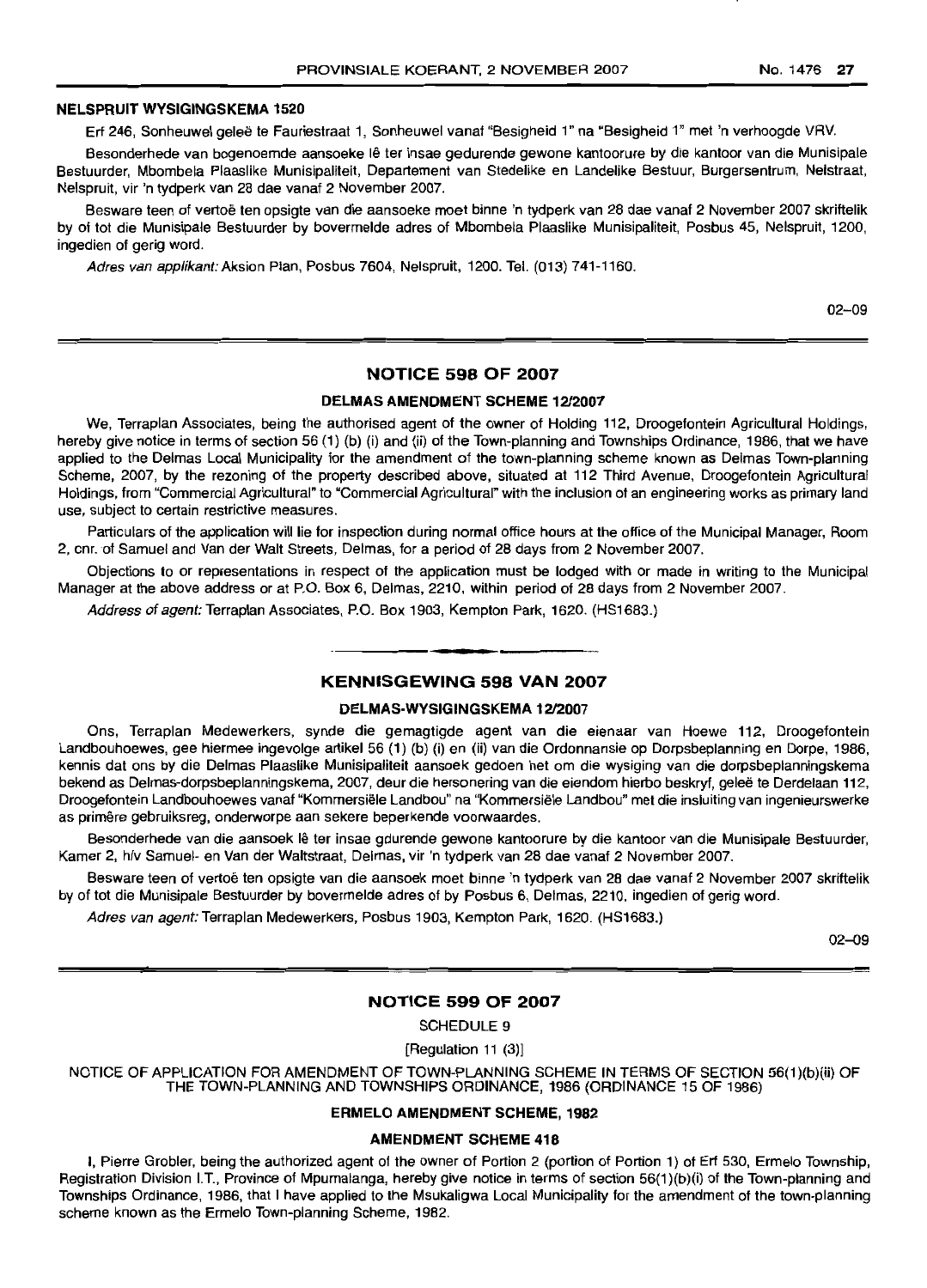The application contains the following proposals: For the erection of 1 dwelling per 300 square metres for residential purposes. Portion 2 (portion of Portion 1) of Erf 530, Ermelo Township, Registration Division I.T., Province of Mpumalanga, held by Deed of Transfer *T12889212006.*

Particulars of the application will lie for inspection during normal office hours at the office of the Municipal Manager/ Secretary of the Msukaligwa Local Municipality, Civic Centre, Ermelo, for a period of 28 days from 2 November 2007.

Objections to, or representations in respect of the application must be lodged with or made in writing to the Municipal Manager/Secretary at the above address or to P O Box 48, Ermelo, within a period of 28 days as from 2 November 2007.

#### **-** KENNISGEWING <sup>599</sup> VAN <sup>2007</sup>

BYLAE 9

[Regulasie 11 (3)]

KENNISGEWING VAN AANSOEK OM WYSIGING VAN DORPSBEPLANNINGSKEMA INGEVOLGE ARTIKEL 56(1)(b)(ii) VAN DIE ORDONNANSIE OP DORPSBEPLANNING EN DORPE, 1986 (ORDONNANSIE 15 VAN 1986)

#### ERMELO DORPSBEPLANNINGSKEMA, 1982

#### WYSIGINGSKEMA 418

Ek, Pierre Grobler, synde die gemagtigde agent van die eienaar van Gedeelte 2 (gedeelte van Gedeelte 1) van Erf 530, Ermelo-dorpsgebied, Registrasie Afdeling I.T., Provinsie Mpumalanga, gee hiermee ingevolge artikel 56(1)(b)(i) van die Ordonnansie op Dorpsbeplanning en Darpe, 1986, kennis dat ek by die Msukaligwa Local Municipality aansoek gedoen het om die wysiging van die dorpsbeplanningskema bekend as Ermelo-dorpsbeplanningskema, 1982.

Hierdie aansoek bevat die volgende voorstelle: Vir die oprigting van 1 woonhuis per 300 vierkante meter. Gedeelte 2 (gedeelte van Gedeelte 1) van Erf 530, Ermelo-dorpsgebied, Registrasie Afdeling I.T., Provinsie Mpumalanga, welke eiendom gehou word kragtens Transportakte T128892/2006.

Besonderhede van die aansoek Ie ter insae gedurende gewone kantoorure by die kantoor van die Munisipaie BestuurderlSekretaris van die Msukaligwa Local Municipality (Burgersentrum), vir 'n tydperk van 28 dae vanaf 2 November 2007.

Besware teen of vertoë ten opsigte van die aansoek moet binne 'n tydperk van 28 dae vanaf 2 November 2007 skriftelik by die Munisipale Bestuurder/Sekretaris by bovermelde adres of by Posbus 48, Ermelo, 2350, ingedien of gerig word.

2-9

#### NOTICE 600 OF 2007

NOTICE OF APPLICATION FOR AMENDMENT OF THE EMALAHLENI TOWN-PLANNING SCHEME, 1991, IN TERMS OF SECTION 56(1)(b)(i) OF THE TOWN-PLANNING AND TOWNSHIPS ORDINANCE, 1986

#### EMALAHLENI AMENDMENT SCHEME 1059

I, Jacobus Johannes Jacobs, of the firm JJJ Konsult, being the authorized agent of the owner of Stand 280, Tasbetpark, Emalahleni, hereby give notice in terms of section 56 (1) (b) (i) of the Town-planning and Townships Ordinance, 1986, that I have applied to the Emalahleni Local Municipality for the amendment of the town-planning scheme known as the Emalahleni Town-planning Scheme, 1991, by the rezoning of the stand described above situated at 21 Koedoe Street, Tasbetpark, from "Residential 1" to "Residential 1 with a revised density of one dwelling per 400  $m<sup>2</sup>$ ".

Particulars of the application will lie for inspection during normal office hours at the office of the Chief Town Planner, Third Floor, Civic Centre, Mandela Avenue, Emalahleni.

Objections to or representations in respect of the application must be lodged within 28 days from 2 November 2007 with or made in writing to the Municipal Manager at the above address or at P.O. Box 3, Witbank, 1035.

Address of the applicant: JJJ Konsult, P.O. Box 8462, Die Heuwel, 1042. Tel. and Fax.: (013) 650-2396. Cell. 082 338 6754. E-mail: jjj@lantic.net

#### KENNISGEWING 600 VAN 2007

KENNISGEWING VAN AANSOEK OM WYSIGING VAN DIE EMALAHLENI-DORPSBEPLANNINGSKEMA, 1991, INGEVOLGE ARTIKEL 56(1)(b)(i) VAN DIE ORDONNANSIE OP DORPSBEPLANNING EN DORPE, 1986

#### EMALAHLENI-WYSIGINGSKEMA 1059

Ek, Jacobus Johannes Jacobs, van die firma JJJ Konsult, synde die gemagtigde agent van die eienaar van Erf 280, Tasbetpark, Emalahleni, gee hiermee ingevolge artikel 56(1)(b)(i) van die Ordonnansie op Dorpsbeplanning en Dorpe, 1986, kennis dat ek by die Amalahleni Piaaslike Munispaliteit aansoek gedoen het om die wysiging van die dorpsbeplanningskema,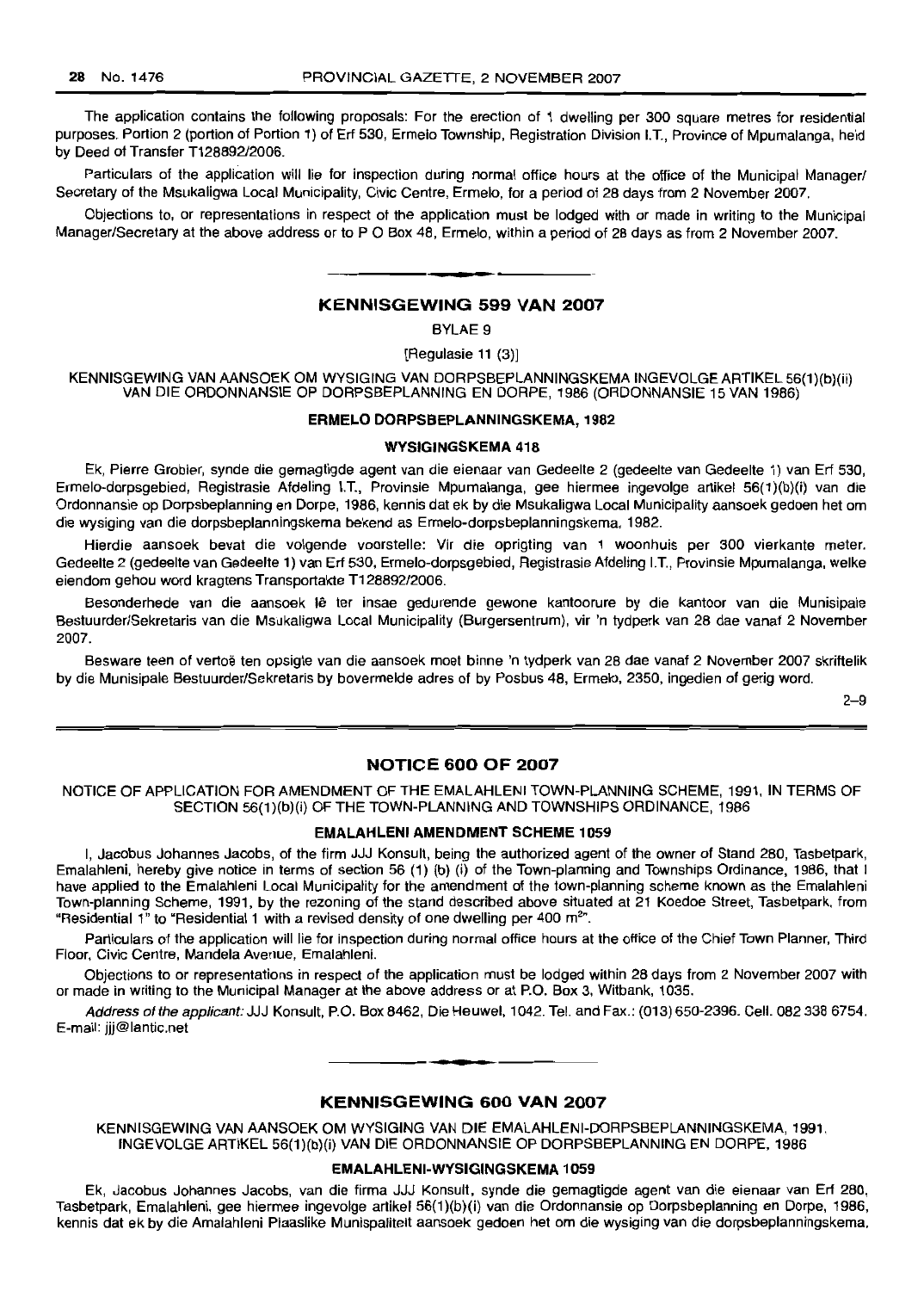bekend as die Emalahleni-dorpsbeplanningskema, 1991, deur die hersonering van die eiendom hierbo beskryf, geleë te Koedoestraat 21, Tasbetpark, vanaf "Residensieel 1" na "Residensieel 1 met 'n gewysigde digtheid van een woonhuis per 400 m<sup>2</sup>".

Besonderhede van die aansoek Iê ter insae gedurende gewone kantoorure by die Hoof Stadsbeplanner, Derde Vloer, Burgersentrum, Mandeialaan, Emalahleni.

Besware teen of vertoe ten opsigte van die aansoek moet binne 'n tydperk van 28 dae vanaf 2 November 2007 skriftelik tot die Munispale Bestuurder by die bovermelde adres of by Posbus 3, Witbank, 1035, ingedien of gerig word.

Adres van applikant: JJJ Konsult, Posbus 8462, Die Heuwel, 1042. Tel. en taks: (013) 650-2396. Sel. 082 338 6754. E-pos: iii@lantic.net

2-9

#### **NOTICE 601 OF 2007**

#### **eMALAHLENI AMENDMENT** SCHEME, **1991**

NOTICE OF APPLICATION FOR AMENDMENT OF THE TOWN-PLANNING SCHEME IN TERMS OF SECTION 56(1)(b)(i) OF THE TOWN-PLANNING AND TOWNSHIPS ORDINANCE, 1986 (ORDINANCE 15 OF 1986)

#### **AMENDMENT SCHEME 1068**

I, Vivienne Smith TRP (SA), of the firm Korsman van Wyk Town and Regional Planners, being the authorized agent of the owner of Erf 1882, Witbank Extension 9, hereby give notice in terms of section 56(1)(b)(i) of the Town-planning and Townships Ordinance, 1986 (Ordinance 15 of 1986), that I have applied to the eMalahleni Local Municipality for the amendment of the town-planning scheme in operation known as eMalahleni Town-planning Scheme, 1991, by the rezoning of the property described above, situated at Alexander Street, in the township Witbank Extension 9, from "Public Open Space" to "Educational".

Particulars of the application are open for inspection during normal office hours at the office of the Municipal Manager, City Planning Division, Third Floor, Civic Centre, Mandela Street, Witbank, for a period of 28 days from 2 November 2007 (the date of first publication of this notice).

Objections to or representations in respect of the application must be lodged with or made in writing and in duplicate with the Municipal Manager at the above office or posted to him at PO Box 3, Witbank, 1035, within a period of 28 days from 2 November 2007.

Address of authorised agent: Korsman van Wyk Town and Regional Planners, Suite 295 (Private Bag X7294), Witbank, 1035. Tel. (013) 653-6325. Fax. 086 663 6326. E-mail: admin@korsman.co.za

#### **KENNISGEWING 601 VAN 2007**

#### **eMALAHLENI-WYSIGINGSKEMA,** 1991

KENNISGEWING VAN AANSOEK OM WYSIGING VAN DIE DORPSBEPLANNINGSKEMA INGEVOLGE ARTIKEL 56(1)(b)(i) VAN DIE ORDONNANSIE OP DORPSBEPLANNING EN DORPE, 1986 (ORDONNANSIE 15 VAN 1986)

#### **WYSIGINGSKEMA 1068**

Ek, Vivienne Smith TRP (SA), van die firma Korsman van Wyk Stads- en Streekbeplanners, synde die gemagtigde agent van die geregistreerde eienaar van Erf 1882, Witbank Uitbreiding 9, gee hiermee ingevolge artikel 56(1)(b)(i) van die Ordonnansie op Dorpsbeplanning en Dorpe, 1986 (Ordonnansie 15 van 1986), kennis dat ek by die eMalahleni Plaaslike Munisipaliteit aansoek gedoen het om die wysiging van die dorpsbeplanningskema, in werking bekend as eMalahleni-dorpsbeplanningskema, 1991, deur die hersonering van die eiendom hierbo beskryf, gelee te Alexanderstraat, in die dorpsgebied Witbank Uitbreiding 9, van "Publieke Oop Ruimte" tot "Opvoedkundig".

Besonderhede van die aansoek Ie gedurende kantoorure by die kantoor van die Munisipale Bestuurder, Stadsbeplannings Afdeling, Derde Vloer, Burgersentrum, Mandelastraat, Witbank, vir 'n tydperk van 28 dae vanaf 2 November 2007 (die datum van eerste publikasie van hierdie kennisgewing) ter insae.

Besware teen of vertoë ten opsigte van die aansoek moet binne 'n tydperk van 28 dae vanaf 2 November 2007 skriftelik en in tweevoud by die Munisipale Bestuurder by bovermelde kantoor ingedien of aan hom by Posbus 3, Witbank, 1035, gepos word.

Adres van gemagtigde agent: Korsman van Wyk Stads- en Streekbeplanners, Suite 295 (Privaatsak X7294), Witbank, 1035. Tel. (013) 653-6325. Faks. 086 663 6326. E-pos: admin@korsman.co,za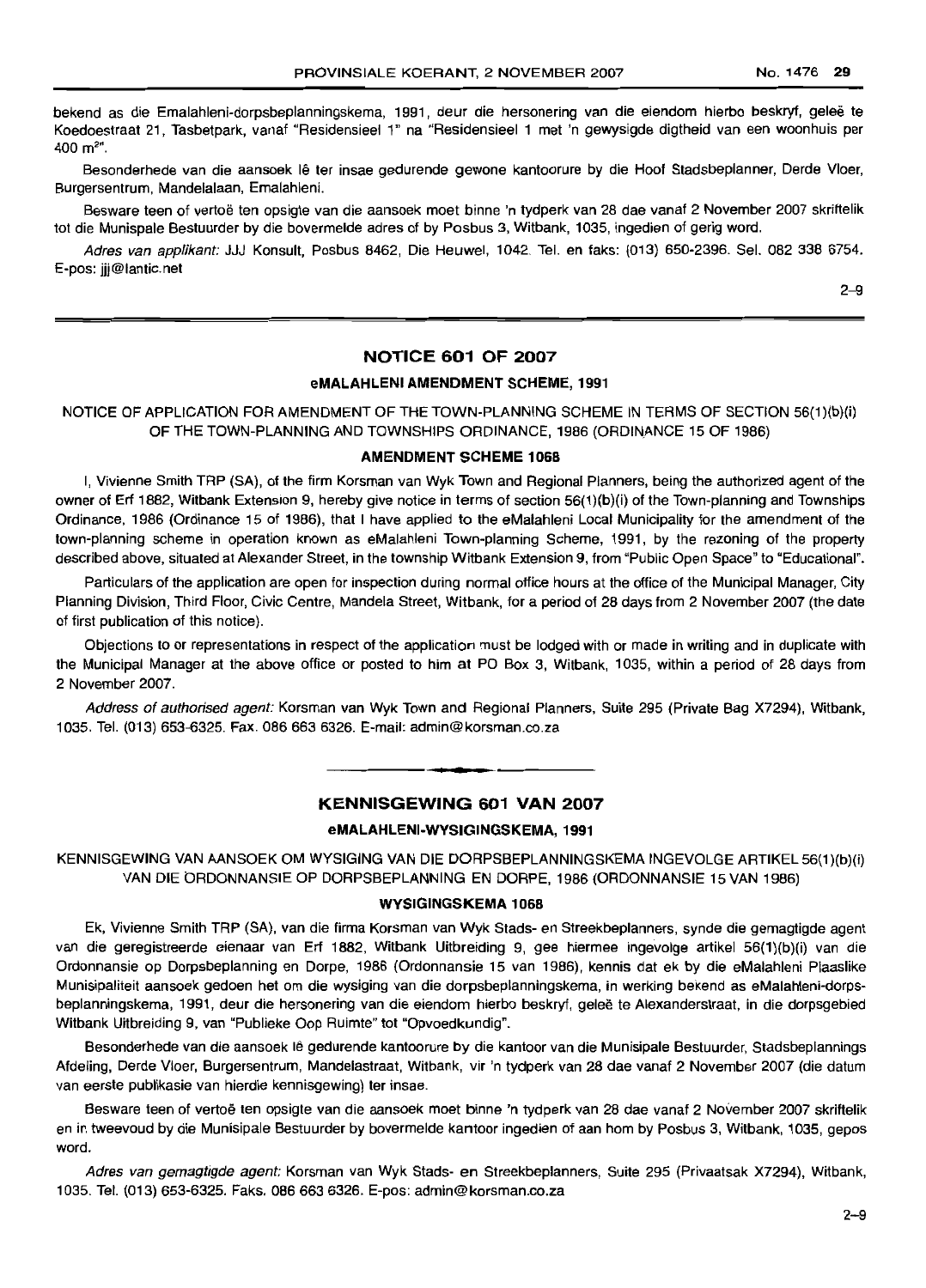#### **NOTICE 602 OF 2007**

#### **UMJINDI AMENDMENT SCHEMES**

#### NOTICE OF APPLICATION FOR THE AMENDMENT OF A TOWN-PLANNING SCHEME IN TERMS OF SECTION 56 (1) (b) (i) OF THE TOWN-PLANNING AND TOWNSHIPS ORDINANCE, 1986 (ORDINANCE 15 OF 1986)

Burnt Orange Consultants CC, being the authorised agent of the owners of the properties mentioned hereunder, hereby give notice in terms of section 56 (1) (b) (I) of the Town-planning and Townships Ordinance, 1986 (Ordinance 15 of 1986), that applications had been submitted to the Umjindi Local Municipality for the amendment of the town-planning scheme, known as the Umjindi Town-planning Scheme (2002) by the rezoning of the following properties:

#### **UMJINDf AMENDMENT SCHEME** 52

Erf 3615, Barberton Extension 7, situated in Baoba Street, from "Residential 1" to "Residential 1" with a density of "one dwelling unit per 700 m<sup>2</sup>".

#### **UMJINDI AMENDMENT SCHEME 54**

Erf 3110, Barberton Township, situated in Sheba Road, from "Residential 1" to "Residential 1" with a density of "one dwelling unit per 1 000 m<sup>2"</sup>.

Particulars of these applications will lie for inspection during normal office hours at the office of the Municipal Manager, Umjindi Local Municipality (Manager: Civil Services), Civic Centre, Barberton, for a period of 28 days from 2 November 2007.

Objections to, or representations in respect of the applications must be lodged with or made in writing to the Municipal Manager at the above address or at Umjindi Local Municipality, P.O. Box 33, Barberton, 1300, within a period of 28 days from 2 November 2007 (on or before 30 November 2007).

Address of agent: PO Box 1369, Barberton, 1300. Tel: (013) 712-2160. Fax: (013) 712-2160. E-mail: revolvercreek@yahoo.com

### **• KENNISGEWING 602 VAN 2007**

#### **UMJINDI WYSIGINGSKEMAS**

KENNfSGEWING VAN AANSOEKE OM WYSIGING VAN 'N DORPSBEPLANNINGSKEMA INGEVOLGE ARTIKEL 56 (1) (b) (i) VAN DIE ORDONNANSIE OP DORPSBEPLANNING EN DORPE, 1986 (ORDONNANSIE 15 VAN 1986)

Burnt Orange Consultants CC, synde die gemagtige agent van die eienaars van die ondergenoemde erwe, gee hiermee ingevolge artikel 56 (1) (b) (I) van die Ordonnansie op Dorpsbeplanning en Dorpe, 1986 (Ordonnansie 15 van 1986), kennis dat by die Umjindi Plaaslike Munisipaliteit aansoek gedoen is om die wysiging van die Umjindi-dorpsbeplanningskema, 2002, deur die hersonering van die volgende eiendomme:

#### **UMJINDI WYSIGINGSKEMA** 52

Erf 3615, Barberton Uitbreiding 7, geleë in Baobastraat, vanaf "Residensieel 1" na "Residensieel 1" met 'n digtheid van "een wooneenheid per 700 m<sup>2"</sup>.

#### **UMJINDI WYSIGINGSKEMA 54**

Erf 3110, Barberton Dorp, geleë in Shebaweg, van "ResidensieeI 1" na "ResidensieeI 1" met 'n digtheid van "een wooneenheid per 1 000 m<sup>2"</sup>.

Besonderhede van die aansoeke Iê ter insae gedurende gewone kantoorure by die kantoor van die Munisipale Bestuurder, Umjindi Plaaslike Munisipaliteit (Direkteur: Tegniese Dienste), Burgersentrum, Barberton, vir 'n tydperk van 28 dae vanaf 2 November 2007.

Besware en of vertoë ten opsigte van die aansoek moet binne 'n tydperk van 28 dae vanaf 2 November 2007 (voor of op 30 November 2007), skriftelik by die onderstaande adres of by die Munisipale Bestuurder, Posbus 33, Barberton, 1300, ingedien of gerig word.

Adres van agent: Posbus 1369, Barberton, 1300. Tel: (013) 712-2160. Fax: (013) 712-2160. E-pos: revoivercreek@yahoo.com

2-9

#### **NOTICE 603 OF 2007**

#### **NELSPRUIT AMENDMENT SCHEME** 1525

I, Moola Husein Ebrahim, being the authorized owner of Erven 97 & 98, Valencia Park Extension 1, hereby gives nolice in terms of section 56(1)(b)(i) of the Town-planning and Townships Ordinance, 1986 (Ordinance 15 of 1986), that I have applied to the Mbombela Local Municipality for the amendment of the town-planning scheme, known as the Nelspruit Town-planning Scheme, 1989, by the rezoning of the above-mentioned properties from "Residential 1" to "Residential 3".

Particulars of the application will lie open for inspection during normal office hours at the office of the Municipal Manager, Mbombela Local Municipality, Nel Street, Nelspruit, for a period of 28 days from 2 November 2007.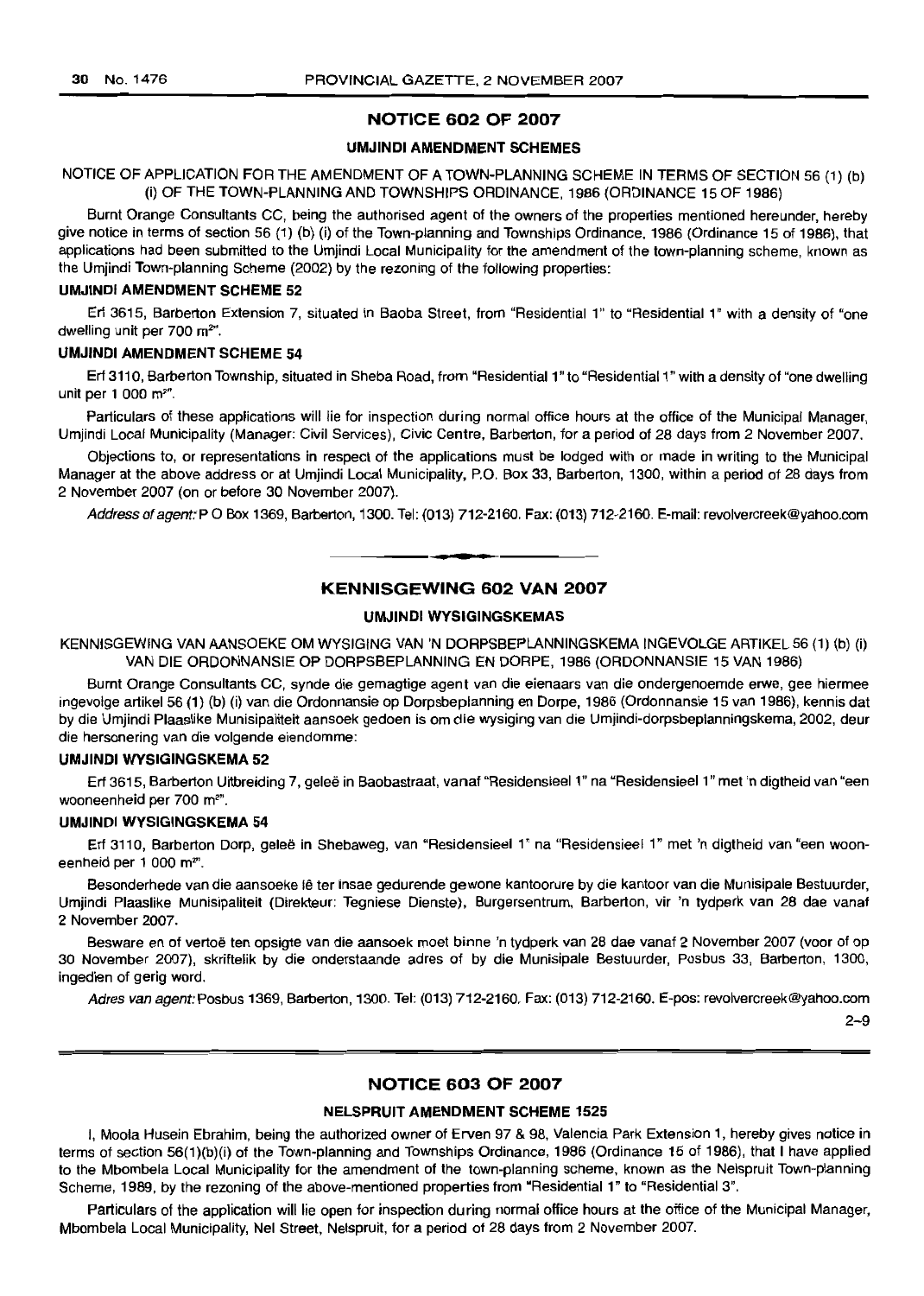Objections to, or representations in respect of the application must be lodged with or made in writing to the Municipal Manager at the above address or at P.O. Box 45, Nelspruit, 1200, within a period of 28 days from 2 November 2007.

Address of applicant: P.O. Box 5800, Nelspruit, 1200.

### **• KENNISGEWING 603 VAN 2007**

#### **NELSPRUIT WYSIGINGSKEMA 1525**

Ek, Moola Husein Ebrahim, synde die gemagtigde eienaar van Erwe 97 & 98, Valencia Park Uitbreiding 1, gee hiermee ingevolge artlkeI56(1)(b)(i) van die Ordonnansie op Dorpsbeplanning en Dorpe, 1986 (Ordonnansie 15 van 1986), kennis dat ek by die Mbombela Plaaslike Munisipaliteit aansoek gedoen het vir die wysiging van die dorpsbeplanningskema, bekend as die Nelspruit-dorpsbeplanningskema, 1989, deur die hersonering van die eiendomme hierbo beskryf, vanaf "Residensieel 1" na "ResidensieeI3".

Besonderhede van die aansoek lê ter insae gedurende gewone kantoorure by die kantoor van die Munisipale Bestuurder, Mbombela Plaaslike Munisipaliteit, Nelstraat. Nelspruit, vir 'n periode van 28 dae vanaf 2 November 2007.

Besware teen of vertoe ten opsigte van die aansoek moet binne 'n tydperk van 28 dae vanaf 2 November 2007 skriftelik by bogemelde adres of by die Munisipale Bestuurder by Posbus 45, Nelspruit,1200, ingedien of gerig word.

Adres van applikant: Posbus 5800, Nelspruit, 1200.

#### **NOTICE 604 OF 2007**

#### DEVELOPMENT FACILITATION ACT, 1995 (ACT No. 67 OF 1995)

It is hereby notified in terms of section 33 (2) (j) (iv) of the Act that the Mpumalanga Development Tribunal has approved the land development application on Portion 16 (a portion of Portion 14) of the farm Weltevreden 386-JS, and Portion 19 (a portion of Portion 18) of the farm De Suikerboschkop 361-JS, situated in the Belfast District, subject thereto that:

• The National Building Regulations apply to the development;

• in terms of section 33 (2) (j) (iv) of the Development Facilitation Act, 1995 (Act 67 of 1995), the provisions of the Subdivision of Agricultural Land Act, 1970 (Act No. 70 of 1970), are suspended with regard to this land development area.

#### M. **TALJAARD, Designated Officer**

#### **NOTICE 582 OF 2007**

#### **ERMELO AMENDMENT SCHEME 472**

#### **NOTICE OF APPLICATION FOR THE AMENDMENT OF TOWN-PLANNING SCHEME IN TERMS** OF **SECTION 56 (1)(b)(i) OF THE TOWN-PLANNING AND TOWNSHIPS ORDINANCE, 1986 (ORDINANCE 15 OF 1986)**

We, Nuplan Development Planners, being the authorised agent of the registered owner of the Remaining Extent of Portion 19 (Welgelegen) (A Portion of Portion 2) of the farm Van Oudshoornstroom 261-IT, hereby gives notice in terms of Section 56 (1)(b)(i) of the Town Planning and Townships Ordinance, 1986 (Ordinance 15 of 1986), that we have applied to the Msukaligwa Local Municipality for the amendment of the Town-Planning Scheme known as Ermelo Town Planning Scheme, 1982 by the rezoning of portions of the property described above, situated east of Havenga road, from "Agriculture" to "Special" and "Industrial 3" subject to an Annexure to provide for amended development conditions.

Particulars of the application will lie open for inspection during normal office hours at the office of the Director: Engineering Services, Municipal Offices, Ermelo, for a period of 28 days from 26 October 2007.

Objections to, or representations in respect of the application must be lodged with or made in writing to the Municipal Manager at the above address or at Msukaligwa Local Municipality, P.O. Box 48, Ermelo, 2350, within a period of 28 days from 26 October 2007.

Address of agent: Nuplan Development Planners,  $\boxtimes$  2555, Nelspruit, 1200, a (013) 752 3422,  $\text{I}$  (013) 752 5795,  $\Theta$  nuplan@mweb.co.za. (Ref: REE-WS-011)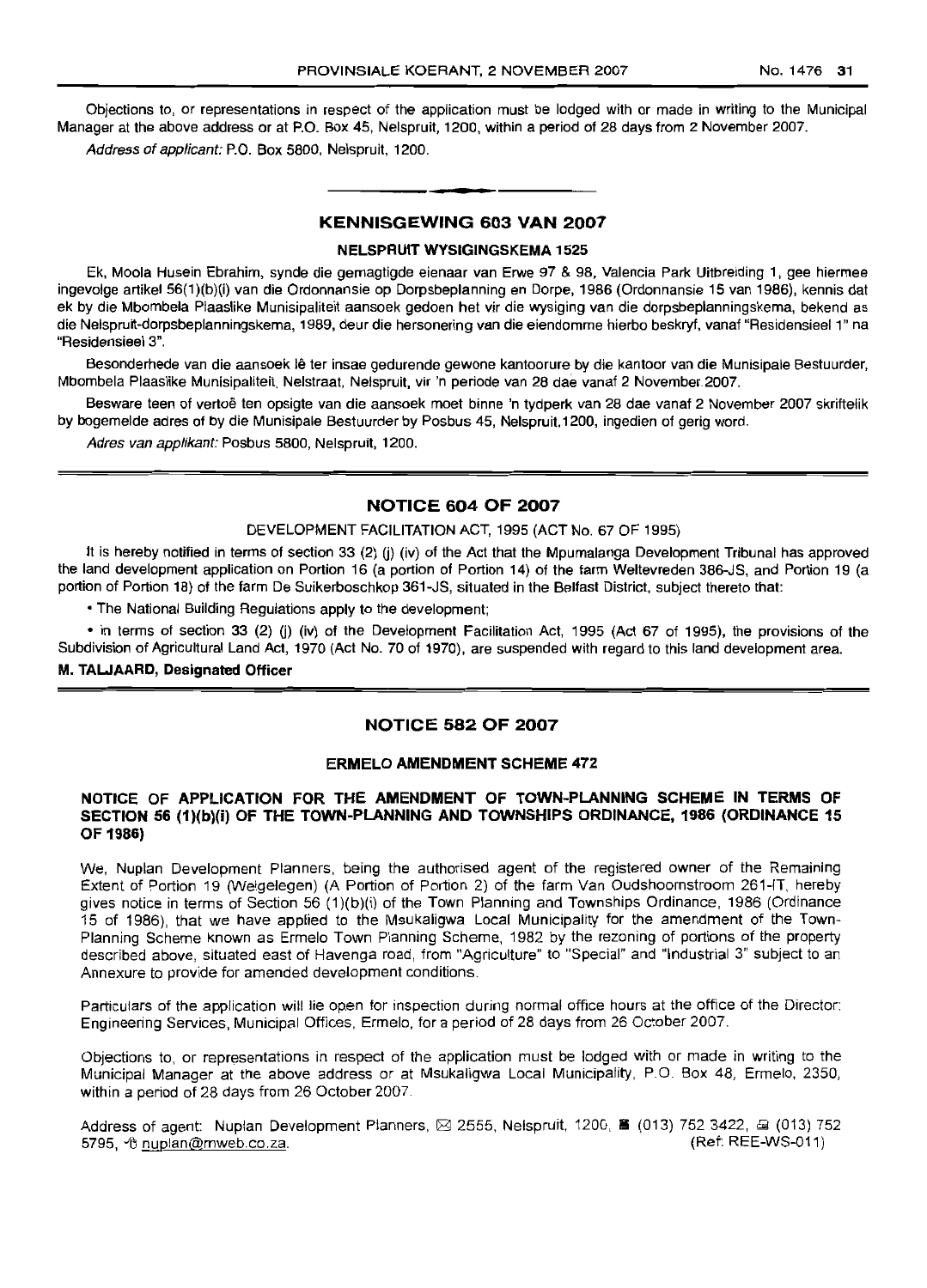#### **KENNISGEWING 582 VAN 2007**

#### **ERMELO WYSIGINGSKEMA 472**

#### **KENNISGEWING VAN AANSOEK OM WYSIGING VAN DORPSBEPLANNINGSKEMA INGEVOLGE ARTIKEL 56 (1)(b)(i) VAN DIE ORDONNANSIE OP DORPSBEPLANNING EN DORPE, 1986, (ORDONNANSIE 15 VAN 1986)**

Ons Nuplan Development Planners, synde die gemagtigde agent van die geregistreerde eienaar van die Resterende Gedeelte van Gedeelte 19 (Welgelegen) (Gedeelte van Gedeelte 2) van die plaas Van Oudshoornstroom 261-IT, gee hiermee ingevolge Artikel 56 (1)(b)(i) van die Ordonnansie op Dorpsbeplanning en Dorpe, 1986 (Ordonnansie 15 van 1986), kennis dat ons by die Msukaligwa Plaaslike Munisipaliteit aansoek gedoen het om die wysiging van die dorpsbeplanningskema, bekend as Ermelo Dorpsbeplanningskema, 1982, deur die hersonering van gedeeltes van die eiendom hierbo beskryf, gelee 005 van Havengaweg, vanaf "Landbou" na "Spesiaal" en Industrieel 3", onderworpe aan 'n Bylae om vir gewysigde ontwikkelingsvoorwaardes voorsiening te maak.

Besonderhede van bogenoemde aansoek lê ter insae gedurende gewone kantoorure by die kantoor van die Direkteur: Ingenieursdienste, Msukaligwa Plaaslike Munisipaliteit, Munisipale Kantore, Ermelo, vir 'n tydperk van 28 dae vanaf 26 Oktober 2007.

Besware teen of vertoe ten opsigte van die aansoek moet binne 'n lydperk van 28 dae vanaf 26 Oktober 2007 skriflelik by of tot die Munisipale Bestuurder by bovermelde adres, of Msukaligwa Plaaslike Munisipaliteit, Posbus 48, Ermelo, 2350, ingedien of gerig word.

Adres van agent: Nuplan Development Planners, [8J 2555, Nelspruit, 1200 II (013) 752 3422, (013) 752 5795. 他 nuplan@mweb.co.za.

#### **NOTICE 592 OF 2007**

#### **APPLICATION FOR TOWNSHIP ESTABLISHMENT**

Notice of application for the establishment of a township in terms of Chapter III, Section 69 (6), read with Section 96 of the Town-Planning and Townships Ordinance, 1986 (Ordinance 15 of 1986).

The Mbombela Local Municipality, hereby gives notice in terms of Section 69 (6) (a), read with Section 96 of the Town-Planning and Townships Ordinance, 1986 (Ordinance 15 of 1986), that an application to establish the township referred to in the Annexure has been received by it.

Particulars of the application will lie for inspection during normal office hours at the office of The Municipal Manager, Department Urban and Rural Management, Second floor, Mbombela Local Municipality, Civic Centre, Nel Street, Nelspruit, for a period of 28 days from 2 November 2007.

Objections to, or representations in respect of the application must be lodged with or made in writing to The Municipal Manager, Mbombela Local Municipality at the above address or at POBox 45, Nelspruit, 1200, within a period of 28 days from 2 November 2007, to reach him not later than 30 November 2007.

Annexure: Name of Town: Nelspruit Extension 52. Name of applicant: Nelplex Ontwikkelings (Pty) Ltd. Number of erven in proposed township: 2. Land use: Special for rural residential and private storage facilities: 1 erf. Special for rural residential: 1 erf. Description of land: Portion 39 of the farm Rhenosterkop 195-JU. Locality: Situated approximately 6 km south east of Nelspruit, approximately 200 m south of road 0 585. Authorized agent: Nuplan Development Planners, PO. Box 2555, Nelspruit, 1200.• (013) 752 3422, (013) 752 5795 "e! nuplan@mweb.co.za (NELP-BR-004)

Signed: JJ Dladla Municipal Manager 2 November 2007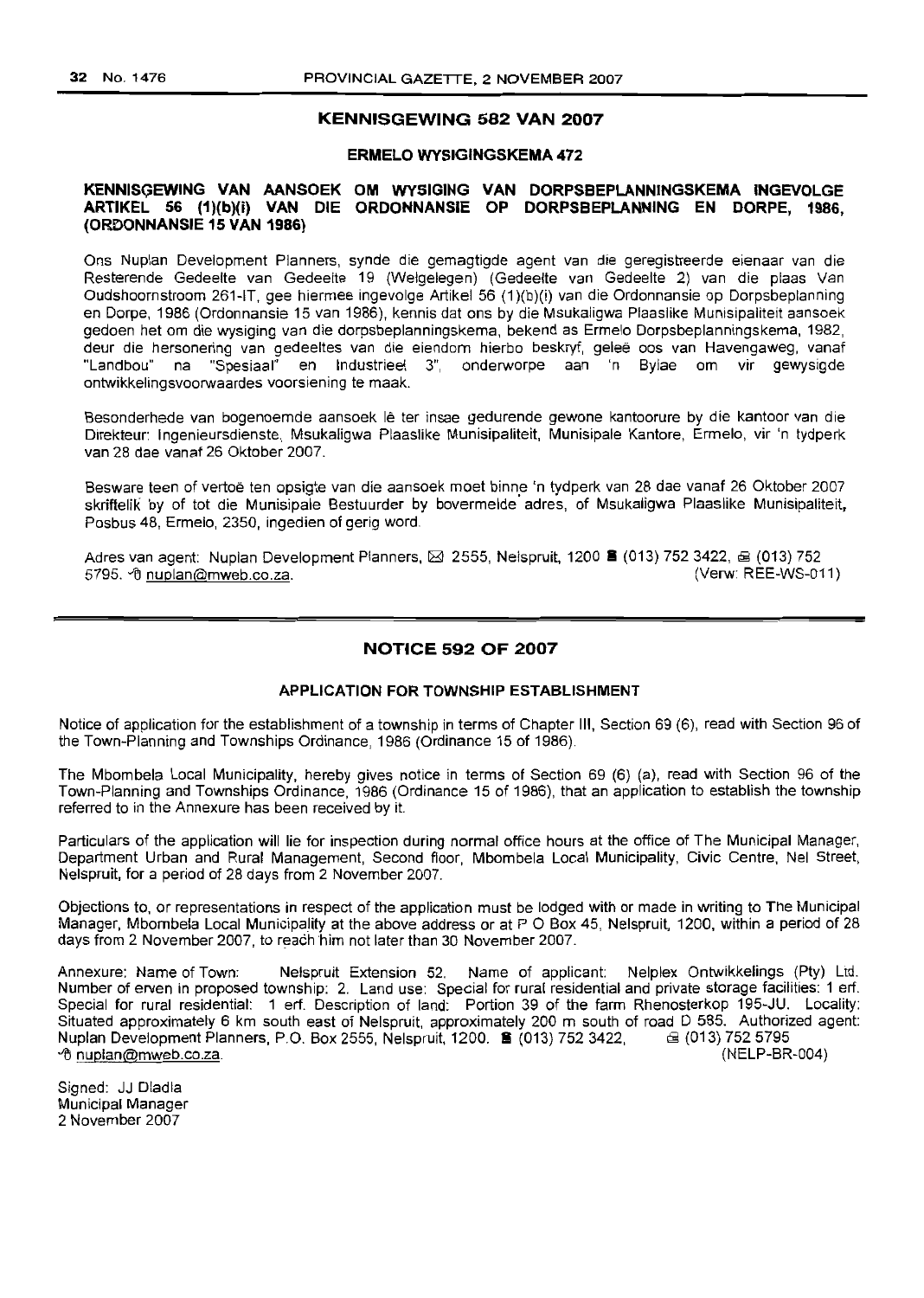#### **KENNISGEWING 592 VAN 2007**

#### **AANSOEK OM DORPSTIGTING**

Kennisgewing van aansoek om dorpstigting ingevolge Hoofstuk III, Artikel 69 (6), saamgelees met Artikel 96 van die Ordonnansie op Dorpsbeplanning en Dorpe, 1986, (Ordonnansie 15 van 1986).

Die Mbombela Plaaslike Munisipaliteit, gee hiermee ingevolge Artikel 69 (6) (a), saamgelees met Artikel 96 van die Ordonnansie op Dorpsbeplanning en Dorpe, 1986 (Ordonnansie 15 van 1986), kennis dat 'n aansoek am die dorp in die Bylae hierby genoem, te stig deur hom ontvang is.

Besonderhede van die aansoek lê ter insae gedurende gewone kantoorure by die kantoor van die Munisipale Bestuurder, Departement 8tedelike en Landelike Bestuur, Tweede vloer, Mbombela Plaaslike Munisipaliteit, Burgersentrum, Nelstraat, Nelspruit vir 'n tydperk van 28 dae vanaf 2 November 2007.

Besware teen of vertoë ten opsigte van die aansoek moet binne 'n tydperk van 28 dae vanaf 2 November 2007, dus nie later as 30 November 2007 skriftelik by die Munisipale Bestuurder by bovermelde adres of by Posbus 45, Nelspruit, 1200 ingedien of gerig word.

BYLAE: Naam van dorp: Nelspruit Uitbreiding 52. Naam van applikant: Nelplex Ontwikkelings (Edms) Bpk. Aantal erwe in voorgestelde dorp: 2. Grondgebruik: Spesiaal vir landelike bewoning en privaatstoorruimte: 1 erf. Spesiaal vir landelike bewoning: 1 erf. Eiendomsbeskrywing: Gedeelte 39 van die piaas Rhenosterkop 195-JU. Ligging: Gelee ongeveer 6 km suidoos van Nelspruit, en ongeveer 200m suid van pad 0 585. Gemagtigde Agent: Nuplan Development Planners, Posbus 2555, NELSPRUIT, 1200. Ii (013) 752 3422, ,;;j (013) <sup>7525795</sup>  $-$ e nuplan@mweb.co.za.

Geteken: JJ Dladla Munisipale Bestuurder 2 November 2007

 $02 - 9$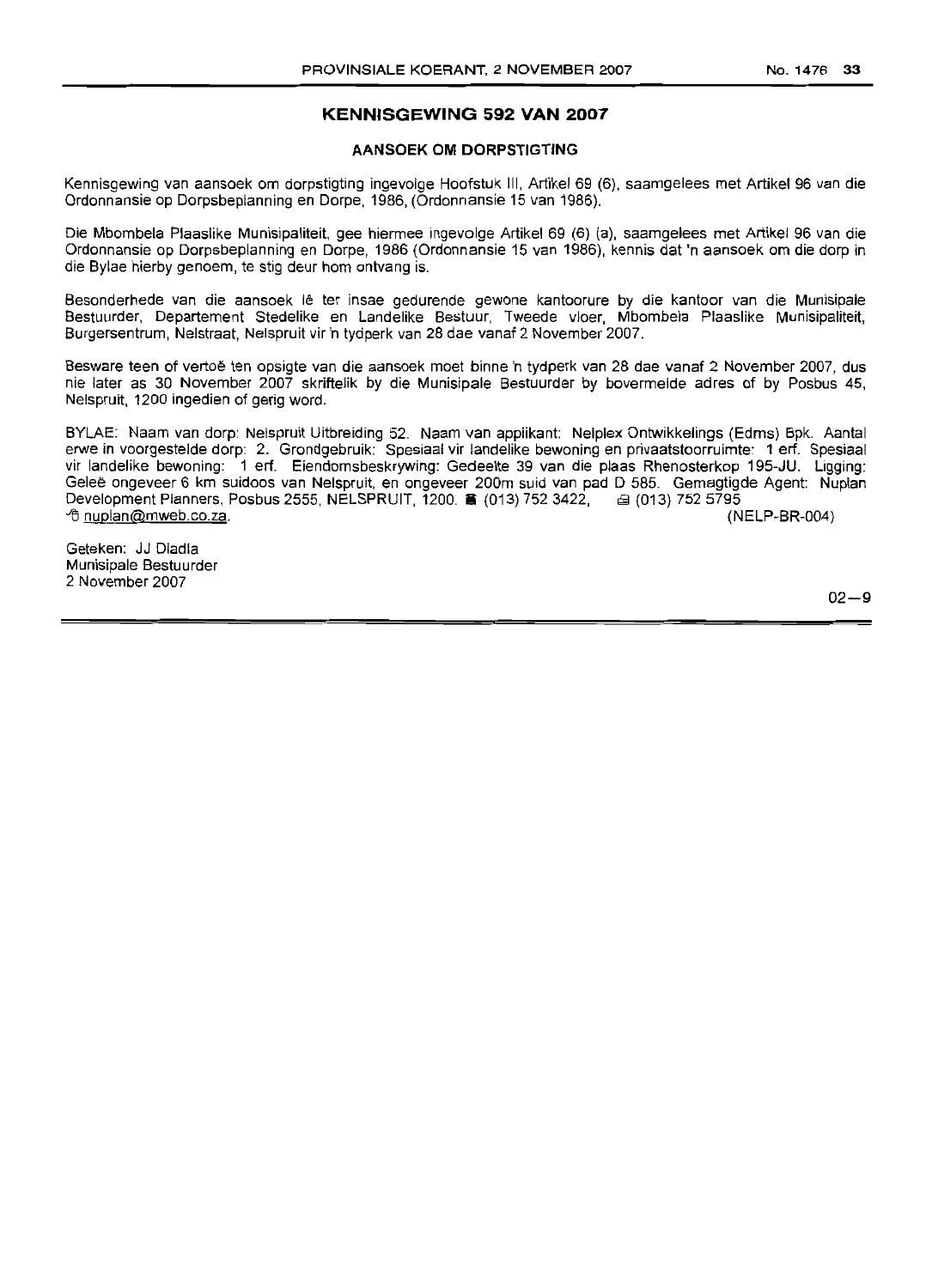## **LOCAL AUTHORITY NOTICES PLAASLIKE BESTUURSKENNISGEWINGS**

#### **LOCAL AUTHORITY NOTICE 444**

#### **eMALAHLENI LOCAL MUNICIPALITY PROCLAMATION OF THE TOWNSHIP KWA-GUQA EXTENSION 15**

In terms of the provisions of the Less Formal Township Establishment Act, 1991 (Act no 113 of 1991), the eMalahleni Local Municipality hereby declares the Township of Kwa-Guqa Extension 15 to be an approved township, subject to the conditions as set out in the Schedule hereto.

#### **SCHEDULE**

**CONDITIONS UNDER WHICH THE APPLICATION FOR TOWNSHIP ESTABLISHMENT IN TERMS OF THE PROVISIONS OF SECTION 11 OF THE LESS FORMAL TOWNSHIP ESTABLISHMENT ACT, 1991 (ACT** NO.113OF **1991) ON THE REMAINDER OF PORTION 83 AND PORTION 70 OF THE FARM SCHOONGEZICHT 308 JS, PROVINCE OF MPUMALANGA, BY eMALAHLENI LOCAL MUNICIPALITY (HEREINAFTER REFERRED TO AS THE TOWNSHIP APPLICANT) AND BEING THE REGISTERED OWNER OF THE LAND HAS BEEN APPROVED**

#### 1. **CONDITIONS OF ESTABLISHMENT**

(1) NAME

The name of the township shall be KWA-GUQA EXTENSION 15.

(2) LAYOUT/DESIGN

The township shall consist of erven and streets as indicated on General Plan/s No. S.G. No. 6682/2002

- (3) LAND USE CONDITIONS
	- (a) CONDITIONS IMPOSED BY THE PREMIER **IN** TERMS OF THE PROVISIONS OF THE LESS FORMAL TOWNSHIP ESTABLISHMENT ACT,1991 (ACT NO. 113 OF 1991 )

The erven mentioned hereunder shall be subject to the conditions as indicated. (i) ALL ERVEN

- (aa) The use of the erf is as defined and subject to such conditions as are contained in the Land Use Conditions in the appendix attached hereto: Provided that on the date on which a town-planning scheme relating to the ert comes into force the rights and obligations contained in such scheme shall supersede those contained in the aforesaid Land Use Conditions.
- (bb) The use zone of the erf can on application and after consultation with the local authority concerned be altered by the Administrator on such terms as he may determine and subject to such conditions as he may impose.
- (cc) Proposals to overcome detrimental soil conditions to the satisfaction of the local authority shall be contained in all building plans submitted for approval and all buildings shall be erected in accordance with the precautionary measures accepted by the local authority.
- (dd) As the erf forms part of the land which is or may be liable to settlement, shocks and cracking due to mining operations, the owner thereof accepts all liability for any damage thereto and to any structure thereon which may result from such settlement, shock or cracking caused by mining operations or any operations of whatsoever nature identical thereto, past, present or future. The owner shall have no claim whatsoever against the holder of the mineral rights or against any mine operator arising from any of the causes mentioned above.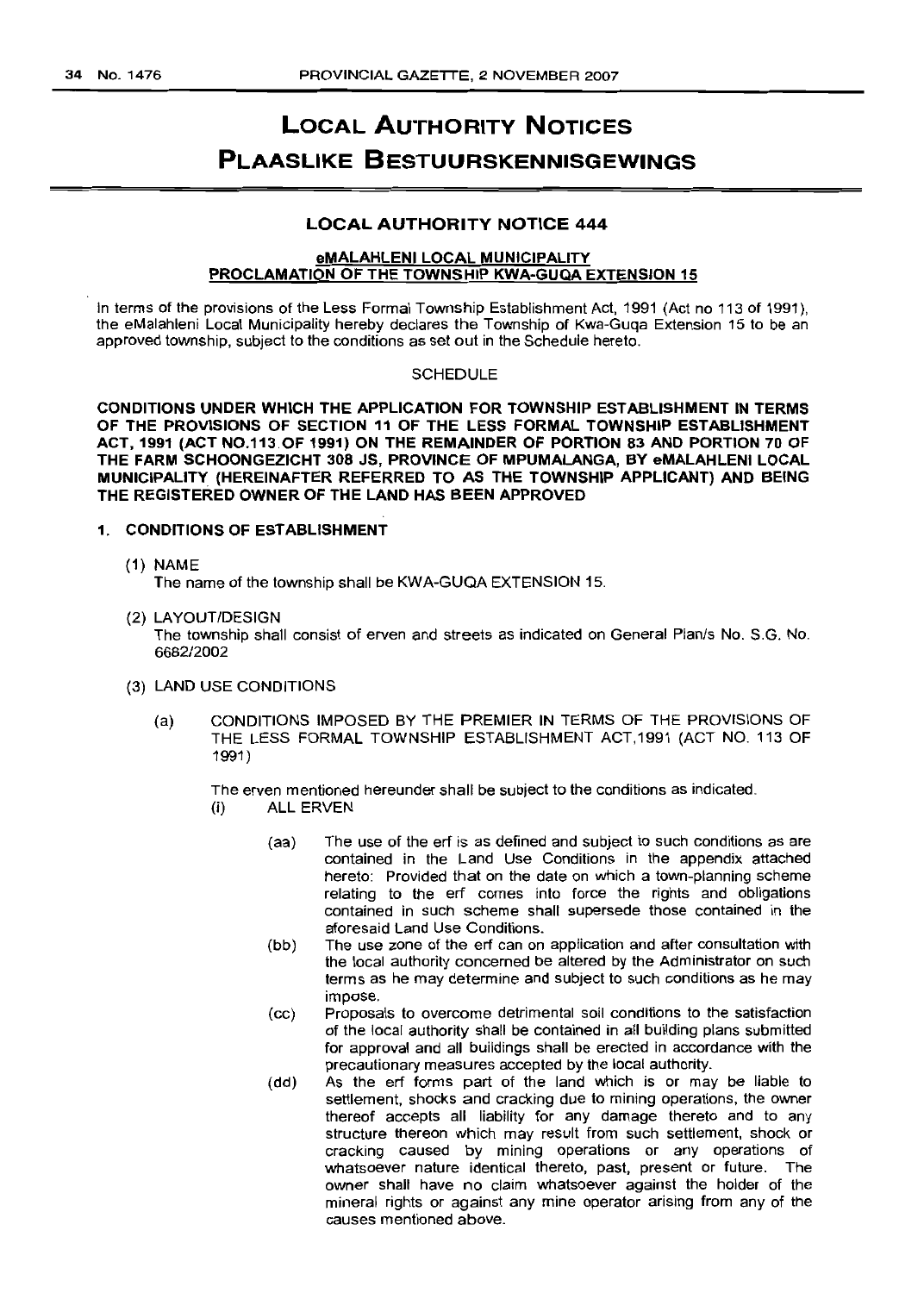- (ii) ERVEN 10949 11018, 11020 11024, 11026 11027, 11029 11047, 11050-11136,11138-11183,11188-248 The use zone of the erf shall be "Residential"
- (iii) ERF 11019 The use zone of the erf shall be "Community facility"
- (iv) ERVEN 10948, 11048 11049, 11137, 11249 The use zone of the erf shall be "Municipal"
- (v) ERVEN 11184-11187, 11025, 11028 The use of the erven shall be "Business"
- (vi) ERF 11250 The use zone of the erf shall be "Mixed/Light Industrial and Business" and shall be used solely for such purposes and for purposes incidental thereto as the Local Authority may permit or for such other purposes as the Local Authority may permit and subject to such conditions as may be determined by the local authority.
- $(vii)$  ERVEN 11251 11252 The use zone of the erf shall be "Public open space"
- (b) CONDITIONS IMPOSED BY THE NATIONAL TRANSPORT COMMISSION **IN** TERMS OF THE NATIONAL ROADS ACT NUMBER 54 OF 1971

The whole Township shall be subject to the conditions as indicated.

- (i) Expect for any essential storm water drainage structure, no building, structure or other thing which is attached to the land, even though it does not form part of the land, shall be erected nor shall anything be constructed or laid under or below the surface of the erf within a distance less than 20m from the boundary of the erf abutting Road N-4 nor shall any alterations or addition to any existing structure or building situated within such distance of the said boundary be made except with the consent in writing of the National Transport Commission.
- (ii) Ingress to and egress from Erven 11049, 11141, 11152 11157, 11160, 11163 - 11173, 11176 - 11177, 11181, 11183 - 11185, 11249 and 11250 shall not be permitted along the boundary thereof abutting Road N-4.

#### 2. **CONDITIONS TO BE COMPLIED WITH BEFORE THE ERVEN IN THE TOWNSHIP CAN BE REGISTERED**

(1) INSTALATION AND PROVISION OF SERVICES The township applicant shall install and provide all internal and external services in or for the township.

#### 3. **CONDITIONS OF TITLE**

- (1) DISPOSAL OF EXISTING CONDITIONS OF TITLE All erven shall be made subject to existing conditions and servitudes, if any, including the reservation of rights to minerals and real rights:
	- (a) Excluding the following servitudes which **do not** affect the township area because of the location thereof:<br>"A. By Notarial
		- By Notarial Deed of Servitude No. 618/1936S dated the 7<sup>th</sup> day of July 1936 the Remaining Extent of the farm measuring as such 2247, 6442 Hectares (a portion whereof is hereby transferred) is entitled to a servitude of right to conduct water, together with the right to lay and construct a pipe line over the Remaining Extent of the farm "WITBANK" No. 307, Registration Division J.S.; district Witbank, measuring 1970, 6261 Hectares, held under Deed of Transfer No. 4774/1896, as will more fully appear on reference to the said Notarial Deed."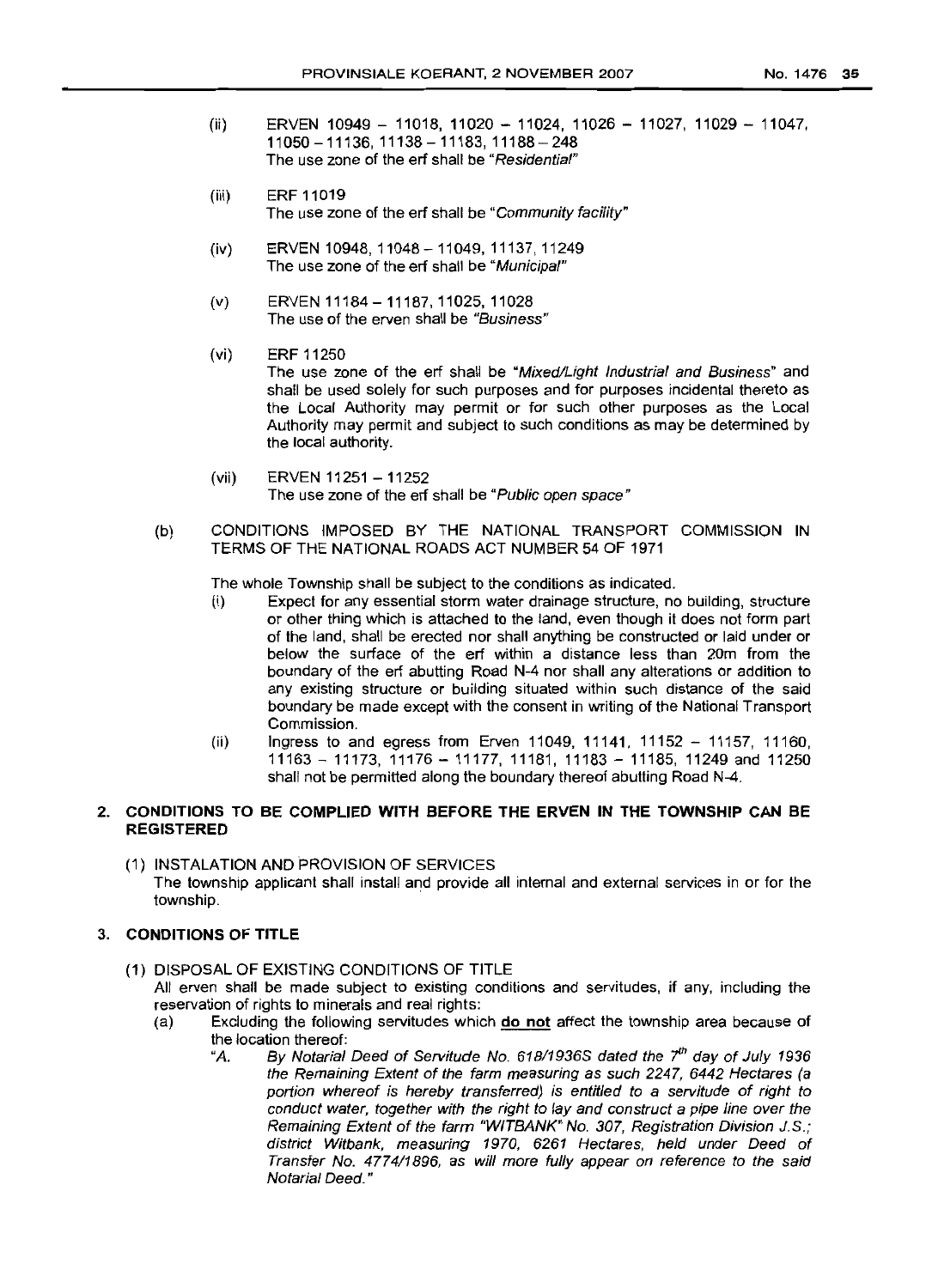- (b) The following servitudes apply to Erven 10948, 11048 and 11049 in the township only: "C. By Notarial Deed No. 14111964S, the right has been granted to ESKOM to convey electricity over the property hereby conveyed together with ancillary rights, and subject to conditions as will more fully appear on reference to said Notarial Deed.
	- D. By Notarial Deed K109/1980S, the right has been granted to ESKOM to convey electricity over the property hereby conveyed together with ancillary rights, and subject to conditions as will more fully appear on reference to the said Notarial Deed."
- (2) CONDITIONS IMPOSED BY THE PREMIER IN TERMS OF THE PROVISIONS OF THE LESS FORMAL TOWNSHIP ESTABLISHMENT ACT 1991 (ACT NUMBER 113 OF 1991)

ALL ERVEN WITH THE EXCEPTION OF THE MUNICIPAL AND PUBLIC OPEN SPACE ERVEN SHALL BE SUBJECT TO THE FOLLOWING CONDITIONS:

- $(a)$  The erf is subject to  $-$ 
	- (i) A servitude 3 metres wide along the rear (mid block) boundary; and in favour of the local authority, for sewerage and other municipal purposes, along any two boundaries than a street boundary and in the case of a panhandle erf, and additional servitude for municipal purposes 1 metre wide across the access portion of the erf, if and when required by local authority. Provided that the local authority may waive compliance with the requirements of this servitude.
	- (ii) No building or other structure shall be erected within the aforesaid servitude area and no large-rooted trees shall be planted within the area of such servitude or within 1 metre thereof.
	- (iii) The local authority shall be entitled to deposit temporarily on the land adjoining the aforesaid servitude such material as may be excavated by it during the course of the construction, maintenance or removal of such sewerage mains and other works as it, in its discretion, may deem necessary and shall further be entitled to reasonable access to the said land for the aforesaid purpose, subject to any damage done during the process of the construction, maintenance or removal of such sewerage mains and other works being made good by the local authority.

Notice Number : Publication date: 161/20073 Provincial Gazette of Mpumalanga: 2 November 2007

#### PLAASLIKE BESTUURSKENNISGEWING 414

#### EMALAHLENI PLAASLIKE MUNISIPALITEIT

#### KENNISGEWING VAN AANSOEK OM STIGTING VAN DORP

Die eMalahleni Plaaslike Munisipaliteit gee hiermee ingevolge artikel 69 (6) (a) van die Ordonnansie op Dorpsbeplanning en Dorpe, 1986 (Ordonnansie 15 van 1986), kennis dat 'n aansoek om die dorp in die Bylae hierby genoem, te stig, deur hom ontvang is.

Besonderhede van die aansoek Iê ter insae gedurende gewone kantoorure by die kantoor van die Munisipale Bestuurder, Burgersentrum, Mandelastraat, eMalahleni vir 'n Iydperk van 28 dae vanat 26 Oktober 2007.

Besware teen of vertoë ten opsigte van die aansoek moet binne 'n tydperk van 28 dae vanaf 26 Oktober 2007 skriftelik en in Iweevoud by of tot die Munisipale Bestuurder by ondergenoemde adres of Posbus3, Wilbank, 1035, ingedien of gerig word.

#### A. M. LANGA, Munisipale Bestuurder

Administratiewe Sentrum, Mandelastraal, eMalahleni, 1035; Posbus 3, Witbank, 1035 (Kennisgewing No. 149/2007)

#### BYLAE

#### Naam van dorp: Blancheville Uitbreiding 9.

Volle naam van aansoeker: Korsman en Van Wyk Stads- en Streeksbeplanners die gemagtigde agent van Mathilda Hill-Milchelson BK.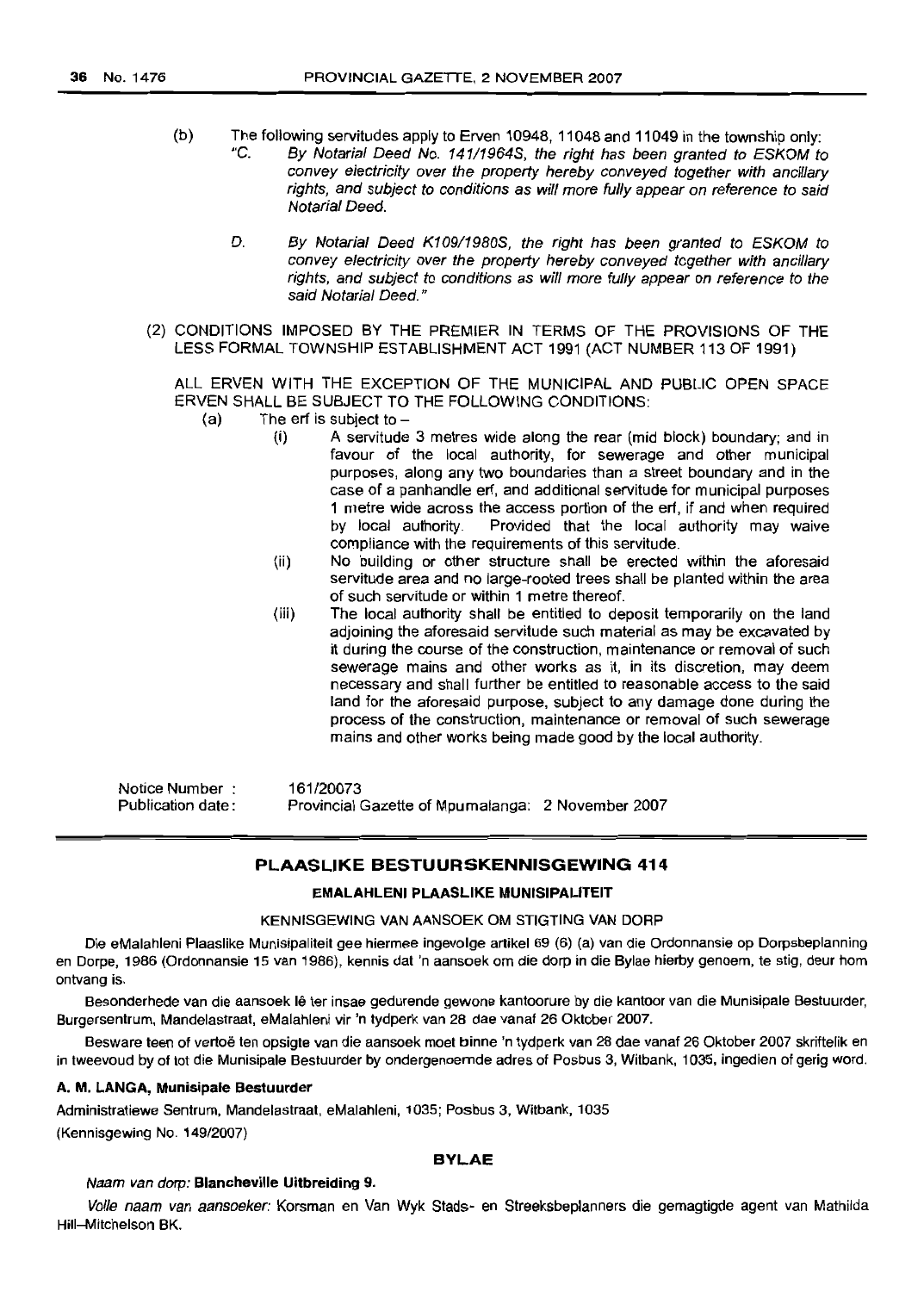Aantal erwe in voorgestelde dorp:

"Residensieel  $1" - 55$  erwe.

"Privaat Pad  $1" - 2$  erwe.

"Spesiaal" - 18 erwe.

"Besigheid  $2" - 4$  erwe.

Beskrywing van grond waarop dorp gestig staan te word: Restant van Gedeelte 5 van die plaas Zeekoewater 311 JS.

Ligging van voorgestelde dorp: Die eiendom is geleë Noord van Gedeelte 102 van die plaas Zeekoewater, Oos van Gedeelte 52 van die plaas Zeekoewater 311 JS, Suid van Gedeelte 106 van die plaas Zeekoewater 311 JS en Wes van Gedeelte 83 van die plaas ND West of Portion 83 of Zeekoewater 311 JS.

26-2

#### **LOCAL AUTHORITY NOTICE** 442

#### PIXLEY KA SEME LOCAL MUNICIPALITY

NOTICE OF APPLICATION FOR ESTABLISHMENT OF TOWNSHIP

ANNEXURE 11

(Regulation 21)

I, Maria Elizabeth Human TRP (SA), from Welwyn Town and Regional Planners, being the authorised agent of the owners of Portions 43 and 58 of the farm Amersfoort Town and Townlands No. 57, Registration Division H.S., Province Mpumalanga, hereby gives notice in terms of section 96 of the Town-planning and Townships Ordinance, 1986 (Ordinance 15 of 1986), that an application has been lodged at the Pixley Ka Seme Local Municipality for the establishment of a township as referred to in the Annexure hereto.

Particulars of the application will lie for inspection during normal office hours at the office of the Town Secretary, First Floor, on the corner of Joubert and Laynsnek Streets, Valksrust, for a period of 28 days from 2 November 2007.

Objections to or representations in respect of the application must be lodged with or made in writing to the Town Secretary at the above address or at Private Bag X9011 , Voksrust, 2470, within a period of 28 days from 2 November 2007.

#### **ANNEXURE**

#### Name of township: Sungazer Golf and Country Estate Extensions 1 and 2.

Full name of applicant: Welwyn Town and Regional Planners, P.O. Box 4708, Middelburg, 1050.

Number of erven and zoning:

- 1. "Residential 1" 150.
- 2. "Residential 1" with annexure for airplane hanger  $-12$ .
- 3. "Residential  $4$ " with annexure for a hotel  $-1$ .
- 4. "Business  $3" 1$ .
- 5. "Special" with annexure for a driving range  $-1$ .
- 6. "Special" with annexure for private road  $-1$ .
- 7. "Agricultural" with annexure for stables  $-1$ .
- 8. "Private Open Space" with annexure for golf course  $-1$ .
- $9.$  "Airfield"  $-1.$ 
	- TOTAL: 173 erven.

Description of property: Portion of Portion 43 and 58 of the farm Amersfoort Town and Townlands No. 57, Registration Division H.S., Province Mpumalanga.

Area: Approximately 100 Ha.

Locality: Located adjacent an on the existing Country Club just south of the Town Amersfoort, Mpumalanga.

Remark: We envisage upgrading the existing golf course as well as the airfield and adding 150 residential full title erven. Our ref: TE 041 advProv Gazette.